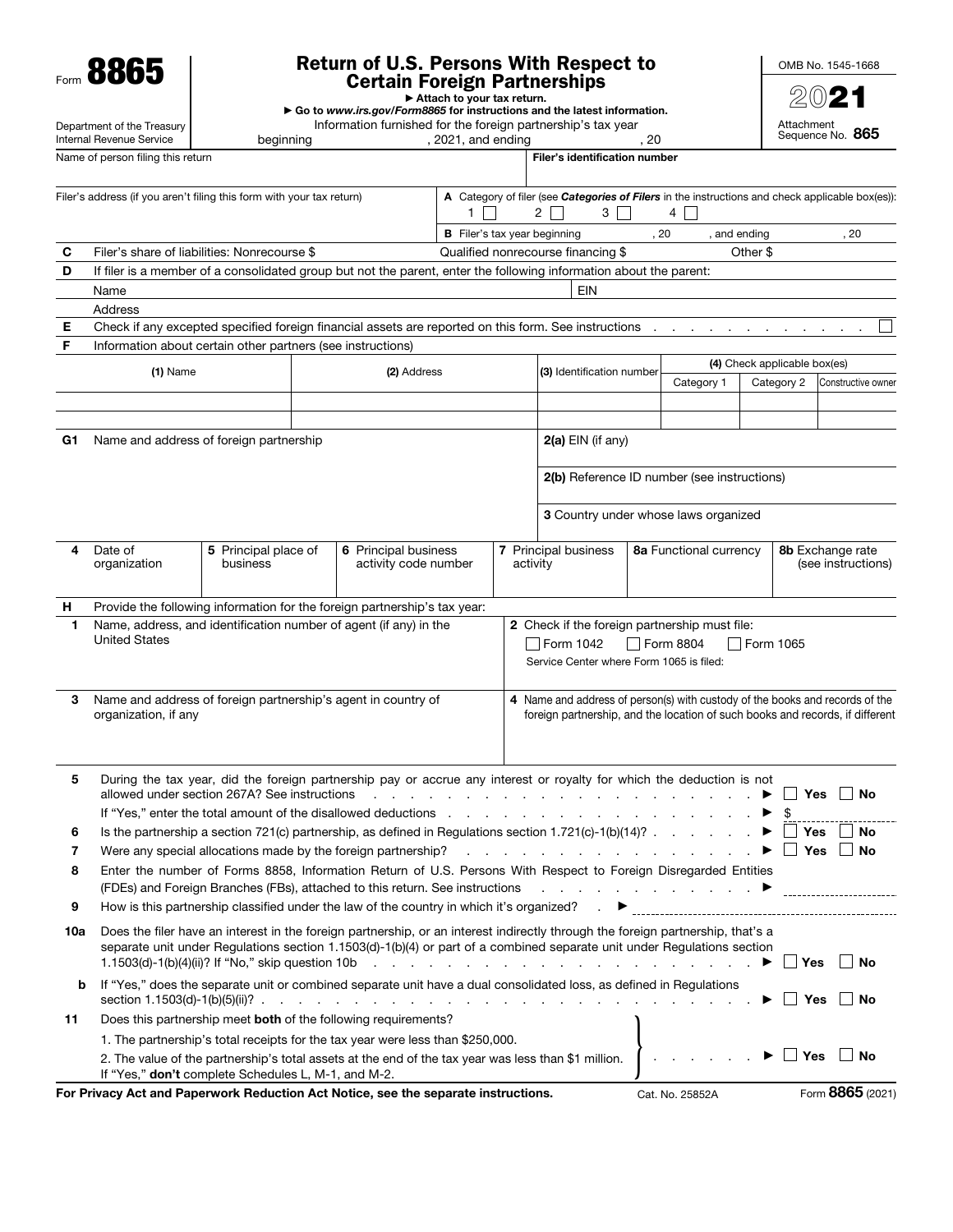| Form 8865 (2021)                                                                          |  |                                                  |      |         |                        |               |                      |                                                                                                                               |               |                                                                                                                                                                                                                                                                                                                                                                                                                                     |  |                                |                              |                                         |                                |                                  |                     |                   | Page 2                             |
|-------------------------------------------------------------------------------------------|--|--------------------------------------------------|------|---------|------------------------|---------------|----------------------|-------------------------------------------------------------------------------------------------------------------------------|---------------|-------------------------------------------------------------------------------------------------------------------------------------------------------------------------------------------------------------------------------------------------------------------------------------------------------------------------------------------------------------------------------------------------------------------------------------|--|--------------------------------|------------------------------|-----------------------------------------|--------------------------------|----------------------------------|---------------------|-------------------|------------------------------------|
| 12a                                                                                       |  | any amounts listed on Schedule N?                |      |         |                        |               |                      |                                                                                                                               |               | Is the filer of this Form 8865 claiming a foreign-derived intangible income deduction (under section 250) with respect to                                                                                                                                                                                                                                                                                                           |  |                                |                              |                                         |                                |                                  | Yes                 |                   | No                                 |
| b                                                                                         |  | eligible income (FDDEI) $\cdots$ $\cdots$        |      |         |                        |               | $\sim$ $\sim$ $\sim$ | <b>Contract Contract</b>                                                                                                      | $\sim$ $\sim$ | If "Yes," enter the amount of gross income derived from sales, leases, exchanges, or other dispositions (but not licenses)<br>from transactions with or by the foreign partnership that the filer included in its computation of foreign-derived deduction                                                                                                                                                                          |  |                                |                              |                                         |                                |                                  |                     |                   |                                    |
| c                                                                                         |  | filer included in its computation of FDDEI.      |      |         |                        |               |                      |                                                                                                                               |               | If "Yes," enter the amount of gross income derived from a license of property to or by the foreign partnership that the                                                                                                                                                                                                                                                                                                             |  |                                |                              |                                         |                                |                                  |                     |                   |                                    |
| d                                                                                         |  | included in its computation of FDDEI             |      |         |                        | $\sim$ $\sim$ |                      | $\sim$ $\sim$ $\sim$ $\sim$ $\sim$                                                                                            |               | If "Yes," enter the amount of gross income derived from services provided to or by the foreign partnership that the filer                                                                                                                                                                                                                                                                                                           |  |                                |                              |                                         |                                |                                  |                     |                   |                                    |
| 13                                                                                        |  |                                                  |      |         |                        |               |                      | the partnership or of receiving a distribution from the partnership.                                                          |               | Enter the number of foreign partners subject to section 864(c)(8) as a result of transferring all or a portion of an interest in<br>the contract of the contract of the contract of the                                                                                                                                                                                                                                             |  |                                |                              |                                         |                                |                                  |                     |                   |                                    |
| 14                                                                                        |  | requirements of Regulations section 1.707-8?.    |      |         |                        |               |                      |                                                                                                                               |               | At any time during the tax year were any transfers between the partnership and its partners subject to the disclosure<br>in the contract of the contract of the contract of the contract of the contract of the contract of the contract of the contract of the contract of the contract of the contract of the contract of the contract of the contrac                                                                             |  |                                |                              |                                         |                                |                                  | Yes                 |                   | No                                 |
| 15a                                                                                       |  |                                                  |      |         |                        |               |                      |                                                                                                                               |               | Were there any transfers of property or money within a 2-year period between the partnership and any of its partners that<br>would require disclosure under Regulations section 1.703-3 or 1.707-6? If "Yes," attach a statement identifying the<br>transfers, the amount or value of each transfer, and an explanation of the tax treatment. See instructions for exceptions                                                       |  |                                |                              |                                         |                                |                                  | Yes                 | ∣ ∣No             |                                    |
| b                                                                                         |  |                                                  |      |         |                        |               |                      |                                                                                                                               |               | Did the partnership assume a liability or receive property subject to a liability where such liability was incurred by a partner within<br>a 2-year period of transferring the property to the partnership? If "Yes," attach a statement identifying the property transferred,<br>the amount or value of each transfer, the debt assumed or taken by the partnership, and an explanation of the tax treatment $\blacktriangleright$ |  |                                |                              |                                         |                                |                                  | Yes                 | ∣ No              |                                    |
| Sign Here Only<br>if You're Filing<br><b>This Form</b><br>Separately and<br>Not With Your |  | information of which preparer has any knowledge. |      |         |                        |               |                      |                                                                                                                               |               | Under penalties of perjury, I declare that I have examined this return, including accompanying schedules and statements, and to the best of my knowledge<br>and belief, it is true, correct, and complete. Declaration of preparer (other than general partner or limited liability company member) is based on all                                                                                                                 |  |                                |                              |                                         |                                |                                  |                     |                   |                                    |
| Tax Return.                                                                               |  |                                                  |      |         |                        |               |                      | Signature of general partner or limited liability company member                                                              |               |                                                                                                                                                                                                                                                                                                                                                                                                                                     |  |                                | Date                         |                                         |                                |                                  |                     |                   |                                    |
| <b>Paid</b>                                                                               |  | Print/Type preparer's name                       |      |         |                        |               | Preparer's signature |                                                                                                                               |               |                                                                                                                                                                                                                                                                                                                                                                                                                                     |  | Date                           |                              | Check $\vert \vert$ if<br>self-employed | PTIN                           |                                  |                     |                   |                                    |
| <b>Preparer</b>                                                                           |  | Firm's name $\blacktriangleright$                |      |         |                        |               |                      |                                                                                                                               |               |                                                                                                                                                                                                                                                                                                                                                                                                                                     |  |                                |                              |                                         | Firm's EIN ▶                   |                                  |                     |                   |                                    |
| <b>Use Only</b>                                                                           |  | Firm's address ▶                                 |      |         |                        |               |                      |                                                                                                                               |               |                                                                                                                                                                                                                                                                                                                                                                                                                                     |  |                                |                              |                                         | Phone no.                      |                                  |                     |                   |                                    |
| <b>Schedule A</b>                                                                         |  |                                                  |      |         | Owns a direct interest |               |                      | interest you constructively own. See instructions.                                                                            |               | Constructive Ownership of Partnership Interest. Check the boxes that apply to the filer. If you check<br>box <b>b</b> , enter the name, address, and U.S. taxpayer identification number (if any) of the person(s) whose<br>b                                                                                                                                                                                                       |  |                                | Owns a constructive interest |                                         |                                | Check if                         |                     |                   | Check if                           |
|                                                                                           |  |                                                  | Name |         |                        |               |                      |                                                                                                                               | Address       |                                                                                                                                                                                                                                                                                                                                                                                                                                     |  | Identification number (if any) |                              |                                         |                                | foreign<br>person                |                     |                   | direct<br>partner                  |
| <b>Schedule A-1</b>                                                                       |  |                                                  |      |         |                        |               |                      |                                                                                                                               |               | <b>Certain Partners of Foreign Partnership (see instructions)</b>                                                                                                                                                                                                                                                                                                                                                                   |  |                                |                              |                                         |                                |                                  |                     |                   |                                    |
|                                                                                           |  |                                                  | Name |         |                        |               |                      |                                                                                                                               | Address       |                                                                                                                                                                                                                                                                                                                                                                                                                                     |  |                                |                              |                                         | Identification number (if any) |                                  |                     | foreign<br>person | Check if                           |
| <b>Schedule A-2</b>                                                                       |  |                                                  |      |         |                        |               |                      |                                                                                                                               |               | Foreign Partners of Section 721(c) Partnership (see instructions)                                                                                                                                                                                                                                                                                                                                                                   |  |                                |                              |                                         |                                |                                  |                     |                   |                                    |
| Name of foreign                                                                           |  |                                                  |      |         |                        |               |                      | Country of                                                                                                                    |               | U.S. taxpayer                                                                                                                                                                                                                                                                                                                                                                                                                       |  |                                | Check if related to          |                                         |                                |                                  | Percentage interest |                   |                                    |
| partner                                                                                   |  |                                                  |      | Address |                        |               |                      | organization<br>(if any)                                                                                                      |               | identification number<br>(if any)                                                                                                                                                                                                                                                                                                                                                                                                   |  |                                | U.S. transferor              |                                         | Capital                        |                                  |                     | Profits           |                                    |
|                                                                                           |  |                                                  |      |         |                        |               |                      |                                                                                                                               |               |                                                                                                                                                                                                                                                                                                                                                                                                                                     |  |                                |                              |                                         |                                | $\frac{0}{0}$                    |                     |                   | $\%$                               |
|                                                                                           |  |                                                  |      |         |                        |               |                      |                                                                                                                               |               |                                                                                                                                                                                                                                                                                                                                                                                                                                     |  |                                |                              |                                         |                                | $\frac{0}{0}$                    |                     |                   | $\frac{0}{0}$                      |
| <b>Schedule A-3</b>                                                                       |  |                                                  |      |         |                        |               |                      | Does the partnership have any other foreign person as a direct partner?<br>direct interest or indirectly owns a 10% interest. |               | Affiliation Schedule. List all partnerships (foreign or domestic) in which the foreign partnership owns a                                                                                                                                                                                                                                                                                                                           |  |                                |                              |                                         |                                |                                  | Yes                 |                   | <b>No</b>                          |
|                                                                                           |  |                                                  | Name |         |                        |               |                      |                                                                                                                               | Address       |                                                                                                                                                                                                                                                                                                                                                                                                                                     |  |                                | EIN<br>(if any)              |                                         |                                | Total ordinary<br>income or loss |                     |                   | Check if<br>foreign<br>partnership |
|                                                                                           |  |                                                  |      |         |                        |               |                      |                                                                                                                               |               |                                                                                                                                                                                                                                                                                                                                                                                                                                     |  |                                |                              |                                         |                                |                                  |                     |                   |                                    |
|                                                                                           |  |                                                  |      |         |                        |               |                      |                                                                                                                               |               |                                                                                                                                                                                                                                                                                                                                                                                                                                     |  |                                |                              |                                         |                                |                                  |                     |                   | Form 8865 (2021)                   |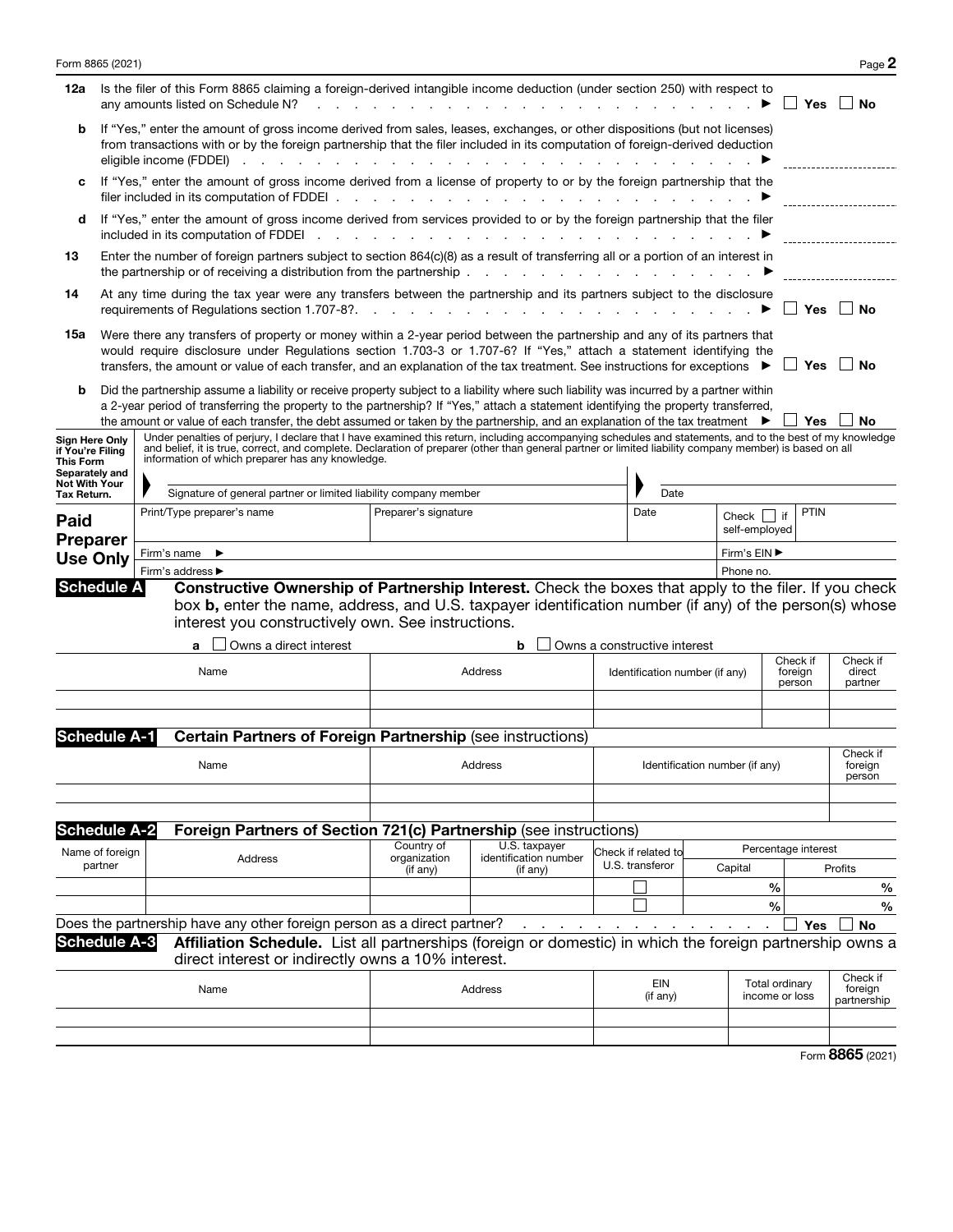| Schedule B<br>Income Statement-Trade or Business Income<br>Caution: Include only trade or business income and expenses on lines 1a through 22 below. See the instructions for more information.<br>Gross receipts or sales<br>1a<br>1a<br>Less returns and allowances<br>1b<br>b<br>1c<br>$\mathbf{2}$<br>2<br>Cost of goods sold with a way with a way with a way with a way of goods sold with a way with a way with $\sim$<br>Income<br>Gross profit. Subtract line 2 from line 1c (engine subseted by an application of the 2 from line 1c (engine subseted by a set of the set of the set of the set of the set of the set of the set of the set of the set of the s<br>3<br>3<br>Ordinary income (loss) from other partnerships, estates, and trusts (attach statement)<br>4<br>4<br>Net farm profit (loss) (attach Schedule F (Form 1040)) All Allen Allen Allen Allen Allen Allen Allen Allen All<br>5<br>5<br>Net gain (loss) from Form 4797, Part II, line 17 (attach Form 4797)<br>6<br>6<br>7<br>7<br>8<br>Total income (loss). Combine lines 3 through 7<br>8<br>9<br>Salaries and wages (other than to partners) (less employment credits)<br>9<br>(see instructions for limitations)<br>10<br>Guaranteed payments to partners enters and the contract of the contract of the contract of the contract of the contract of the contract of the contract of the contract of the contract of the contract of the contract of the<br>10<br>11<br>11<br>12<br>12<br>13<br>13<br>14<br>14<br>Taxes and licenses response to response the contract of the contract of the contract of the contract of the contract of the contract of the contract of the contract of the contract of the contract of the contract of the co<br>15<br>15<br>Depreciation (if required, attach Form 4562) 16a<br>16 a<br>Less depreciation reported elsewhere on return $\ldots$ $\ldots$ $\ldots$ $\mid$ 16b<br>b<br>16c<br><b>Deductions</b><br>Depletion (Don't deduct oil and gas depletion.) (and a series and a series of the series of the Depletion of De<br>17<br>17<br>18<br>18<br>Employee benefit programs response to the contract of the contract of the contract of the contract of the contract of the contract of the contract of the contract of the contract of the contract of the contract of the cont<br>19<br>19<br>20<br>20<br>21<br>Total deductions. Add the amounts shown in the far right column for lines 9 through 20<br>21<br>Ordinary business income (loss) from trade or business activities. Subtract line 21 from line 8 .<br>22<br>22<br>23<br>23<br>and Payment<br>24<br>24<br>25<br>25<br>26<br>26<br>27<br>27<br>28<br>28<br>Tax<br>29<br>29<br>30<br>30<br><b>Schedule K</b><br><b>Partners' Distributive Share Items</b><br><b>Total amount</b><br>Ordinary business income (loss) (Schedule B, line 22)<br>$\mathbf{1}$<br>1<br>Net rental real estate income (loss) (attach Form 8825)<br>$\mathbf{2}$<br>2<br>За<br>Other gross rental income (loss)<br>За<br>the contract of the contract of<br>Expenses from other rental activities (attach statement)<br>3 <sub>b</sub><br>b<br>and the control<br>Other net rental income (loss). Subtract line 3b from line 3a .<br>Зc<br>c<br>$\sim$ $\sim$<br><b>b</b> Capital<br>Guaranteed payments: a Services<br>4a<br>4b<br>4<br>Total. Add line 4a and line 4b<br>4c<br>Income (Loss)<br>C<br><b>Contract Contract</b><br>Interest income.<br>5<br>5<br>the contract of the contract of the contract of<br>Dividends and dividend equivalents: a Ordinary dividends<br>6<br>6a<br>$\sim 10^{-11}$ .<br>Qualified dividends<br>6b<br>b<br>Dividend equivalents<br>6с<br>c<br>$\overline{7}$<br>7<br>Royalties.<br>.<br>$\sim$<br>the contract of the contract of<br>$\mathbf{r}$<br>Net short-term capital gain (loss) (attach Schedule D (Form 1065)).<br>8<br>8<br><b>Service Control</b><br>Net long-term capital gain (loss) (attach Schedule D (Form 1065)).<br>9a<br>9а<br>$\sim$<br>Collectibles (28%) gain (loss)<br>9b<br>b<br>the contract of the contract of the contract of the contract of the contract of the contract of the contract of<br>Unrecaptured section 1250 gain (attach statement)<br>9с<br>c<br>Net section 1231 gain (loss) (attach Form 4797).<br>10<br>10<br>11<br>Other income (loss) (see instructions) (1) Type ▶<br>$(2)$ Amount $\blacktriangleright$<br>11(2)<br>Deductions<br>12<br>Section 179 deduction (attach Form 4562)<br>12<br>13а<br>Contributions<br>13a<br>the contract of the contract of the contract of<br>13 <sub>b</sub><br>b<br>(2) Amount $\blacktriangleright$<br>Section 59(e)(2) expenditures:<br>$(1)$ Type $\blacktriangleright$<br>13c(2)<br>c<br>Other deductions (see instructions) (1) Type ▶<br>$(2)$ Amount $\blacktriangleright$<br>d<br>13d(2) | Form 8865 (2021) |  |  | Page 3 |
|---------------------------------------------------------------------------------------------------------------------------------------------------------------------------------------------------------------------------------------------------------------------------------------------------------------------------------------------------------------------------------------------------------------------------------------------------------------------------------------------------------------------------------------------------------------------------------------------------------------------------------------------------------------------------------------------------------------------------------------------------------------------------------------------------------------------------------------------------------------------------------------------------------------------------------------------------------------------------------------------------------------------------------------------------------------------------------------------------------------------------------------------------------------------------------------------------------------------------------------------------------------------------------------------------------------------------------------------------------------------------------------------------------------------------------------------------------------------------------------------------------------------------------------------------------------------------------------------------------------------------------------------------------------------------------------------------------------------------------------------------------------------------------------------------------------------------------------------------------------------------------------------------------------------------------------------------------------------------------------------------------------------------------------------------------------------------------------------------------------------------------------------------------------------------------------------------------------------------------------------------------------------------------------------------------------------------------------------------------------------------------------------------------------------------------------------------------------------------------------------------------------------------------------------------------------------------------------------------------------------------------------------------------------------------------------------------------------------------------------------------------------------------------------------------------------------------------------------------------------------------------------------------------------------------------------------------------------------------------------------------------------------------------------------------------------------------------------------------------------------------------------------------------------------------------------------------------------------------------------------------------------------------------------------------------------------------------------------------------------------------------------------------------------------------------------------------------------------------------------------------------------------------------------------------------------------------------------------------------------------------------------------------------------------------------------------------------------------------------------------------------------------------------------------------------------------------------------------------------------------------------------------------------------------------------------------------------------------------------------------------------------------------------------------------------------------------------------------------------------------------------------------------------------------------------------------------------------------------------------------------------------------------------------------------------------------------------------------------------------------------------------------------------------------------------------------------------------------------------------------------------------------------------------------------------------------------------------------------------------------------------------------------------------------------------------------------------------------------------------------------------------------------------------------------|------------------|--|--|--------|
|                                                                                                                                                                                                                                                                                                                                                                                                                                                                                                                                                                                                                                                                                                                                                                                                                                                                                                                                                                                                                                                                                                                                                                                                                                                                                                                                                                                                                                                                                                                                                                                                                                                                                                                                                                                                                                                                                                                                                                                                                                                                                                                                                                                                                                                                                                                                                                                                                                                                                                                                                                                                                                                                                                                                                                                                                                                                                                                                                                                                                                                                                                                                                                                                                                                                                                                                                                                                                                                                                                                                                                                                                                                                                                                                                                                                                                                                                                                                                                                                                                                                                                                                                                                                                                                                                                                                                                                                                                                                                                                                                                                                                                                                                                                                                                                                   |                  |  |  |        |
|                                                                                                                                                                                                                                                                                                                                                                                                                                                                                                                                                                                                                                                                                                                                                                                                                                                                                                                                                                                                                                                                                                                                                                                                                                                                                                                                                                                                                                                                                                                                                                                                                                                                                                                                                                                                                                                                                                                                                                                                                                                                                                                                                                                                                                                                                                                                                                                                                                                                                                                                                                                                                                                                                                                                                                                                                                                                                                                                                                                                                                                                                                                                                                                                                                                                                                                                                                                                                                                                                                                                                                                                                                                                                                                                                                                                                                                                                                                                                                                                                                                                                                                                                                                                                                                                                                                                                                                                                                                                                                                                                                                                                                                                                                                                                                                                   |                  |  |  |        |
|                                                                                                                                                                                                                                                                                                                                                                                                                                                                                                                                                                                                                                                                                                                                                                                                                                                                                                                                                                                                                                                                                                                                                                                                                                                                                                                                                                                                                                                                                                                                                                                                                                                                                                                                                                                                                                                                                                                                                                                                                                                                                                                                                                                                                                                                                                                                                                                                                                                                                                                                                                                                                                                                                                                                                                                                                                                                                                                                                                                                                                                                                                                                                                                                                                                                                                                                                                                                                                                                                                                                                                                                                                                                                                                                                                                                                                                                                                                                                                                                                                                                                                                                                                                                                                                                                                                                                                                                                                                                                                                                                                                                                                                                                                                                                                                                   |                  |  |  |        |
|                                                                                                                                                                                                                                                                                                                                                                                                                                                                                                                                                                                                                                                                                                                                                                                                                                                                                                                                                                                                                                                                                                                                                                                                                                                                                                                                                                                                                                                                                                                                                                                                                                                                                                                                                                                                                                                                                                                                                                                                                                                                                                                                                                                                                                                                                                                                                                                                                                                                                                                                                                                                                                                                                                                                                                                                                                                                                                                                                                                                                                                                                                                                                                                                                                                                                                                                                                                                                                                                                                                                                                                                                                                                                                                                                                                                                                                                                                                                                                                                                                                                                                                                                                                                                                                                                                                                                                                                                                                                                                                                                                                                                                                                                                                                                                                                   |                  |  |  |        |
|                                                                                                                                                                                                                                                                                                                                                                                                                                                                                                                                                                                                                                                                                                                                                                                                                                                                                                                                                                                                                                                                                                                                                                                                                                                                                                                                                                                                                                                                                                                                                                                                                                                                                                                                                                                                                                                                                                                                                                                                                                                                                                                                                                                                                                                                                                                                                                                                                                                                                                                                                                                                                                                                                                                                                                                                                                                                                                                                                                                                                                                                                                                                                                                                                                                                                                                                                                                                                                                                                                                                                                                                                                                                                                                                                                                                                                                                                                                                                                                                                                                                                                                                                                                                                                                                                                                                                                                                                                                                                                                                                                                                                                                                                                                                                                                                   |                  |  |  |        |
|                                                                                                                                                                                                                                                                                                                                                                                                                                                                                                                                                                                                                                                                                                                                                                                                                                                                                                                                                                                                                                                                                                                                                                                                                                                                                                                                                                                                                                                                                                                                                                                                                                                                                                                                                                                                                                                                                                                                                                                                                                                                                                                                                                                                                                                                                                                                                                                                                                                                                                                                                                                                                                                                                                                                                                                                                                                                                                                                                                                                                                                                                                                                                                                                                                                                                                                                                                                                                                                                                                                                                                                                                                                                                                                                                                                                                                                                                                                                                                                                                                                                                                                                                                                                                                                                                                                                                                                                                                                                                                                                                                                                                                                                                                                                                                                                   |                  |  |  |        |
|                                                                                                                                                                                                                                                                                                                                                                                                                                                                                                                                                                                                                                                                                                                                                                                                                                                                                                                                                                                                                                                                                                                                                                                                                                                                                                                                                                                                                                                                                                                                                                                                                                                                                                                                                                                                                                                                                                                                                                                                                                                                                                                                                                                                                                                                                                                                                                                                                                                                                                                                                                                                                                                                                                                                                                                                                                                                                                                                                                                                                                                                                                                                                                                                                                                                                                                                                                                                                                                                                                                                                                                                                                                                                                                                                                                                                                                                                                                                                                                                                                                                                                                                                                                                                                                                                                                                                                                                                                                                                                                                                                                                                                                                                                                                                                                                   |                  |  |  |        |
|                                                                                                                                                                                                                                                                                                                                                                                                                                                                                                                                                                                                                                                                                                                                                                                                                                                                                                                                                                                                                                                                                                                                                                                                                                                                                                                                                                                                                                                                                                                                                                                                                                                                                                                                                                                                                                                                                                                                                                                                                                                                                                                                                                                                                                                                                                                                                                                                                                                                                                                                                                                                                                                                                                                                                                                                                                                                                                                                                                                                                                                                                                                                                                                                                                                                                                                                                                                                                                                                                                                                                                                                                                                                                                                                                                                                                                                                                                                                                                                                                                                                                                                                                                                                                                                                                                                                                                                                                                                                                                                                                                                                                                                                                                                                                                                                   |                  |  |  |        |
|                                                                                                                                                                                                                                                                                                                                                                                                                                                                                                                                                                                                                                                                                                                                                                                                                                                                                                                                                                                                                                                                                                                                                                                                                                                                                                                                                                                                                                                                                                                                                                                                                                                                                                                                                                                                                                                                                                                                                                                                                                                                                                                                                                                                                                                                                                                                                                                                                                                                                                                                                                                                                                                                                                                                                                                                                                                                                                                                                                                                                                                                                                                                                                                                                                                                                                                                                                                                                                                                                                                                                                                                                                                                                                                                                                                                                                                                                                                                                                                                                                                                                                                                                                                                                                                                                                                                                                                                                                                                                                                                                                                                                                                                                                                                                                                                   |                  |  |  |        |
|                                                                                                                                                                                                                                                                                                                                                                                                                                                                                                                                                                                                                                                                                                                                                                                                                                                                                                                                                                                                                                                                                                                                                                                                                                                                                                                                                                                                                                                                                                                                                                                                                                                                                                                                                                                                                                                                                                                                                                                                                                                                                                                                                                                                                                                                                                                                                                                                                                                                                                                                                                                                                                                                                                                                                                                                                                                                                                                                                                                                                                                                                                                                                                                                                                                                                                                                                                                                                                                                                                                                                                                                                                                                                                                                                                                                                                                                                                                                                                                                                                                                                                                                                                                                                                                                                                                                                                                                                                                                                                                                                                                                                                                                                                                                                                                                   |                  |  |  |        |
|                                                                                                                                                                                                                                                                                                                                                                                                                                                                                                                                                                                                                                                                                                                                                                                                                                                                                                                                                                                                                                                                                                                                                                                                                                                                                                                                                                                                                                                                                                                                                                                                                                                                                                                                                                                                                                                                                                                                                                                                                                                                                                                                                                                                                                                                                                                                                                                                                                                                                                                                                                                                                                                                                                                                                                                                                                                                                                                                                                                                                                                                                                                                                                                                                                                                                                                                                                                                                                                                                                                                                                                                                                                                                                                                                                                                                                                                                                                                                                                                                                                                                                                                                                                                                                                                                                                                                                                                                                                                                                                                                                                                                                                                                                                                                                                                   |                  |  |  |        |
|                                                                                                                                                                                                                                                                                                                                                                                                                                                                                                                                                                                                                                                                                                                                                                                                                                                                                                                                                                                                                                                                                                                                                                                                                                                                                                                                                                                                                                                                                                                                                                                                                                                                                                                                                                                                                                                                                                                                                                                                                                                                                                                                                                                                                                                                                                                                                                                                                                                                                                                                                                                                                                                                                                                                                                                                                                                                                                                                                                                                                                                                                                                                                                                                                                                                                                                                                                                                                                                                                                                                                                                                                                                                                                                                                                                                                                                                                                                                                                                                                                                                                                                                                                                                                                                                                                                                                                                                                                                                                                                                                                                                                                                                                                                                                                                                   |                  |  |  |        |
|                                                                                                                                                                                                                                                                                                                                                                                                                                                                                                                                                                                                                                                                                                                                                                                                                                                                                                                                                                                                                                                                                                                                                                                                                                                                                                                                                                                                                                                                                                                                                                                                                                                                                                                                                                                                                                                                                                                                                                                                                                                                                                                                                                                                                                                                                                                                                                                                                                                                                                                                                                                                                                                                                                                                                                                                                                                                                                                                                                                                                                                                                                                                                                                                                                                                                                                                                                                                                                                                                                                                                                                                                                                                                                                                                                                                                                                                                                                                                                                                                                                                                                                                                                                                                                                                                                                                                                                                                                                                                                                                                                                                                                                                                                                                                                                                   |                  |  |  |        |
|                                                                                                                                                                                                                                                                                                                                                                                                                                                                                                                                                                                                                                                                                                                                                                                                                                                                                                                                                                                                                                                                                                                                                                                                                                                                                                                                                                                                                                                                                                                                                                                                                                                                                                                                                                                                                                                                                                                                                                                                                                                                                                                                                                                                                                                                                                                                                                                                                                                                                                                                                                                                                                                                                                                                                                                                                                                                                                                                                                                                                                                                                                                                                                                                                                                                                                                                                                                                                                                                                                                                                                                                                                                                                                                                                                                                                                                                                                                                                                                                                                                                                                                                                                                                                                                                                                                                                                                                                                                                                                                                                                                                                                                                                                                                                                                                   |                  |  |  |        |
|                                                                                                                                                                                                                                                                                                                                                                                                                                                                                                                                                                                                                                                                                                                                                                                                                                                                                                                                                                                                                                                                                                                                                                                                                                                                                                                                                                                                                                                                                                                                                                                                                                                                                                                                                                                                                                                                                                                                                                                                                                                                                                                                                                                                                                                                                                                                                                                                                                                                                                                                                                                                                                                                                                                                                                                                                                                                                                                                                                                                                                                                                                                                                                                                                                                                                                                                                                                                                                                                                                                                                                                                                                                                                                                                                                                                                                                                                                                                                                                                                                                                                                                                                                                                                                                                                                                                                                                                                                                                                                                                                                                                                                                                                                                                                                                                   |                  |  |  |        |
|                                                                                                                                                                                                                                                                                                                                                                                                                                                                                                                                                                                                                                                                                                                                                                                                                                                                                                                                                                                                                                                                                                                                                                                                                                                                                                                                                                                                                                                                                                                                                                                                                                                                                                                                                                                                                                                                                                                                                                                                                                                                                                                                                                                                                                                                                                                                                                                                                                                                                                                                                                                                                                                                                                                                                                                                                                                                                                                                                                                                                                                                                                                                                                                                                                                                                                                                                                                                                                                                                                                                                                                                                                                                                                                                                                                                                                                                                                                                                                                                                                                                                                                                                                                                                                                                                                                                                                                                                                                                                                                                                                                                                                                                                                                                                                                                   |                  |  |  |        |
|                                                                                                                                                                                                                                                                                                                                                                                                                                                                                                                                                                                                                                                                                                                                                                                                                                                                                                                                                                                                                                                                                                                                                                                                                                                                                                                                                                                                                                                                                                                                                                                                                                                                                                                                                                                                                                                                                                                                                                                                                                                                                                                                                                                                                                                                                                                                                                                                                                                                                                                                                                                                                                                                                                                                                                                                                                                                                                                                                                                                                                                                                                                                                                                                                                                                                                                                                                                                                                                                                                                                                                                                                                                                                                                                                                                                                                                                                                                                                                                                                                                                                                                                                                                                                                                                                                                                                                                                                                                                                                                                                                                                                                                                                                                                                                                                   |                  |  |  |        |
|                                                                                                                                                                                                                                                                                                                                                                                                                                                                                                                                                                                                                                                                                                                                                                                                                                                                                                                                                                                                                                                                                                                                                                                                                                                                                                                                                                                                                                                                                                                                                                                                                                                                                                                                                                                                                                                                                                                                                                                                                                                                                                                                                                                                                                                                                                                                                                                                                                                                                                                                                                                                                                                                                                                                                                                                                                                                                                                                                                                                                                                                                                                                                                                                                                                                                                                                                                                                                                                                                                                                                                                                                                                                                                                                                                                                                                                                                                                                                                                                                                                                                                                                                                                                                                                                                                                                                                                                                                                                                                                                                                                                                                                                                                                                                                                                   |                  |  |  |        |
|                                                                                                                                                                                                                                                                                                                                                                                                                                                                                                                                                                                                                                                                                                                                                                                                                                                                                                                                                                                                                                                                                                                                                                                                                                                                                                                                                                                                                                                                                                                                                                                                                                                                                                                                                                                                                                                                                                                                                                                                                                                                                                                                                                                                                                                                                                                                                                                                                                                                                                                                                                                                                                                                                                                                                                                                                                                                                                                                                                                                                                                                                                                                                                                                                                                                                                                                                                                                                                                                                                                                                                                                                                                                                                                                                                                                                                                                                                                                                                                                                                                                                                                                                                                                                                                                                                                                                                                                                                                                                                                                                                                                                                                                                                                                                                                                   |                  |  |  |        |
|                                                                                                                                                                                                                                                                                                                                                                                                                                                                                                                                                                                                                                                                                                                                                                                                                                                                                                                                                                                                                                                                                                                                                                                                                                                                                                                                                                                                                                                                                                                                                                                                                                                                                                                                                                                                                                                                                                                                                                                                                                                                                                                                                                                                                                                                                                                                                                                                                                                                                                                                                                                                                                                                                                                                                                                                                                                                                                                                                                                                                                                                                                                                                                                                                                                                                                                                                                                                                                                                                                                                                                                                                                                                                                                                                                                                                                                                                                                                                                                                                                                                                                                                                                                                                                                                                                                                                                                                                                                                                                                                                                                                                                                                                                                                                                                                   |                  |  |  |        |
|                                                                                                                                                                                                                                                                                                                                                                                                                                                                                                                                                                                                                                                                                                                                                                                                                                                                                                                                                                                                                                                                                                                                                                                                                                                                                                                                                                                                                                                                                                                                                                                                                                                                                                                                                                                                                                                                                                                                                                                                                                                                                                                                                                                                                                                                                                                                                                                                                                                                                                                                                                                                                                                                                                                                                                                                                                                                                                                                                                                                                                                                                                                                                                                                                                                                                                                                                                                                                                                                                                                                                                                                                                                                                                                                                                                                                                                                                                                                                                                                                                                                                                                                                                                                                                                                                                                                                                                                                                                                                                                                                                                                                                                                                                                                                                                                   |                  |  |  |        |
|                                                                                                                                                                                                                                                                                                                                                                                                                                                                                                                                                                                                                                                                                                                                                                                                                                                                                                                                                                                                                                                                                                                                                                                                                                                                                                                                                                                                                                                                                                                                                                                                                                                                                                                                                                                                                                                                                                                                                                                                                                                                                                                                                                                                                                                                                                                                                                                                                                                                                                                                                                                                                                                                                                                                                                                                                                                                                                                                                                                                                                                                                                                                                                                                                                                                                                                                                                                                                                                                                                                                                                                                                                                                                                                                                                                                                                                                                                                                                                                                                                                                                                                                                                                                                                                                                                                                                                                                                                                                                                                                                                                                                                                                                                                                                                                                   |                  |  |  |        |
|                                                                                                                                                                                                                                                                                                                                                                                                                                                                                                                                                                                                                                                                                                                                                                                                                                                                                                                                                                                                                                                                                                                                                                                                                                                                                                                                                                                                                                                                                                                                                                                                                                                                                                                                                                                                                                                                                                                                                                                                                                                                                                                                                                                                                                                                                                                                                                                                                                                                                                                                                                                                                                                                                                                                                                                                                                                                                                                                                                                                                                                                                                                                                                                                                                                                                                                                                                                                                                                                                                                                                                                                                                                                                                                                                                                                                                                                                                                                                                                                                                                                                                                                                                                                                                                                                                                                                                                                                                                                                                                                                                                                                                                                                                                                                                                                   |                  |  |  |        |
|                                                                                                                                                                                                                                                                                                                                                                                                                                                                                                                                                                                                                                                                                                                                                                                                                                                                                                                                                                                                                                                                                                                                                                                                                                                                                                                                                                                                                                                                                                                                                                                                                                                                                                                                                                                                                                                                                                                                                                                                                                                                                                                                                                                                                                                                                                                                                                                                                                                                                                                                                                                                                                                                                                                                                                                                                                                                                                                                                                                                                                                                                                                                                                                                                                                                                                                                                                                                                                                                                                                                                                                                                                                                                                                                                                                                                                                                                                                                                                                                                                                                                                                                                                                                                                                                                                                                                                                                                                                                                                                                                                                                                                                                                                                                                                                                   |                  |  |  |        |
|                                                                                                                                                                                                                                                                                                                                                                                                                                                                                                                                                                                                                                                                                                                                                                                                                                                                                                                                                                                                                                                                                                                                                                                                                                                                                                                                                                                                                                                                                                                                                                                                                                                                                                                                                                                                                                                                                                                                                                                                                                                                                                                                                                                                                                                                                                                                                                                                                                                                                                                                                                                                                                                                                                                                                                                                                                                                                                                                                                                                                                                                                                                                                                                                                                                                                                                                                                                                                                                                                                                                                                                                                                                                                                                                                                                                                                                                                                                                                                                                                                                                                                                                                                                                                                                                                                                                                                                                                                                                                                                                                                                                                                                                                                                                                                                                   |                  |  |  |        |
|                                                                                                                                                                                                                                                                                                                                                                                                                                                                                                                                                                                                                                                                                                                                                                                                                                                                                                                                                                                                                                                                                                                                                                                                                                                                                                                                                                                                                                                                                                                                                                                                                                                                                                                                                                                                                                                                                                                                                                                                                                                                                                                                                                                                                                                                                                                                                                                                                                                                                                                                                                                                                                                                                                                                                                                                                                                                                                                                                                                                                                                                                                                                                                                                                                                                                                                                                                                                                                                                                                                                                                                                                                                                                                                                                                                                                                                                                                                                                                                                                                                                                                                                                                                                                                                                                                                                                                                                                                                                                                                                                                                                                                                                                                                                                                                                   |                  |  |  |        |
|                                                                                                                                                                                                                                                                                                                                                                                                                                                                                                                                                                                                                                                                                                                                                                                                                                                                                                                                                                                                                                                                                                                                                                                                                                                                                                                                                                                                                                                                                                                                                                                                                                                                                                                                                                                                                                                                                                                                                                                                                                                                                                                                                                                                                                                                                                                                                                                                                                                                                                                                                                                                                                                                                                                                                                                                                                                                                                                                                                                                                                                                                                                                                                                                                                                                                                                                                                                                                                                                                                                                                                                                                                                                                                                                                                                                                                                                                                                                                                                                                                                                                                                                                                                                                                                                                                                                                                                                                                                                                                                                                                                                                                                                                                                                                                                                   |                  |  |  |        |
|                                                                                                                                                                                                                                                                                                                                                                                                                                                                                                                                                                                                                                                                                                                                                                                                                                                                                                                                                                                                                                                                                                                                                                                                                                                                                                                                                                                                                                                                                                                                                                                                                                                                                                                                                                                                                                                                                                                                                                                                                                                                                                                                                                                                                                                                                                                                                                                                                                                                                                                                                                                                                                                                                                                                                                                                                                                                                                                                                                                                                                                                                                                                                                                                                                                                                                                                                                                                                                                                                                                                                                                                                                                                                                                                                                                                                                                                                                                                                                                                                                                                                                                                                                                                                                                                                                                                                                                                                                                                                                                                                                                                                                                                                                                                                                                                   |                  |  |  |        |
|                                                                                                                                                                                                                                                                                                                                                                                                                                                                                                                                                                                                                                                                                                                                                                                                                                                                                                                                                                                                                                                                                                                                                                                                                                                                                                                                                                                                                                                                                                                                                                                                                                                                                                                                                                                                                                                                                                                                                                                                                                                                                                                                                                                                                                                                                                                                                                                                                                                                                                                                                                                                                                                                                                                                                                                                                                                                                                                                                                                                                                                                                                                                                                                                                                                                                                                                                                                                                                                                                                                                                                                                                                                                                                                                                                                                                                                                                                                                                                                                                                                                                                                                                                                                                                                                                                                                                                                                                                                                                                                                                                                                                                                                                                                                                                                                   |                  |  |  |        |
|                                                                                                                                                                                                                                                                                                                                                                                                                                                                                                                                                                                                                                                                                                                                                                                                                                                                                                                                                                                                                                                                                                                                                                                                                                                                                                                                                                                                                                                                                                                                                                                                                                                                                                                                                                                                                                                                                                                                                                                                                                                                                                                                                                                                                                                                                                                                                                                                                                                                                                                                                                                                                                                                                                                                                                                                                                                                                                                                                                                                                                                                                                                                                                                                                                                                                                                                                                                                                                                                                                                                                                                                                                                                                                                                                                                                                                                                                                                                                                                                                                                                                                                                                                                                                                                                                                                                                                                                                                                                                                                                                                                                                                                                                                                                                                                                   |                  |  |  |        |
|                                                                                                                                                                                                                                                                                                                                                                                                                                                                                                                                                                                                                                                                                                                                                                                                                                                                                                                                                                                                                                                                                                                                                                                                                                                                                                                                                                                                                                                                                                                                                                                                                                                                                                                                                                                                                                                                                                                                                                                                                                                                                                                                                                                                                                                                                                                                                                                                                                                                                                                                                                                                                                                                                                                                                                                                                                                                                                                                                                                                                                                                                                                                                                                                                                                                                                                                                                                                                                                                                                                                                                                                                                                                                                                                                                                                                                                                                                                                                                                                                                                                                                                                                                                                                                                                                                                                                                                                                                                                                                                                                                                                                                                                                                                                                                                                   |                  |  |  |        |
|                                                                                                                                                                                                                                                                                                                                                                                                                                                                                                                                                                                                                                                                                                                                                                                                                                                                                                                                                                                                                                                                                                                                                                                                                                                                                                                                                                                                                                                                                                                                                                                                                                                                                                                                                                                                                                                                                                                                                                                                                                                                                                                                                                                                                                                                                                                                                                                                                                                                                                                                                                                                                                                                                                                                                                                                                                                                                                                                                                                                                                                                                                                                                                                                                                                                                                                                                                                                                                                                                                                                                                                                                                                                                                                                                                                                                                                                                                                                                                                                                                                                                                                                                                                                                                                                                                                                                                                                                                                                                                                                                                                                                                                                                                                                                                                                   |                  |  |  |        |
|                                                                                                                                                                                                                                                                                                                                                                                                                                                                                                                                                                                                                                                                                                                                                                                                                                                                                                                                                                                                                                                                                                                                                                                                                                                                                                                                                                                                                                                                                                                                                                                                                                                                                                                                                                                                                                                                                                                                                                                                                                                                                                                                                                                                                                                                                                                                                                                                                                                                                                                                                                                                                                                                                                                                                                                                                                                                                                                                                                                                                                                                                                                                                                                                                                                                                                                                                                                                                                                                                                                                                                                                                                                                                                                                                                                                                                                                                                                                                                                                                                                                                                                                                                                                                                                                                                                                                                                                                                                                                                                                                                                                                                                                                                                                                                                                   |                  |  |  |        |
|                                                                                                                                                                                                                                                                                                                                                                                                                                                                                                                                                                                                                                                                                                                                                                                                                                                                                                                                                                                                                                                                                                                                                                                                                                                                                                                                                                                                                                                                                                                                                                                                                                                                                                                                                                                                                                                                                                                                                                                                                                                                                                                                                                                                                                                                                                                                                                                                                                                                                                                                                                                                                                                                                                                                                                                                                                                                                                                                                                                                                                                                                                                                                                                                                                                                                                                                                                                                                                                                                                                                                                                                                                                                                                                                                                                                                                                                                                                                                                                                                                                                                                                                                                                                                                                                                                                                                                                                                                                                                                                                                                                                                                                                                                                                                                                                   |                  |  |  |        |
|                                                                                                                                                                                                                                                                                                                                                                                                                                                                                                                                                                                                                                                                                                                                                                                                                                                                                                                                                                                                                                                                                                                                                                                                                                                                                                                                                                                                                                                                                                                                                                                                                                                                                                                                                                                                                                                                                                                                                                                                                                                                                                                                                                                                                                                                                                                                                                                                                                                                                                                                                                                                                                                                                                                                                                                                                                                                                                                                                                                                                                                                                                                                                                                                                                                                                                                                                                                                                                                                                                                                                                                                                                                                                                                                                                                                                                                                                                                                                                                                                                                                                                                                                                                                                                                                                                                                                                                                                                                                                                                                                                                                                                                                                                                                                                                                   |                  |  |  |        |
|                                                                                                                                                                                                                                                                                                                                                                                                                                                                                                                                                                                                                                                                                                                                                                                                                                                                                                                                                                                                                                                                                                                                                                                                                                                                                                                                                                                                                                                                                                                                                                                                                                                                                                                                                                                                                                                                                                                                                                                                                                                                                                                                                                                                                                                                                                                                                                                                                                                                                                                                                                                                                                                                                                                                                                                                                                                                                                                                                                                                                                                                                                                                                                                                                                                                                                                                                                                                                                                                                                                                                                                                                                                                                                                                                                                                                                                                                                                                                                                                                                                                                                                                                                                                                                                                                                                                                                                                                                                                                                                                                                                                                                                                                                                                                                                                   |                  |  |  |        |
|                                                                                                                                                                                                                                                                                                                                                                                                                                                                                                                                                                                                                                                                                                                                                                                                                                                                                                                                                                                                                                                                                                                                                                                                                                                                                                                                                                                                                                                                                                                                                                                                                                                                                                                                                                                                                                                                                                                                                                                                                                                                                                                                                                                                                                                                                                                                                                                                                                                                                                                                                                                                                                                                                                                                                                                                                                                                                                                                                                                                                                                                                                                                                                                                                                                                                                                                                                                                                                                                                                                                                                                                                                                                                                                                                                                                                                                                                                                                                                                                                                                                                                                                                                                                                                                                                                                                                                                                                                                                                                                                                                                                                                                                                                                                                                                                   |                  |  |  |        |
|                                                                                                                                                                                                                                                                                                                                                                                                                                                                                                                                                                                                                                                                                                                                                                                                                                                                                                                                                                                                                                                                                                                                                                                                                                                                                                                                                                                                                                                                                                                                                                                                                                                                                                                                                                                                                                                                                                                                                                                                                                                                                                                                                                                                                                                                                                                                                                                                                                                                                                                                                                                                                                                                                                                                                                                                                                                                                                                                                                                                                                                                                                                                                                                                                                                                                                                                                                                                                                                                                                                                                                                                                                                                                                                                                                                                                                                                                                                                                                                                                                                                                                                                                                                                                                                                                                                                                                                                                                                                                                                                                                                                                                                                                                                                                                                                   |                  |  |  |        |
|                                                                                                                                                                                                                                                                                                                                                                                                                                                                                                                                                                                                                                                                                                                                                                                                                                                                                                                                                                                                                                                                                                                                                                                                                                                                                                                                                                                                                                                                                                                                                                                                                                                                                                                                                                                                                                                                                                                                                                                                                                                                                                                                                                                                                                                                                                                                                                                                                                                                                                                                                                                                                                                                                                                                                                                                                                                                                                                                                                                                                                                                                                                                                                                                                                                                                                                                                                                                                                                                                                                                                                                                                                                                                                                                                                                                                                                                                                                                                                                                                                                                                                                                                                                                                                                                                                                                                                                                                                                                                                                                                                                                                                                                                                                                                                                                   |                  |  |  |        |
|                                                                                                                                                                                                                                                                                                                                                                                                                                                                                                                                                                                                                                                                                                                                                                                                                                                                                                                                                                                                                                                                                                                                                                                                                                                                                                                                                                                                                                                                                                                                                                                                                                                                                                                                                                                                                                                                                                                                                                                                                                                                                                                                                                                                                                                                                                                                                                                                                                                                                                                                                                                                                                                                                                                                                                                                                                                                                                                                                                                                                                                                                                                                                                                                                                                                                                                                                                                                                                                                                                                                                                                                                                                                                                                                                                                                                                                                                                                                                                                                                                                                                                                                                                                                                                                                                                                                                                                                                                                                                                                                                                                                                                                                                                                                                                                                   |                  |  |  |        |
|                                                                                                                                                                                                                                                                                                                                                                                                                                                                                                                                                                                                                                                                                                                                                                                                                                                                                                                                                                                                                                                                                                                                                                                                                                                                                                                                                                                                                                                                                                                                                                                                                                                                                                                                                                                                                                                                                                                                                                                                                                                                                                                                                                                                                                                                                                                                                                                                                                                                                                                                                                                                                                                                                                                                                                                                                                                                                                                                                                                                                                                                                                                                                                                                                                                                                                                                                                                                                                                                                                                                                                                                                                                                                                                                                                                                                                                                                                                                                                                                                                                                                                                                                                                                                                                                                                                                                                                                                                                                                                                                                                                                                                                                                                                                                                                                   |                  |  |  |        |
|                                                                                                                                                                                                                                                                                                                                                                                                                                                                                                                                                                                                                                                                                                                                                                                                                                                                                                                                                                                                                                                                                                                                                                                                                                                                                                                                                                                                                                                                                                                                                                                                                                                                                                                                                                                                                                                                                                                                                                                                                                                                                                                                                                                                                                                                                                                                                                                                                                                                                                                                                                                                                                                                                                                                                                                                                                                                                                                                                                                                                                                                                                                                                                                                                                                                                                                                                                                                                                                                                                                                                                                                                                                                                                                                                                                                                                                                                                                                                                                                                                                                                                                                                                                                                                                                                                                                                                                                                                                                                                                                                                                                                                                                                                                                                                                                   |                  |  |  |        |
|                                                                                                                                                                                                                                                                                                                                                                                                                                                                                                                                                                                                                                                                                                                                                                                                                                                                                                                                                                                                                                                                                                                                                                                                                                                                                                                                                                                                                                                                                                                                                                                                                                                                                                                                                                                                                                                                                                                                                                                                                                                                                                                                                                                                                                                                                                                                                                                                                                                                                                                                                                                                                                                                                                                                                                                                                                                                                                                                                                                                                                                                                                                                                                                                                                                                                                                                                                                                                                                                                                                                                                                                                                                                                                                                                                                                                                                                                                                                                                                                                                                                                                                                                                                                                                                                                                                                                                                                                                                                                                                                                                                                                                                                                                                                                                                                   |                  |  |  |        |
|                                                                                                                                                                                                                                                                                                                                                                                                                                                                                                                                                                                                                                                                                                                                                                                                                                                                                                                                                                                                                                                                                                                                                                                                                                                                                                                                                                                                                                                                                                                                                                                                                                                                                                                                                                                                                                                                                                                                                                                                                                                                                                                                                                                                                                                                                                                                                                                                                                                                                                                                                                                                                                                                                                                                                                                                                                                                                                                                                                                                                                                                                                                                                                                                                                                                                                                                                                                                                                                                                                                                                                                                                                                                                                                                                                                                                                                                                                                                                                                                                                                                                                                                                                                                                                                                                                                                                                                                                                                                                                                                                                                                                                                                                                                                                                                                   |                  |  |  |        |
|                                                                                                                                                                                                                                                                                                                                                                                                                                                                                                                                                                                                                                                                                                                                                                                                                                                                                                                                                                                                                                                                                                                                                                                                                                                                                                                                                                                                                                                                                                                                                                                                                                                                                                                                                                                                                                                                                                                                                                                                                                                                                                                                                                                                                                                                                                                                                                                                                                                                                                                                                                                                                                                                                                                                                                                                                                                                                                                                                                                                                                                                                                                                                                                                                                                                                                                                                                                                                                                                                                                                                                                                                                                                                                                                                                                                                                                                                                                                                                                                                                                                                                                                                                                                                                                                                                                                                                                                                                                                                                                                                                                                                                                                                                                                                                                                   |                  |  |  |        |
|                                                                                                                                                                                                                                                                                                                                                                                                                                                                                                                                                                                                                                                                                                                                                                                                                                                                                                                                                                                                                                                                                                                                                                                                                                                                                                                                                                                                                                                                                                                                                                                                                                                                                                                                                                                                                                                                                                                                                                                                                                                                                                                                                                                                                                                                                                                                                                                                                                                                                                                                                                                                                                                                                                                                                                                                                                                                                                                                                                                                                                                                                                                                                                                                                                                                                                                                                                                                                                                                                                                                                                                                                                                                                                                                                                                                                                                                                                                                                                                                                                                                                                                                                                                                                                                                                                                                                                                                                                                                                                                                                                                                                                                                                                                                                                                                   |                  |  |  |        |
|                                                                                                                                                                                                                                                                                                                                                                                                                                                                                                                                                                                                                                                                                                                                                                                                                                                                                                                                                                                                                                                                                                                                                                                                                                                                                                                                                                                                                                                                                                                                                                                                                                                                                                                                                                                                                                                                                                                                                                                                                                                                                                                                                                                                                                                                                                                                                                                                                                                                                                                                                                                                                                                                                                                                                                                                                                                                                                                                                                                                                                                                                                                                                                                                                                                                                                                                                                                                                                                                                                                                                                                                                                                                                                                                                                                                                                                                                                                                                                                                                                                                                                                                                                                                                                                                                                                                                                                                                                                                                                                                                                                                                                                                                                                                                                                                   |                  |  |  |        |
|                                                                                                                                                                                                                                                                                                                                                                                                                                                                                                                                                                                                                                                                                                                                                                                                                                                                                                                                                                                                                                                                                                                                                                                                                                                                                                                                                                                                                                                                                                                                                                                                                                                                                                                                                                                                                                                                                                                                                                                                                                                                                                                                                                                                                                                                                                                                                                                                                                                                                                                                                                                                                                                                                                                                                                                                                                                                                                                                                                                                                                                                                                                                                                                                                                                                                                                                                                                                                                                                                                                                                                                                                                                                                                                                                                                                                                                                                                                                                                                                                                                                                                                                                                                                                                                                                                                                                                                                                                                                                                                                                                                                                                                                                                                                                                                                   |                  |  |  |        |
|                                                                                                                                                                                                                                                                                                                                                                                                                                                                                                                                                                                                                                                                                                                                                                                                                                                                                                                                                                                                                                                                                                                                                                                                                                                                                                                                                                                                                                                                                                                                                                                                                                                                                                                                                                                                                                                                                                                                                                                                                                                                                                                                                                                                                                                                                                                                                                                                                                                                                                                                                                                                                                                                                                                                                                                                                                                                                                                                                                                                                                                                                                                                                                                                                                                                                                                                                                                                                                                                                                                                                                                                                                                                                                                                                                                                                                                                                                                                                                                                                                                                                                                                                                                                                                                                                                                                                                                                                                                                                                                                                                                                                                                                                                                                                                                                   |                  |  |  |        |
|                                                                                                                                                                                                                                                                                                                                                                                                                                                                                                                                                                                                                                                                                                                                                                                                                                                                                                                                                                                                                                                                                                                                                                                                                                                                                                                                                                                                                                                                                                                                                                                                                                                                                                                                                                                                                                                                                                                                                                                                                                                                                                                                                                                                                                                                                                                                                                                                                                                                                                                                                                                                                                                                                                                                                                                                                                                                                                                                                                                                                                                                                                                                                                                                                                                                                                                                                                                                                                                                                                                                                                                                                                                                                                                                                                                                                                                                                                                                                                                                                                                                                                                                                                                                                                                                                                                                                                                                                                                                                                                                                                                                                                                                                                                                                                                                   |                  |  |  |        |
|                                                                                                                                                                                                                                                                                                                                                                                                                                                                                                                                                                                                                                                                                                                                                                                                                                                                                                                                                                                                                                                                                                                                                                                                                                                                                                                                                                                                                                                                                                                                                                                                                                                                                                                                                                                                                                                                                                                                                                                                                                                                                                                                                                                                                                                                                                                                                                                                                                                                                                                                                                                                                                                                                                                                                                                                                                                                                                                                                                                                                                                                                                                                                                                                                                                                                                                                                                                                                                                                                                                                                                                                                                                                                                                                                                                                                                                                                                                                                                                                                                                                                                                                                                                                                                                                                                                                                                                                                                                                                                                                                                                                                                                                                                                                                                                                   |                  |  |  |        |
|                                                                                                                                                                                                                                                                                                                                                                                                                                                                                                                                                                                                                                                                                                                                                                                                                                                                                                                                                                                                                                                                                                                                                                                                                                                                                                                                                                                                                                                                                                                                                                                                                                                                                                                                                                                                                                                                                                                                                                                                                                                                                                                                                                                                                                                                                                                                                                                                                                                                                                                                                                                                                                                                                                                                                                                                                                                                                                                                                                                                                                                                                                                                                                                                                                                                                                                                                                                                                                                                                                                                                                                                                                                                                                                                                                                                                                                                                                                                                                                                                                                                                                                                                                                                                                                                                                                                                                                                                                                                                                                                                                                                                                                                                                                                                                                                   |                  |  |  |        |
|                                                                                                                                                                                                                                                                                                                                                                                                                                                                                                                                                                                                                                                                                                                                                                                                                                                                                                                                                                                                                                                                                                                                                                                                                                                                                                                                                                                                                                                                                                                                                                                                                                                                                                                                                                                                                                                                                                                                                                                                                                                                                                                                                                                                                                                                                                                                                                                                                                                                                                                                                                                                                                                                                                                                                                                                                                                                                                                                                                                                                                                                                                                                                                                                                                                                                                                                                                                                                                                                                                                                                                                                                                                                                                                                                                                                                                                                                                                                                                                                                                                                                                                                                                                                                                                                                                                                                                                                                                                                                                                                                                                                                                                                                                                                                                                                   |                  |  |  |        |
|                                                                                                                                                                                                                                                                                                                                                                                                                                                                                                                                                                                                                                                                                                                                                                                                                                                                                                                                                                                                                                                                                                                                                                                                                                                                                                                                                                                                                                                                                                                                                                                                                                                                                                                                                                                                                                                                                                                                                                                                                                                                                                                                                                                                                                                                                                                                                                                                                                                                                                                                                                                                                                                                                                                                                                                                                                                                                                                                                                                                                                                                                                                                                                                                                                                                                                                                                                                                                                                                                                                                                                                                                                                                                                                                                                                                                                                                                                                                                                                                                                                                                                                                                                                                                                                                                                                                                                                                                                                                                                                                                                                                                                                                                                                                                                                                   |                  |  |  |        |
|                                                                                                                                                                                                                                                                                                                                                                                                                                                                                                                                                                                                                                                                                                                                                                                                                                                                                                                                                                                                                                                                                                                                                                                                                                                                                                                                                                                                                                                                                                                                                                                                                                                                                                                                                                                                                                                                                                                                                                                                                                                                                                                                                                                                                                                                                                                                                                                                                                                                                                                                                                                                                                                                                                                                                                                                                                                                                                                                                                                                                                                                                                                                                                                                                                                                                                                                                                                                                                                                                                                                                                                                                                                                                                                                                                                                                                                                                                                                                                                                                                                                                                                                                                                                                                                                                                                                                                                                                                                                                                                                                                                                                                                                                                                                                                                                   |                  |  |  |        |
|                                                                                                                                                                                                                                                                                                                                                                                                                                                                                                                                                                                                                                                                                                                                                                                                                                                                                                                                                                                                                                                                                                                                                                                                                                                                                                                                                                                                                                                                                                                                                                                                                                                                                                                                                                                                                                                                                                                                                                                                                                                                                                                                                                                                                                                                                                                                                                                                                                                                                                                                                                                                                                                                                                                                                                                                                                                                                                                                                                                                                                                                                                                                                                                                                                                                                                                                                                                                                                                                                                                                                                                                                                                                                                                                                                                                                                                                                                                                                                                                                                                                                                                                                                                                                                                                                                                                                                                                                                                                                                                                                                                                                                                                                                                                                                                                   |                  |  |  |        |
|                                                                                                                                                                                                                                                                                                                                                                                                                                                                                                                                                                                                                                                                                                                                                                                                                                                                                                                                                                                                                                                                                                                                                                                                                                                                                                                                                                                                                                                                                                                                                                                                                                                                                                                                                                                                                                                                                                                                                                                                                                                                                                                                                                                                                                                                                                                                                                                                                                                                                                                                                                                                                                                                                                                                                                                                                                                                                                                                                                                                                                                                                                                                                                                                                                                                                                                                                                                                                                                                                                                                                                                                                                                                                                                                                                                                                                                                                                                                                                                                                                                                                                                                                                                                                                                                                                                                                                                                                                                                                                                                                                                                                                                                                                                                                                                                   |                  |  |  |        |
|                                                                                                                                                                                                                                                                                                                                                                                                                                                                                                                                                                                                                                                                                                                                                                                                                                                                                                                                                                                                                                                                                                                                                                                                                                                                                                                                                                                                                                                                                                                                                                                                                                                                                                                                                                                                                                                                                                                                                                                                                                                                                                                                                                                                                                                                                                                                                                                                                                                                                                                                                                                                                                                                                                                                                                                                                                                                                                                                                                                                                                                                                                                                                                                                                                                                                                                                                                                                                                                                                                                                                                                                                                                                                                                                                                                                                                                                                                                                                                                                                                                                                                                                                                                                                                                                                                                                                                                                                                                                                                                                                                                                                                                                                                                                                                                                   |                  |  |  |        |
|                                                                                                                                                                                                                                                                                                                                                                                                                                                                                                                                                                                                                                                                                                                                                                                                                                                                                                                                                                                                                                                                                                                                                                                                                                                                                                                                                                                                                                                                                                                                                                                                                                                                                                                                                                                                                                                                                                                                                                                                                                                                                                                                                                                                                                                                                                                                                                                                                                                                                                                                                                                                                                                                                                                                                                                                                                                                                                                                                                                                                                                                                                                                                                                                                                                                                                                                                                                                                                                                                                                                                                                                                                                                                                                                                                                                                                                                                                                                                                                                                                                                                                                                                                                                                                                                                                                                                                                                                                                                                                                                                                                                                                                                                                                                                                                                   |                  |  |  |        |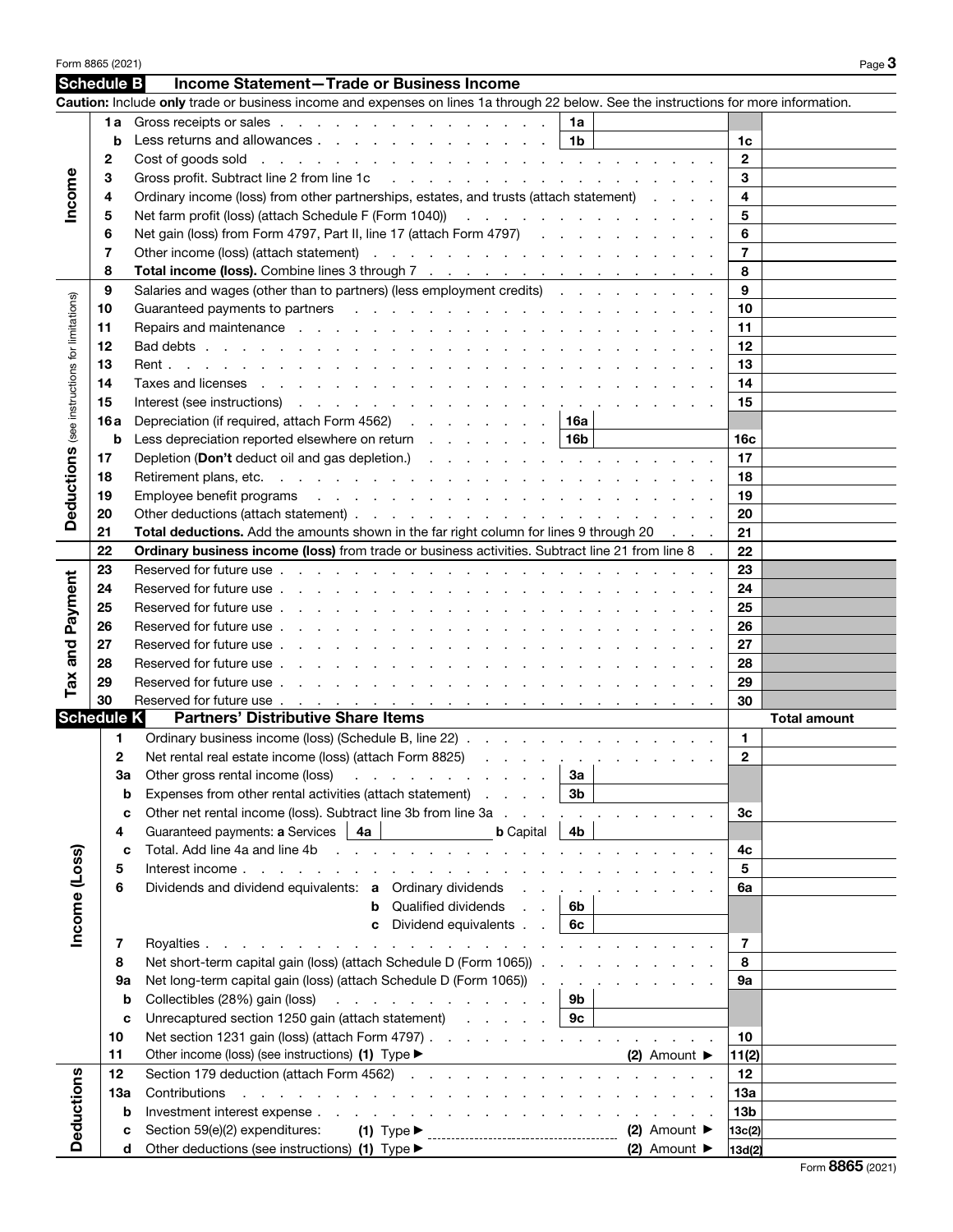| Form 8865 (2021)                  |                                                                                               |                                                                                                                                                                                                                                                     |                            |                 |     |                 | Page 4              |
|-----------------------------------|-----------------------------------------------------------------------------------------------|-----------------------------------------------------------------------------------------------------------------------------------------------------------------------------------------------------------------------------------------------------|----------------------------|-----------------|-----|-----------------|---------------------|
| <b>Schedule K</b>                 |                                                                                               | Partners' Distributive Share Items (continued)                                                                                                                                                                                                      |                            |                 |     |                 | <b>Total amount</b> |
|                                   | 14a                                                                                           |                                                                                                                                                                                                                                                     |                            |                 |     | <b>14a</b>      |                     |
| Employ<br>ment<br>Šeif            | b                                                                                             |                                                                                                                                                                                                                                                     |                            |                 |     | 14b             |                     |
|                                   | c                                                                                             | Gross nonfarm income response to the contract of the contract of the contract of the contract of the contract of the contract of the contract of the contract of the contract of the contract of the contract of the contract                       |                            |                 |     | 14 <sub>c</sub> |                     |
|                                   | 15a                                                                                           |                                                                                                                                                                                                                                                     |                            |                 |     | 15a             |                     |
|                                   | b                                                                                             |                                                                                                                                                                                                                                                     |                            |                 |     | 15 <sub>b</sub> |                     |
| Credits                           | с                                                                                             | Qualified rehabilitation expenditures (rental real estate) (attach Form 3468)                                                                                                                                                                       | 15 <sub>c</sub>            |                 |     |                 |                     |
|                                   | d                                                                                             | Other rental real estate credits (see instructions)                                                                                                                                                                                                 |                            | 15d             |     |                 |                     |
|                                   | е                                                                                             | Other rental credits (see instructions)                                                                                                                                                                                                             | $Type \blacktriangleright$ |                 |     | 15e             |                     |
|                                   | f                                                                                             | Other credits (see instructions)                                                                                                                                                                                                                    | $Type \blacktriangleright$ |                 |     | 15f             |                     |
| Transactions<br>International     | 16                                                                                            | Attach Schedule K-2 (Form 8865), Partners' Distributive Share Items-International, and check<br>this box to indicate that you are reporting items of international tax relevance                                                                    |                            |                 |     |                 |                     |
|                                   | 17a                                                                                           |                                                                                                                                                                                                                                                     |                            |                 |     | 17a             |                     |
| Minimum Tax<br><b>(AMT)</b> Items | b                                                                                             |                                                                                                                                                                                                                                                     |                            |                 |     | 17 <sub>b</sub> |                     |
|                                   | c                                                                                             |                                                                                                                                                                                                                                                     |                            |                 |     | 17c             |                     |
| Alternative                       | d                                                                                             |                                                                                                                                                                                                                                                     |                            |                 |     | 17d             |                     |
|                                   | e                                                                                             | Oil, gas, and geothermal properties - deductions results and results are a set of the control of the control of the control of the control of the control of the control of the control of the control of the control of the c                      |                            |                 |     | 17e             |                     |
|                                   | f                                                                                             |                                                                                                                                                                                                                                                     |                            |                 |     | 17f             |                     |
|                                   | 18a                                                                                           |                                                                                                                                                                                                                                                     |                            |                 |     | 18a             |                     |
|                                   | b                                                                                             | Other tax-exempt income response to the contract of the contract of the contract of the contract of the contract of the contract of the contract of the contract of the contract of the contract of the contract of the contra                      |                            | 18 <sub>b</sub> |     |                 |                     |
|                                   | c                                                                                             |                                                                                                                                                                                                                                                     |                            | 18 <sub>c</sub> |     |                 |                     |
|                                   | 19a                                                                                           | Distributions of cash and marketable securities                                                                                                                                                                                                     |                            | 19a             |     |                 |                     |
| Other Information                 | b                                                                                             | Distributions of other property research and contact the contact of the property research and contact the contact of the contact of the contact of the contact of the contact of the contact of the contact of the contact of                       |                            | 19 <sub>b</sub> |     |                 |                     |
|                                   | 20a                                                                                           | Investment income<br>the contract of the contract of the contract of the contract of the contract of the contract of the contract of the contract of the contract of the contract of the contract of the contract of the contract of the contract o |                            |                 |     | 20a             |                     |
|                                   | b                                                                                             |                                                                                                                                                                                                                                                     |                            |                 |     | 20 <sub>b</sub> |                     |
|                                   | c                                                                                             | Other items and amounts (attach statement)                                                                                                                                                                                                          |                            |                 |     |                 |                     |
|                                   | 21                                                                                            | Total foreign taxes paid or accrued. <u>.</u>                                                                                                                                                                                                       |                            |                 |     | 21              |                     |
| <b>Schedule L</b>                 |                                                                                               | Balance Sheets per Books. (Not required if Item H11, page 1, is answered "Yes.")                                                                                                                                                                    |                            |                 |     |                 |                     |
|                                   |                                                                                               |                                                                                                                                                                                                                                                     | Beginning of tax year      |                 | (c) |                 | End of tax year     |
|                                   |                                                                                               | Assets                                                                                                                                                                                                                                              | (a)                        | (b)             |     |                 | (d)                 |
| 1<br>2a                           | Cash                                                                                          |                                                                                                                                                                                                                                                     |                            |                 |     |                 |                     |
| b                                 |                                                                                               | Trade notes and accounts receivable<br>Less allowance for bad debts                                                                                                                                                                                 |                            |                 |     |                 |                     |
| 3                                 |                                                                                               |                                                                                                                                                                                                                                                     |                            |                 |     |                 |                     |
| 4                                 | Inventories<br>the contract of the contract of the contract of<br>U.S. Government obligations |                                                                                                                                                                                                                                                     |                            |                 |     |                 |                     |
| 5                                 | Tax-exempt securities                                                                         |                                                                                                                                                                                                                                                     |                            |                 |     |                 |                     |
| 6                                 | Other current assets (attach statement)                                                       |                                                                                                                                                                                                                                                     |                            |                 |     |                 |                     |
| 7a                                | Loans to partners (or persons related to partners)                                            |                                                                                                                                                                                                                                                     |                            |                 |     |                 |                     |
| b                                 | Mortgage and real estate loans                                                                |                                                                                                                                                                                                                                                     |                            |                 |     |                 |                     |
| 8                                 | Other investments (attach statement)                                                          |                                                                                                                                                                                                                                                     |                            |                 |     |                 |                     |
| 9a                                |                                                                                               | Buildings and other depreciable assets                                                                                                                                                                                                              |                            |                 |     |                 |                     |
| b                                 | Less accumulated depreciation                                                                 |                                                                                                                                                                                                                                                     |                            |                 |     |                 |                     |
| 10a                               |                                                                                               | Depletable assets                                                                                                                                                                                                                                   |                            |                 |     |                 |                     |
| b                                 |                                                                                               | Less accumulated depletion                                                                                                                                                                                                                          |                            |                 |     |                 |                     |
| 11                                |                                                                                               | Land (net of any amortization) $\ldots$ $\ldots$                                                                                                                                                                                                    |                            |                 |     |                 |                     |
| 12a                               |                                                                                               | Intangible assets (amortizable only)                                                                                                                                                                                                                |                            |                 |     |                 |                     |
| b                                 |                                                                                               | Less accumulated amortization                                                                                                                                                                                                                       |                            |                 |     |                 |                     |
|                                   |                                                                                               |                                                                                                                                                                                                                                                     |                            |                 |     |                 | $F_{2}$ 0065 (0001) |

Form 8865 (2021)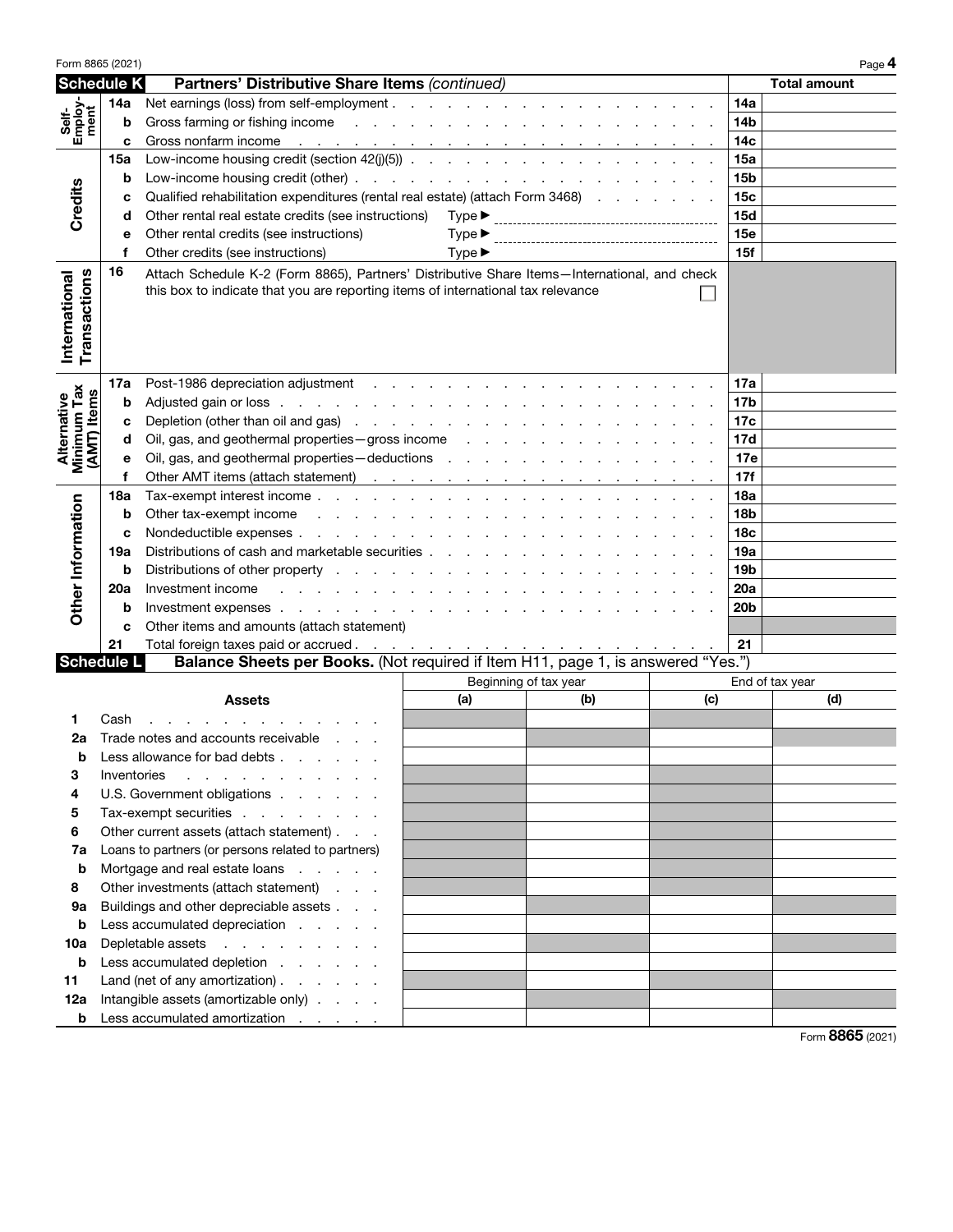|              | Form 8865 (2021)                                                                                                  |                                               |     |     |                                        |     | Page 5          |
|--------------|-------------------------------------------------------------------------------------------------------------------|-----------------------------------------------|-----|-----|----------------------------------------|-----|-----------------|
|              | <b>Schedule L</b><br>Balance Sheets per Books. (Not required if Item H11, page 1, is answered "Yes.") (continued) |                                               |     |     |                                        |     |                 |
|              |                                                                                                                   |                                               |     |     | Beginning of tax year                  |     | End of tax year |
|              |                                                                                                                   |                                               | (a) |     | (b)                                    | (c) | (d)             |
| 13           | Other assets (attach statement)                                                                                   |                                               |     |     |                                        |     |                 |
| 14           | Total assets                                                                                                      |                                               |     |     |                                        |     |                 |
|              | <b>Liabilities and Capital</b>                                                                                    |                                               |     |     |                                        |     |                 |
| 15           | Accounts payable                                                                                                  |                                               |     |     |                                        |     |                 |
| 16           | Mortgages, notes, bonds payable in less than 1 year                                                               |                                               |     |     |                                        |     |                 |
| 17           | Other current liabilities (attach statement).                                                                     |                                               |     |     |                                        |     |                 |
| 18           | All nonrecourse loans                                                                                             |                                               |     |     |                                        |     |                 |
| 19a          | Loans from partners (or persons related to partners)                                                              |                                               |     |     |                                        |     |                 |
| b            | Mortgages, notes, bonds payable in 1 year or more                                                                 |                                               |     |     |                                        |     |                 |
| 20           | Other liabilities (attach statement)                                                                              |                                               |     |     |                                        |     |                 |
| 21           | Partners' capital accounts                                                                                        |                                               |     |     |                                        |     |                 |
| 22           | Total liabilities and capital                                                                                     |                                               |     |     |                                        |     |                 |
|              | <b>Schedule M</b>                                                                                                 | <b>Balance Sheets for Interest Allocation</b> |     |     |                                        |     |                 |
|              |                                                                                                                   |                                               |     |     |                                        |     |                 |
|              |                                                                                                                   |                                               |     |     | (a)<br>Beginning of                    |     | (b)<br>End of   |
|              |                                                                                                                   |                                               |     |     | tax year                               |     | tax year        |
|              |                                                                                                                   |                                               |     |     |                                        |     |                 |
| 1            | Total U.S. assets<br>the contract of the contract of                                                              |                                               |     |     |                                        |     |                 |
| 2            | Total foreign assets:                                                                                             |                                               |     |     |                                        |     |                 |
| а            | Passive category                                                                                                  |                                               |     |     |                                        |     |                 |
| b            |                                                                                                                   |                                               |     |     |                                        |     |                 |
| c            | Other (attach statement) <u>.</u>                                                                                 |                                               |     |     |                                        |     |                 |
|              | Schedule M-1 Reconciliation of Income (Loss) per Books With Income (Loss) per Return. (Not required if Item       |                                               |     |     |                                        |     |                 |
|              | H11, page 1, is answered "Yes.")                                                                                  |                                               |     |     |                                        |     |                 |
|              |                                                                                                                   |                                               | 6   |     | Income recorded on books this          |     |                 |
| 1            | Net income (loss) per books.                                                                                      |                                               |     | tax | not included<br>year                   | on  |                 |
| 2            | Income included on Schedule K,                                                                                    |                                               |     |     | Schedule K, lines 1 through 11         |     |                 |
|              | lines 1, 2, 3c, 5, 6a, 7, 8, 9a, 10,                                                                              |                                               |     |     | (itemize):                             |     |                 |
|              | and 11, not recorded on books                                                                                     |                                               |     |     | a Tax-exempt interest \$               |     |                 |
|              | this tax year (itemize):                                                                                          |                                               |     |     |                                        |     |                 |
|              | \$                                                                                                                |                                               | 7   |     | Deductions included on Schedule        |     |                 |
| 3            | Guaranteed payments (other                                                                                        |                                               |     |     | K, lines 1 through 13d, and 21, not    |     |                 |
|              | than health insurance).                                                                                           |                                               |     |     | charged against book income this       |     |                 |
| 4            | Expenses recorded on books                                                                                        |                                               |     |     | tax year (itemize):                    |     |                 |
|              | this tax year not included on                                                                                     |                                               |     |     |                                        |     |                 |
|              | Schedule K, lines 1 through                                                                                       |                                               |     |     |                                        |     |                 |
|              | 13d, and 21 (itemize):                                                                                            |                                               |     |     | -------------------------------------- |     |                 |
| а            | Depreciation \$                                                                                                   |                                               |     |     |                                        |     |                 |
| b            | Travel and entertainment \$                                                                                       |                                               | 8   |     | Add lines 6 and 7                      |     |                 |
|              | ----------------------------------                                                                                |                                               | 9   |     | Income (loss). Subtract line 8         |     |                 |
| 5.           | Add lines 1 through 4                                                                                             |                                               |     |     | from line 5 $\cdots$ $\cdots$          |     |                 |
|              | Schedule M-2 Analysis of Partners' Capital Accounts. (Not required if Item H11, page 1, is answered "Yes.")       |                                               |     |     |                                        |     |                 |
| 1.           | Balance at beginning of tax year                                                                                  |                                               | 6   |     | Distributions: a Cash                  |     |                 |
| $\mathbf{2}$ | Capital contributed:                                                                                              |                                               |     |     | <b>b</b> Property                      |     |                 |
|              | a Cash                                                                                                            |                                               | 7   |     | Other decreases (itemize): \$          |     |                 |
|              | <b>b</b> Property                                                                                                 |                                               |     |     |                                        |     |                 |
| 3            | Net income (loss) per books.                                                                                      |                                               |     |     |                                        |     |                 |
| 4            | Other increases (itemize): \$                                                                                     |                                               |     |     |                                        |     |                 |
|              |                                                                                                                   |                                               | 8   |     | Add lines 6 and 7                      |     |                 |
|              | -----------------------------------                                                                               |                                               | 9   |     | Balance at end of tax year.            |     |                 |
| 5.           | Add lines 1 through 4                                                                                             |                                               |     |     | Subtract line 8 from line 5            |     |                 |
|              |                                                                                                                   |                                               |     |     |                                        |     |                 |

Form 8865 (2021)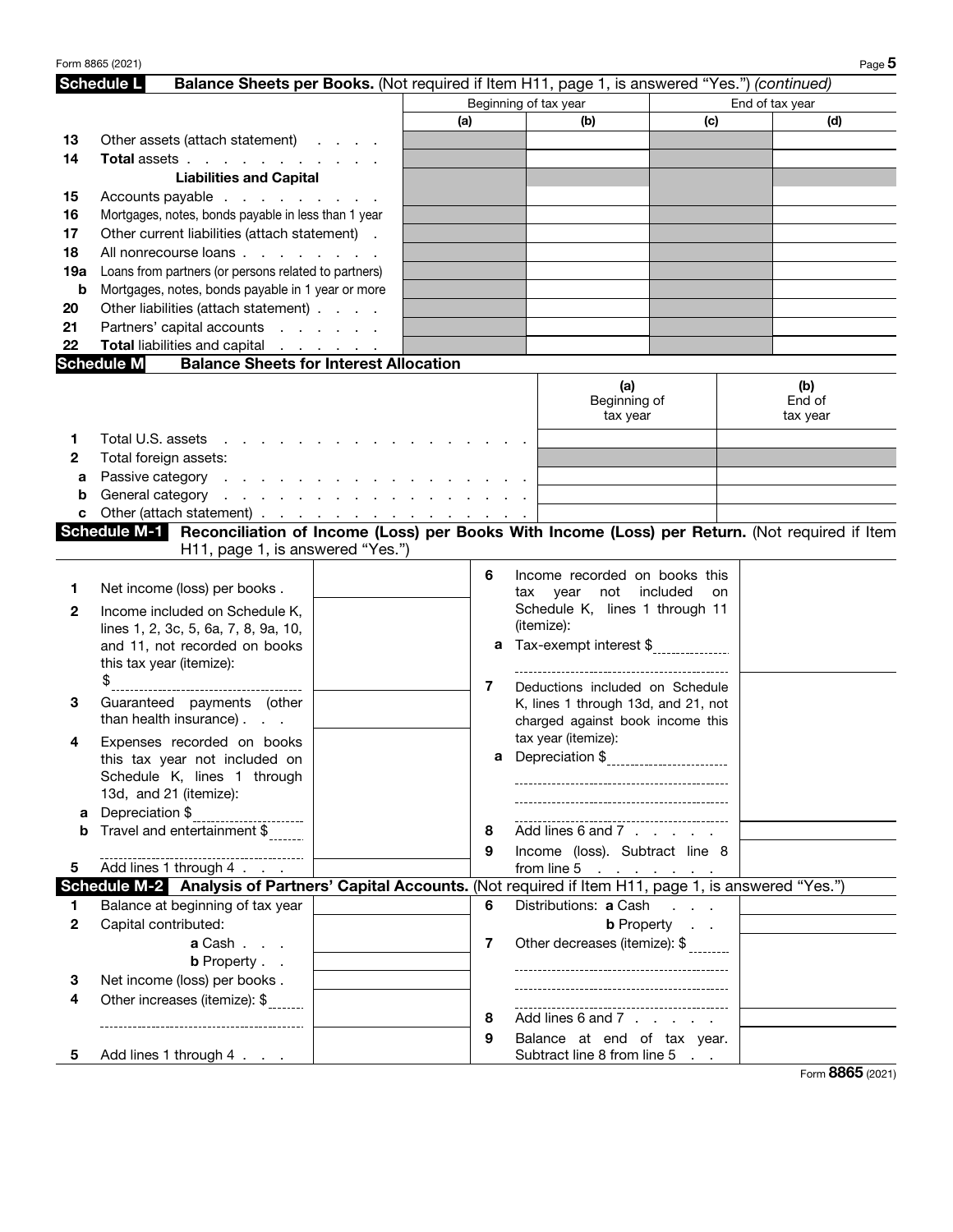#### Schedule N Transactions Between Controlled Foreign Partnership and Partners or Other Related Entities

Important: Complete a separate Form 8865 and Schedule N for each controlled foreign partnership. Enter the totals for each type of transaction that occurred between the foreign partnership and the persons listed in columns (a) through (d).

|          | andaction that coodinca between the foreign partnereing and the persons heted in columns (a) through (a).                        |                                              |                                                                                                                         |                                                                                                                              |                                                                                                                                                          |
|----------|----------------------------------------------------------------------------------------------------------------------------------|----------------------------------------------|-------------------------------------------------------------------------------------------------------------------------|------------------------------------------------------------------------------------------------------------------------------|----------------------------------------------------------------------------------------------------------------------------------------------------------|
|          | Transactions<br>of<br>foreign partnership                                                                                        | (a) U.S. person<br>filing this return        | (b) Any domestic<br>corporation or partnership<br>controlling or controlled<br>by the U.S. person filing<br>this return | (c) Any other foreign<br>corporation or partnership<br>controlling or controlled<br>by the U.S. person filing<br>this return | (d) Any U.S. person with a<br>10% or more direct interest<br>in the controlled foreign<br>partnership (other than the<br>U.S. person filing this return) |
| 1        | Sales of inventory                                                                                                               |                                              |                                                                                                                         |                                                                                                                              |                                                                                                                                                          |
| 2        | Sales of property rights<br>(patents, trademarks, etc.) .                                                                        |                                              |                                                                                                                         |                                                                                                                              |                                                                                                                                                          |
| 3        | Compensation received for<br>technical, managerial,<br>engineering, construction, or<br>like services $\ldots$ $\ldots$ $\ldots$ |                                              |                                                                                                                         |                                                                                                                              |                                                                                                                                                          |
| 4        | Commissions received                                                                                                             |                                              |                                                                                                                         |                                                                                                                              |                                                                                                                                                          |
| 5        | Rents, royalties, and license<br>fees received<br><b>Contract Contract Contract</b>                                              |                                              |                                                                                                                         |                                                                                                                              |                                                                                                                                                          |
| 6        | Distributions received                                                                                                           |                                              |                                                                                                                         |                                                                                                                              |                                                                                                                                                          |
| 7        | Interest received                                                                                                                |                                              |                                                                                                                         |                                                                                                                              |                                                                                                                                                          |
| 8        | Other                                                                                                                            |                                              |                                                                                                                         |                                                                                                                              |                                                                                                                                                          |
| 9        | Add lines 1 through 8                                                                                                            |                                              |                                                                                                                         |                                                                                                                              |                                                                                                                                                          |
| 10<br>11 | Purchases of inventory<br>Purchases of tangible property                                                                         |                                              |                                                                                                                         |                                                                                                                              |                                                                                                                                                          |
| 12       | other than inventory<br><b>Carl Carl Carl</b><br>Purchases of property rights<br>(patents, trademarks, etc.) .                   |                                              |                                                                                                                         |                                                                                                                              |                                                                                                                                                          |
| 13       | Compensation paid<br>for<br>technical, managerial,<br>engineering, construction, or<br>like services                             |                                              |                                                                                                                         |                                                                                                                              |                                                                                                                                                          |
| 14       | Commissions paid                                                                                                                 |                                              |                                                                                                                         |                                                                                                                              |                                                                                                                                                          |
| 15       | Rents, royalties, and license<br>fees paid                                                                                       |                                              |                                                                                                                         |                                                                                                                              |                                                                                                                                                          |
| 16       | Distributions paid                                                                                                               | the control of the control of the control of |                                                                                                                         |                                                                                                                              |                                                                                                                                                          |
| 17       | Interest paid                                                                                                                    |                                              |                                                                                                                         |                                                                                                                              |                                                                                                                                                          |
|          |                                                                                                                                  |                                              |                                                                                                                         |                                                                                                                              |                                                                                                                                                          |
| 18       | Other                                                                                                                            |                                              |                                                                                                                         |                                                                                                                              |                                                                                                                                                          |
| 19       | Add lines 10 through 18                                                                                                          |                                              |                                                                                                                         |                                                                                                                              |                                                                                                                                                          |
| 20       | Amounts borrowed (enter the<br>balance<br>maximum<br>Ioan<br>during the tax year). See<br>instructions                           |                                              |                                                                                                                         |                                                                                                                              |                                                                                                                                                          |
| 21       | Amounts loaned (enter the<br>loan<br>balance<br>maximum<br>during the tax year). See<br>instructions                             |                                              |                                                                                                                         |                                                                                                                              |                                                                                                                                                          |

Form 8865 (2021)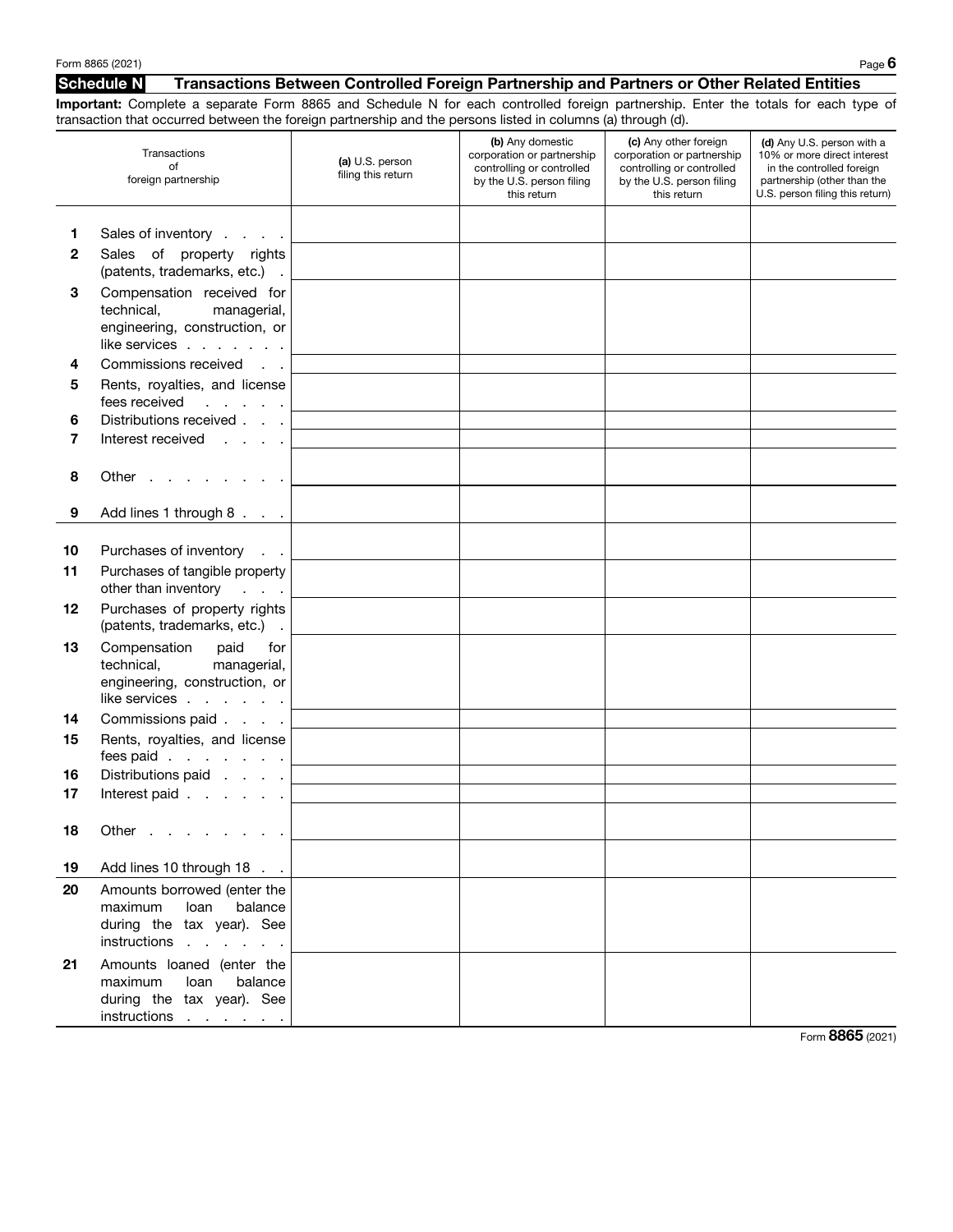# 2021 **Instructions for Form 8865**



# Return of U.S. Persons With Respect to Certain Foreign Partnerships

Section references are to the Internal Revenue Code unless otherwise noted.

#### **Contents Page**

| General Instructions 1                                                |
|-----------------------------------------------------------------------|
| Specific Instructions 7                                               |
| Schedule A. Constructive                                              |
| Ownership of Partnership                                              |
| Interest<br>10                                                        |
| Schedule A-1. Certain Partners of<br>Foreign Partnership<br>10        |
|                                                                       |
| Schedule A-2. Foreign Partners of<br>Section 721(c) Partnership<br>10 |
| Schedule A-3. Affiliation                                             |
| Schedule 10                                                           |
| Schedule B. Income                                                    |
| Statement—Trade or<br>Business Income  10                             |
| Schedule D. Capital Gains and                                         |
| Losses <u>11</u>                                                      |
| Schedule G. Statement of                                              |
| Application of the Gain                                               |
| Deferral Method Under                                                 |
| Section 721(c) $\ldots \ldots \ldots \frac{11}{1}$                    |
| Schedule H. Acceleration Events<br>and Exceptions Reporting           |
| Relating to Gain Deferral                                             |
| Method Under Section                                                  |
| 721(c) 13                                                             |
| Schedules K, Partners' Distributive                                   |
| Share Items, and K-1,                                                 |
| Partner's Share of Income,<br>Deductions, Credits, etc. 15            |
| Schedules K-2, Partners'                                              |
| <b>Distributive Share</b>                                             |
| Items-International, and K-3,                                         |
| Partner's Share of Income,                                            |
| Deductions, Credits,<br>etc.-International<br>. <u>16</u>             |
| Schedule L. Balance Sheets per                                        |
| 16                                                                    |
| Schedule M. Balance Sheets for                                        |
| Interest Allocation 17                                                |
| Schedule M-1. Reconciliation of                                       |
| Income (Loss) per Books With                                          |
| Income (Loss) per Return 17                                           |
| Schedule M-2. Analysis of<br>Partners' Capital Accounts  17           |
| Schedule N. Transactions                                              |
| Between Controlled Foreign                                            |
| Partnership and Partners or                                           |
| <b>Other Related Entities</b><br>. <u>17</u>                          |
| Schedule O. Transfer of Property                                      |
| to a Foreign Partnership<br>. 17                                      |
| Schedule P. Acquisitions,<br>Dispositions, and Changes of             |
| Interests in a Foreign                                                |
| Partnership<br>19                                                     |
| List of Codes<br>21                                                   |
|                                                                       |

# **Future Developments**

For the latest information about developments related to Form 8865, its schedules, and its instructions, such as legislation enacted after they were published, go to *[IRS.gov/](https://www.irs.gov/form8865) [Form8865](https://www.irs.gov/form8865)*.

#### **What's New New Schedules K-2 (Form 8865) and K-3 (Form 8865) for partnerships.** For tax years

beginning after 2020, most items of international tax relevance are reported on new Schedules K-2 and K-3, replacing prior reporting on Form 8865, Schedules K and K-1, line 16, Foreign transactions, and certain reporting on Form 8865, Schedules K and K-1, line 20, Other information.

The new schedules are designed to provide greater clarity for partners on how to compute their U.S. income tax liability regarding items of international tax relevance, including claiming deductions and credits. Go to *[IRS.gov](https://www.irs.gov/)* for the new schedules and the Instructions for Schedules K-2 and K-3 (Form 8865) for more information. Form 8865, Schedules K and K-1, retain line 16 for the partnership to check a box indicating that it has items of international tax relevance and that it completed Schedules K-2 and K-3. For purposes of basis adjustments and to reconcile income, Form 8865 retains total foreign taxes paid or accrued but moves this reporting to Schedule K, line 21. See the Instructions for Form 1065 for amounts to report on line 21.

**Important.** Foreign taxes paid or accrued must be reported on Schedules K-2 and K-3 for purposes of reporting information necessary for an eligible partner to claim a foreign tax credit.

Notice 2021-39, 2021-27 I.R.B. 3, provides transition penalty relief for tax years that begin in 2021 regarding Schedules K-2 and K-3 required for Form 8865.

# **General Instructions**

Only the general instructions for Schedules B, K, K-1, M-1, and M-2 are included later in these instructions. If you are required to complete these schedules for Form 8865, use the specific instructions for the corresponding schedules of Form 1065, U.S. Return of Partnership Income.

| IF you are<br>completing Form<br>8865 | <b>THEN use the</b><br>instructions for<br>Form 1065 |
|---------------------------------------|------------------------------------------------------|
| Schedule B                            | page 1 (income and<br>deductions).                   |
| Schedules K and K-1                   | Schedules K and K-1.                                 |
| Schedule K-3                          | Schedule K-3.                                        |
| Schedule L                            | Schedule L.                                          |
| Schedule M-1                          | Schedule M-1.                                        |
| Schedule M-2                          | Schedule M-2.                                        |

**Note.** If you are reporting capital gains and losses, use Schedule D (Form 1065). See the Instructions for Schedule D (Form 1065).

## **Purpose of Form**

Use Form 8865 to report the information required under section 6038 (reporting with respect to controlled foreign partnerships), section 6038B (reporting of transfers to foreign partnerships), or section 6046A (reporting of acquisitions, dispositions, and changes in foreign partnership interests).

#### **Who Must File**

A U.S. person qualifying under one or more of the Categories of Filers (see below) must complete and file Form 8865. These instructions and the *Filing Requirements for Categories of Filers* chart, later, explain the information, statements, and schedules required for each category of filer. If you qualify under more than one category for a particular foreign partnership, you must submit all the items required for each category under which you qualify.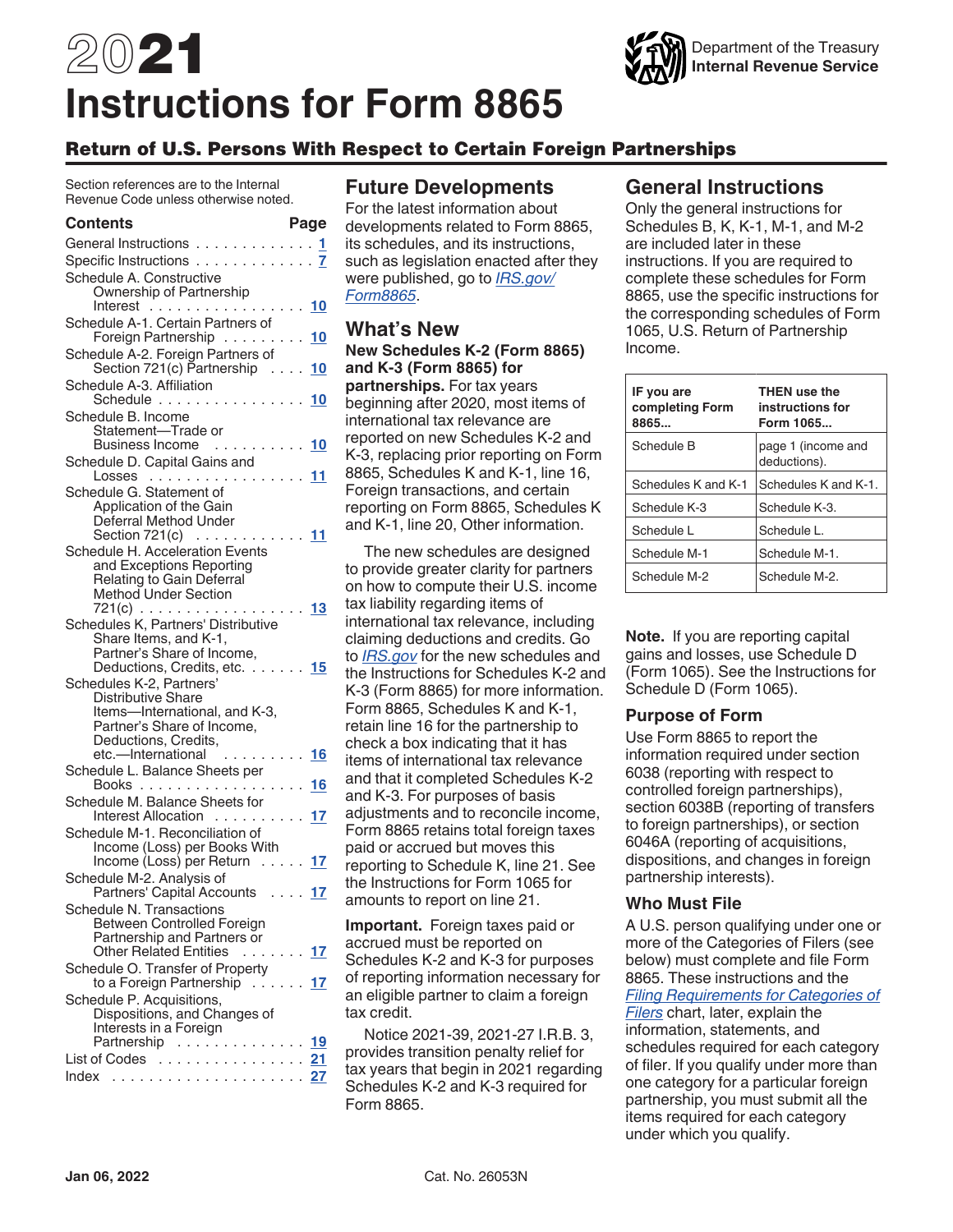**Example.** If you qualify as a Category 2 and a Category 3 filer, you must submit all the schedules required of Category 2 filers (page 1 of Form 8865, Schedules A, A-2, N, K-1, and K-3) plus any additional schedules that Category 3 filers are required to submit (Schedules A-1 and O).

Complete a separate Form 8865 and the applicable schedules for each foreign partnership.

File the 2021 Form 8865 with your income tax return for your tax year beginning in 2021.

If a Form 8832, Entity Classification Election, was filed for this entity for the current tax year, see *When To File*  and *Where To File* in the instructions for Form 8832 to determine if you are required to attach a copy of the Form 8832 to the tax return to which the Form 8865 is being attached.

If a domestic section 721(c) partnership is formed on or after January 18, 2017, and the gain deferral method is applied, then a U.S. transferor must file Form 8865 with respect to that partnership. See Regulations section 1.721(c)-6(b)(4). See *Section 721(c) partnership*, *Gain deferral method*, and *U.S. transferor*, later.

A U.S. transferor that is required to provide information with respect to a partnership under Regulations sections 1.721(c)-6(b)(2)(iv) and 1.721(c)-6(b)(3)(xi) must file a separate Form 8865 (along with all necessary schedules and attachments) for each partnership treated as a U.S. transferor under Regulations sections 1.721(c)-3(d) and 1.721(c)-6(c)(2). See *U.S. transferor*, later.

#### **Categories of Filers**

**Category 1 filer.** A Category 1 filer is a U.S. person who controlled the foreign partnership at any time during the partnership's tax year. Control of a partnership is ownership of more than a 50% interest in the partnership. See the definition of 50% interest, later. There may be more than one Category 1 filer for a partnership for a particular partnership tax year. See *U.S. person* and *Foreign partnership*, later.

A Category 1 filer also includes a U.S. transferor who must report certain information with respect to a section 721(c) partnership for the tax year of contribution and subsequent years, pursuant to Regulations section 1.721(c)-6. A Category 1 filer fulfills this reporting requirement by filing Schedule G and, in certain circumstances, Schedule H. See *Section 721(c) partnership* and *U.S. transferor*, later.

#### **Filing Requirements for Categories of Filers**

|                                                                                                                  | <b>Category of Filers</b> |                |   |   |  |  |  |
|------------------------------------------------------------------------------------------------------------------|---------------------------|----------------|---|---|--|--|--|
| <b>Filing Requirements</b>                                                                                       | 1                         | $\overline{2}$ | 3 | 4 |  |  |  |
| Identifying information-page 1 of Form 8865                                                                      |                           |                | √ |   |  |  |  |
| Schedule A-Constructive Ownership of Partnership Interest                                                        |                           |                |   |   |  |  |  |
| Schedule A-1-Certain Partners of Foreign Partnership                                                             |                           |                |   |   |  |  |  |
| Schedule A-3-Affiliation Schedule                                                                                |                           |                |   |   |  |  |  |
| Schedule B-Income Statement-Trade or Business Income                                                             |                           |                |   |   |  |  |  |
| Schedule G-Statement of Application of the Gain Deferral Method Under Section 721                                |                           |                |   |   |  |  |  |
| Schedule H-Acceleration Events and Exceptions Reporting Relating to Gain Deferral Method<br>Under Section 721(c) |                           |                |   |   |  |  |  |
| Schedule K-Partners' Distributive Share Items                                                                    |                           |                |   |   |  |  |  |
| Schedule K-2-Partners' Distributive Share Items-International                                                    |                           |                |   |   |  |  |  |
| Schedule K-3-Partner's Share of Income, Deductions, Credits, etc.-International                                  |                           |                |   |   |  |  |  |
| Schedule L-Balance Sheets per Books                                                                              |                           |                |   |   |  |  |  |
| Schedule M-Balance Sheets for Interest Allocation                                                                |                           |                |   |   |  |  |  |
| Schedule M-1-Reconciliation of Income (Loss) per Books With Income (Loss) per Return                             |                           |                |   |   |  |  |  |
| Schedule M-2-Analysis of Partners' Capital Accounts                                                              |                           |                |   |   |  |  |  |
| Schedule N-Transactions Between Controlled Foreign Partnership and Partners or Other<br><b>Related Entities</b>  |                           |                |   |   |  |  |  |
| Schedule D-Schedule D (Form 1065), Capital Gains and Losses                                                      |                           |                |   |   |  |  |  |
| Schedule K-1-Partner's Share of Income, Deductions, Credits, etc. (direct partners only)                         |                           |                |   |   |  |  |  |
| Schedule O-Transfer of Property to a Foreign Partnership                                                         |                           |                |   |   |  |  |  |
| Schedule P-Acquisitions, Dispositions, and Changes of Interests in a Foreign Partnership                         |                           |                |   |   |  |  |  |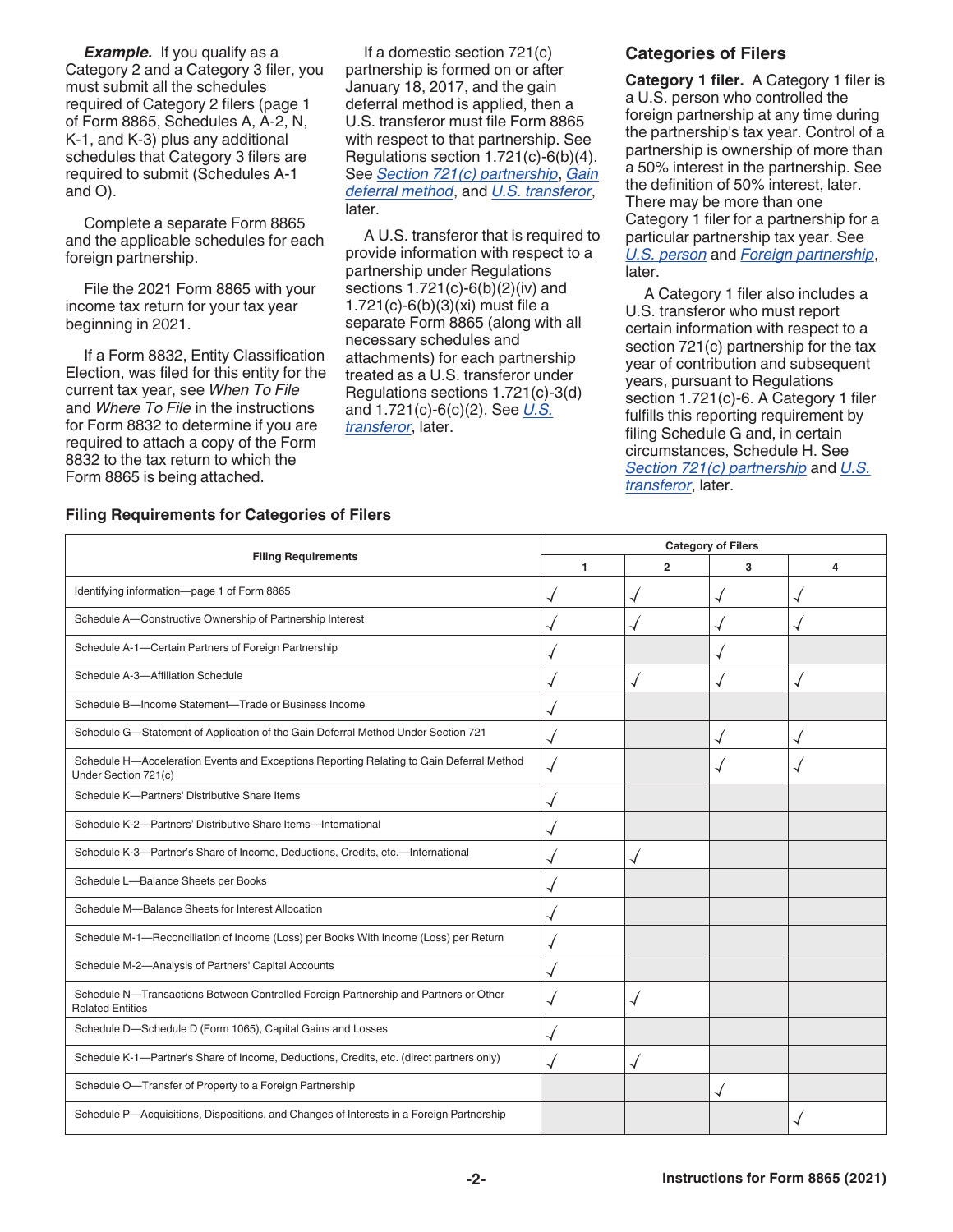**Category 2 filer.** A Category 2 filer is a U.S. person who at any time during the tax year of the foreign partnership owned a 10% or greater interest in the partnership while the partnership was controlled by U.S. persons each owning at least a 10% interest. However, if the foreign partnership had a Category 1 filer at any time during that tax year, no person will be considered a Category 2 filer. See the definition of a *10% interest*, later.

**Category 3 filer.** A Category 3 filer is a U.S. person who contributed property during that person's tax year to a foreign partnership in exchange for an interest in the partnership (a section 721 transfer), if that person either:

1. Owned directly or constructively at least a 10% interest in the foreign partnership immediately after the contribution, or

2. The value of the property contributed (when added to the value of any other property contributed to the partnership by such person, or any related person, during the 12-month period ending on the date of transfer) exceeds \$100,000.

If a domestic partnership contributes property to a foreign partnership, the domestic partnership's partners are considered to have transferred a proportionate share of the contributed property to the foreign partnership. However, if the domestic partnership files Form 8865 and properly reports all the required information with respect to the contribution, its partners will not be required to report the transfer.

A Category 3 filer includes a U.S. transferor who (i) contributes section 721(c) property to a section 721(c) partnership, and (ii) has reporting requirements pursuant to Regulations section 1.721(c)-6(b)(2). The Category 3 filer fulfills this reporting requirement by filing Schedule G, in addition to Schedule O, and, in certain circumstances, Schedule H. See *Section 721(c) property*, later.

Category 3 also includes a U.S. person that previously transferred appreciated property to the partnership and was required to report that transfer under section 6038B, if the foreign partnership disposed of such property while the U.S. person

remained a direct or indirect partner in the partnership.

**Category 4 filer.** A Category 4 filer is a U.S. person that had a reportable event under section 6046A during that person's tax year. There are three categories of reportable events under section 6046A: acquisitions, dispositions, and changes in proportional interests.

*Acquisitions.* A U.S. person that acquires a foreign partnership interest has a reportable event if:

• The person didn't own a 10% or greater direct interest in the partnership and, as a result of the acquisition, the person owns a 10% or greater direct interest in the partnership (for example, from 9% to 10%). For purposes of this rule, an acquisition includes an increase in a person's direct proportional interest (see *Changes in proportional interests*, later); or

• Compared to the person's direct interest when the person last had a reportable event, after the acquisition the person's direct interest has increased by at least a 10% interest (for example, from 11% to 21%). An acquisition of a section 721(c) partnership interest may be an acceleration event exception under the gain deferral method. See Regulations section 1.721(c)-5. In this case, the acquirer may become a successor U.S. transferor and may have a reporting requirement under Regulations section 1.721(c)-6. See the specific instructions for *Schedule H*, later.

*Dispositions.* A U.S. person that disposes of a foreign partnership interest has a reportable event if: • The person owned a 10% or

greater direct interest in the partnership before the disposition and, as a result of the disposition, the person owns less than a 10% direct interest (for example, from 10% to 8%). For purposes of this rule, a disposition includes a decrease in a person's direct proportional interest; or

• Compared to the person's direct interest when the person last had a reportable event, after the disposition the person's direct interest has decreased by at least a 10% interest (for example, from 21% to 11%).

A disposition of a section 721(c) partnership interest may be an

acceleration event for purposes of applying the gain deferral method. The U.S. transferor may be required to recognize gain in an amount equal to the remaining built-in gain on the section 721(c) property previously contributed to the section 721(c) partnership. See Regulations section 1.721(c)-4. For acceleration events exceptions, see Regulations section 1.721(c)-5. See the specific instructions for *Schedule H*, later.

*Changes in proportional interests.* A U.S. person has a reportable event if compared to the person's direct proportional interest the last time the person had a reportable event, the person's direct proportional interest has increased or decreased by at least the equivalent of a 10% interest in the partnership.

*Special rule for a partnership interest owned on December 31,*  1999. If the U.S. person owned at least a 10% direct interest in the foreign partnership on December 31,1999, then comparisons should be made to the person's direct interest on December 31,1999. Once the person has a reportable event after December 31,1999, future comparisons should be made by reference to the last reportable event.

#### **Exceptions to Filing**

**Multiple Category 1 filers.** If during the tax year of the partnership more than one U.S. person qualifies as a Category 1 filer, only one of these Category 1 partners is required to file Form 8865. A U.S. person with a controlling interest in the losses or deductions of the partnership isn't permitted to be the filer of Form 8865 if another U.S. person has a controlling interest in capital or profits; only the latter may file the return. The U.S. person that files the Form 8865 must complete item F on page 1.

The single Form 8865 to be filed must contain all of the information that would be required if each Category 1 filer filed a separate Form 8865. Specifically, separate Schedules N, K-1, and K-3 (if applicable) must be attached to the Form 8865 for each Category 1 filer. Also, items B, C, and D on page 1 and Schedule A on page 2 of Form 8865 must be completed for each Category 1 filer not filing the form. Attach a separate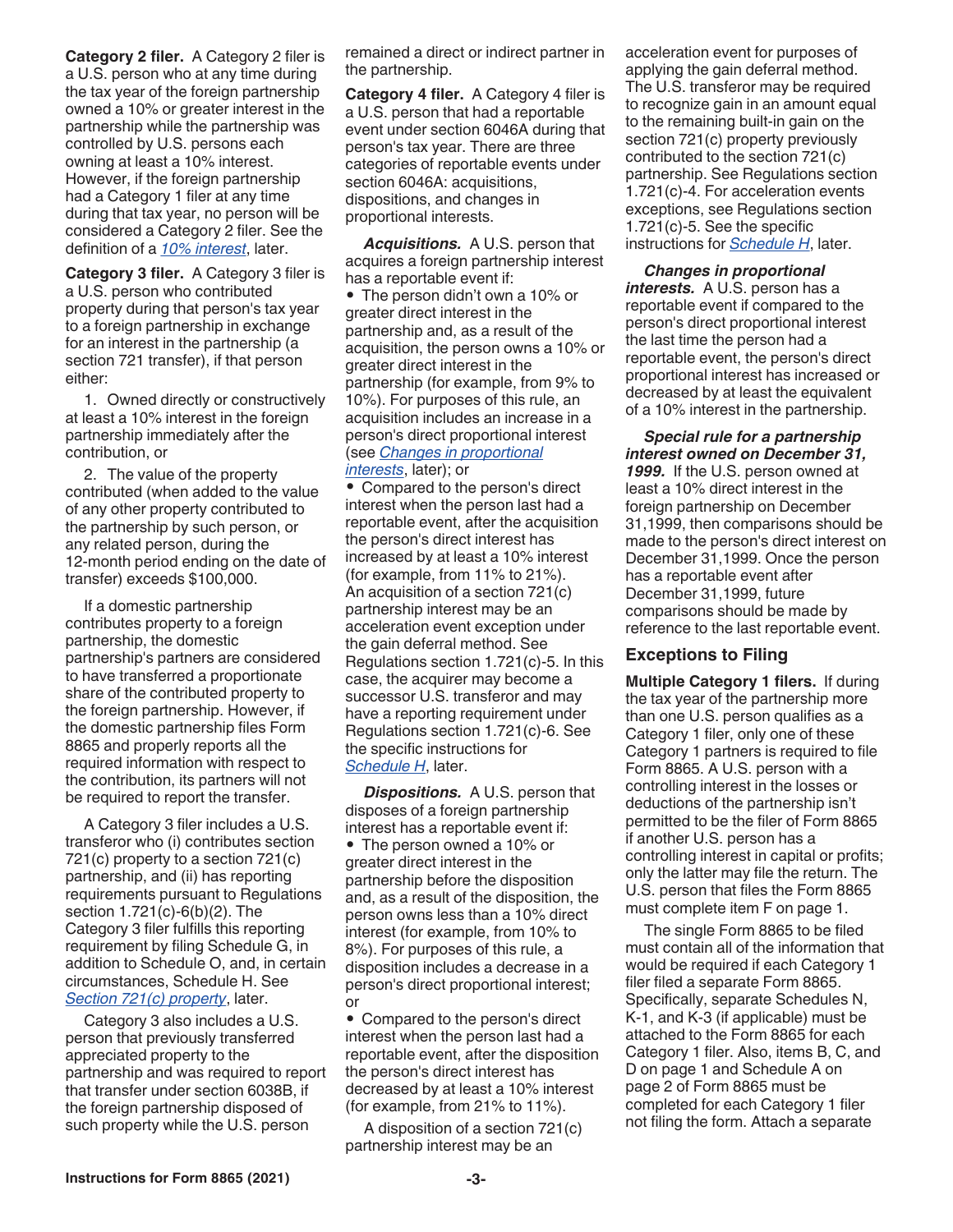statement listing this information to the single Form 8865.

A Category 1 filer not filing Form 8865 must attach a statement entitled "Controlled Foreign Partnership Reporting" to that person's income tax return.

The statement must include the following information.

• A statement that the person qualified as a Category 1 filer, but is not submitting Form 8865 under the multiple Category 1 filers exception.

• The name, address, and identifying number (if any) of the foreign partnership of which the person qualified as a Category 1 filer.

• A statement that the filing requirement has been or will be satisfied.

• The name and address of the person filing Form 8865 for this partnership.

• The Internal Revenue Service Center where the Form 8865 must be filed (or indicate "electronic filing" if the Form 8865 has been or will be filed electronically).

*A U.S. person who qualifies for this exception to the*  **CATEGORY 1** filing requirement *would still have to file a separate Form 8865 if that person is also subject to the filing requirements of Category 3 or 4. This separate Form 8865 would include all the information required for a Category 3 filer, a Category 4 filer, or a U.S. transferor who must report certain information with respect to a section 721(c) partnership for the year of contribution and subsequent years, pursuant to Regulations section 1.721(c)-6, in addition to the "Controlled Foreign Partnership Reporting" statement.*

**Constructive owners.** See *Constructive ownership*, later. A Category 1 or 2 filer that doesn't own a direct interest in the partnership and that is required to file this form solely because of constructive ownership from a U.S. person(s) isn't required to file Form 8865 if:

1. Form 8865 is filed by the U.S. person(s) through which the indirect partner constructively owns an interest in the foreign partnership,

2. The U.S. person through which the indirect partner constructively owns an interest in the foreign partnership is also a constructive

owner and meets all the requirements of this constructive ownership filing exception, or

3. Form 8865 is filed for the foreign partnership by another Category 1 filer under the multiple Category 1 filers exception.

To qualify for the constructive ownership filing exception, the indirect partner must file with its income tax return a statement entitled "Controlled Foreign Partnership Reporting."

This statement must contain the following information.

1. A statement that the indirect partner was required to file Form 8865, but isn't doing so under the constructive owners exception.

2. The names and addresses of the U.S. persons whose interests the indirect partner constructively owns.

3. The name and address of the foreign partnership for which the indirect partner would have had to have filed Form 8865 but for this exception.

4. If the indirect partner is a domestic corporation, a statement setting forth all the information that the indirect partner would have had to provide in response to questions G8a and G8b on Form 8865. See *Item H10. Separate Units Note*, later, for more information.

**Members of an affiliated group of corporations filing a consolidated return.** If one or more members of an affiliated group of corporations filing a consolidated return qualify as Category 1 or 2 filers for a particular foreign partnership, the common parent corporation may file one Form 8865 on behalf of all of the members of the group required to report. Except for group members who also qualify under the constructive owners exception, the Form 8865 must contain all the information that would have been required to be submitted if each group member filed its own Form 8865.

**Exception for certain trusts.** Trusts relating to state and local government employee retirement plans aren't required to file Form 8865.

**Exception for certain Category 4 filers.** If you qualify as a Category 3 and 4 filer because you contributed property to a foreign partnership in exchange for a 10% or greater interest in that partnership, you aren't required to report this transaction under both Category 3 and 4 filing requirements. If you properly report the contribution of property under the Category 3 rules, you aren't required to report it as a Category 4 filer. However, the acquisition will count as a reportable event to determine if a later change in your partnership interest qualifies as a reportable event under Category 4.

**Example.** Partner A doesn't own an interest in FPS, a foreign partnership. Partner A transfers property to FPS in exchange for a 15% direct interest. Partner A qualifies as a Category 3 filer because he transferred property to a foreign partnership and owned at least a 10% interest in FPS immediately after the contribution. Partner A is also a Category 4 filer because he didn't own a 10% or greater direct interest in FPS and as a result of the acquisition now owns a 10% or greater direct interest in FPS. If Partner A properly reports the contribution on Form 8865 as a Category 3 filer, Partner A isn't required to report his acquisition of the 15% interest in FPS as a Category 4 filer.

#### **Relief for Category 1 and 2 Filers When the Foreign Partnership Files Form 1065**

If a foreign partnership files Form 1065 for its tax year, Category 1 and 2 filers may use a copy of the completed Form 1065 schedules in place of the equivalent schedules of Form 8865.

If you file Form 8865 with an electronically filed income tax return, see the electronic filing publications identified in the instructions for your income tax return for more information.

See the first paragraph under *General Instructions*, earlier, for the Form 1065 schedules that are equivalent to the Form 8865 schedules.

**Example.** Partner A is a Category 1 filer with respect to FPS, a foreign partnership, during the 2021 tax year. FPS completes and files a Form 1065 for its 2021 tax year. Instead of completing Schedules B, K, K-2, L, M-1, M-2, and K-1 and K-3 of Form 8865, Partner A may attach to its Form 8865 page 1 of Form 1065 and Form 1065 Schedules K, K-2, L, M-1,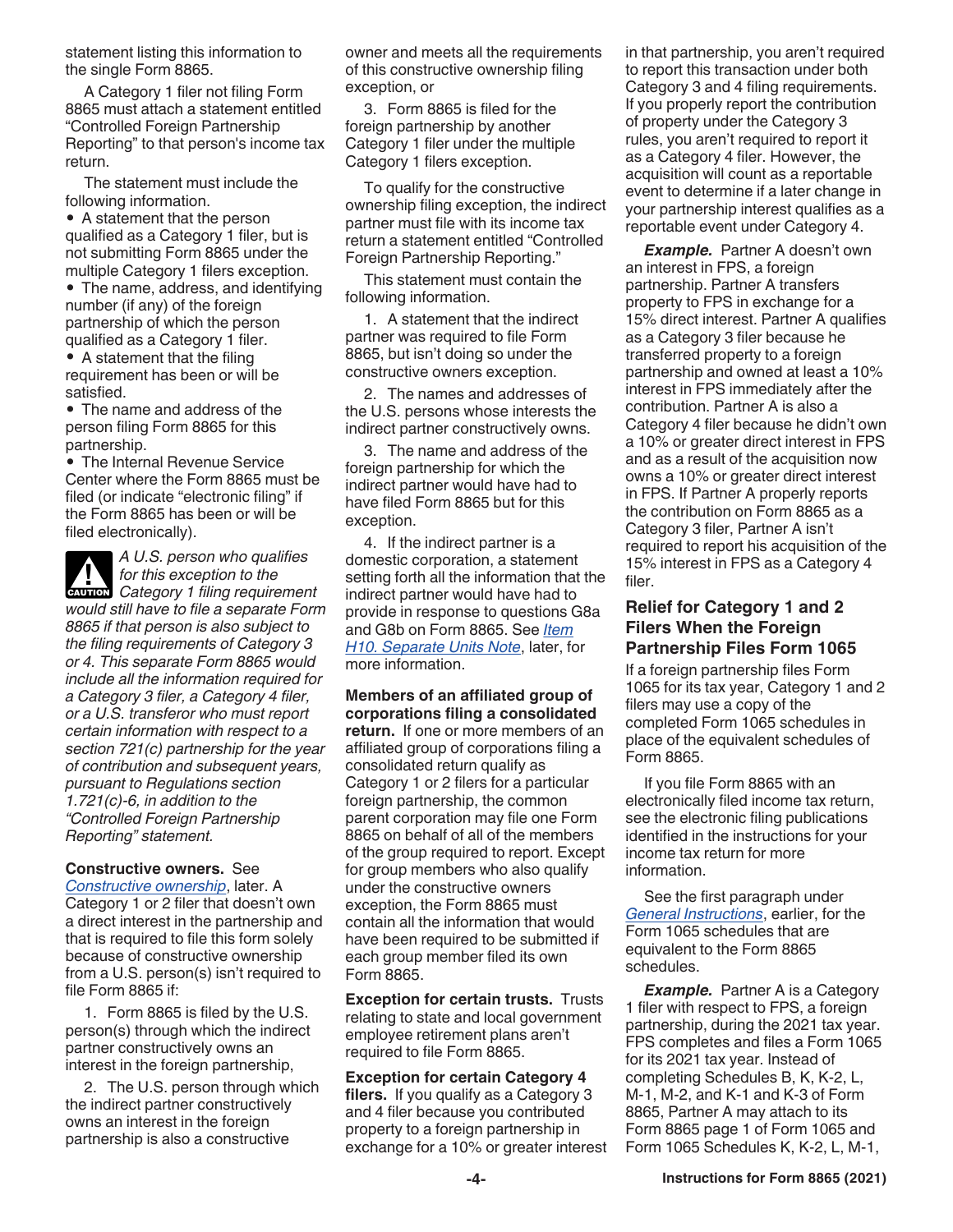M-2, and K-1 and K-3 (including the Schedules K-1 and K-3 for Partner A and all other U.S. persons owning 10% or greater direct interests in FPS). Partner A must complete the following items and schedules on Form 8865.

• The first and second pages.

- Schedule A.
- Schedule A-1.
- Schedule A-2.
- Schedule A-3.
- Schedule G.
- Schedule H.
- Schedule M.
- Schedule N.

*Example.* Partner A is a Category 2 filer with respect to FPS, a foreign partnership. If FPS completes and files a Form 1065 for its 2021 tax year, Partner A may file with Form 8865 the Schedules K-1 and K-3 (Form 1065) that it receives from the partnership instead of Schedules K-1 and K-3 (Form 8865). Partner A must complete the following items and schedules on Form 8865.

- The first and second pages.
- Schedule A.
- Schedule A-2.
- Schedule N.

# **When and Where To File**

Attach Form 8865 to your income tax return (or, if applicable, partnership or exempt organization return) and file both by the due date (including extensions) for that return. If you don't have to file an income tax return, you must file Form 8865 separately with the IRS at the time and place you would be required to file an income tax return (or, if applicable, a partnership or exempt organization return). See below for penalties that may apply if you don't file Form 8865 on time.

## **Definitions**

**Partnership.** A partnership is the relationship between two or more persons who join to carry on a trade or business, with each person contributing money, property, labor, or skill and each expecting to share in the profits and losses of the business whether or not a formal partnership agreement is made.

The term "partnership" includes a limited partnership, syndicate, group, pool, joint venture, or other unincorporated organization, through or by which any business, financial

operation, or venture is carried on, that isn't, within the meaning of the regulations under section 7701, a corporation, trust, estate, or sole proprietorship.

A joint undertaking merely to share expenses isn't a partnership. Mere co-ownership of property that is maintained and leased or rented isn't a partnership. However, if the co-owners provide services to the tenants, a partnership exists.

**Foreign partnership.** A foreign partnership is a partnership that isn't created or organized in the United States or under the law of the United States or of any state or the District of Columbia. If a domestic section 721(c) partnership is formed on or after January 18, 2017, and the gain deferral method is applied, then the section 721(c) partnership is treated as a foreign partnership for purposes of Form 8865 and these instructions. See Regulations section 1.721(c)-6(b)  $(4).$ 

#### **Section 721(c) partnership.** A

partnership (domestic or foreign) is a section 721(c) partnership if there is a contribution of section 721(c) property to the partnership and, after the contribution (and all transactions related to the contribution), (A) a related foreign person with respect to the U.S. transferor is a direct or indirect partner in the partnership, and (B) the U.S. transferor and related persons own 80% or more of the interests in partnership capital, profits, deductions, or losses. See Regulations section 1.721(c)-1(b)(14).

**U.S. transferor.** A U.S. transferor is a U.S. person other than a domestic partnership. See Regulations section 1.721(c)-1(b)(18).

**Section 721(c) property.** Section 721(c) property is property (other than excluded property) with built-in gain that is contributed to a partnership by a U.S. transferor, including pursuant to a contribution described in Regulations section 1.721(c)-2(d) (partnership look-through rule). See Regulations section 1.721(c)-1(b)(15).

**Gain deferral contribution.** A gain deferral contribution is a contribution of section 721(c) property to a section 721(c) partnership with respect to which the recognition of gain is deferred under the gain deferral

method. See Regulations section 1.721(c)-1(b)(7).

**Gain deferral method.** The gain deferral method is the method described in Regulations section 1.721(c)-3(b) applied to avoid the immediate recognition of gain upon a contribution of section 721(c) property to a section 721(c) partnership under Regulations section 1.721(c)-2(b).

**50% interest.** A 50% interest in a partnership is an interest equal to:

- 50% of the capital,
- 50% of the profits, or

• 50% of the deductions or losses. For purposes of determining a 50% interest, the constructive ownership rules described below apply.

**10% interest.** A 10% interest in a partnership is an interest equal to:

• 10% of the capital, • 10% of the profits, or

• 10% of the deductions or losses. For purposes of determining a 10% interest, the constructive ownership rules described below apply.

**Constructive ownership.** For purposes of determining an interest in a partnership, the constructive ownership rules of section 267(c) (excluding section 267(c)(3)) apply, taking into account that such rules refer to corporations and not to partnerships. Generally, an interest owned directly or indirectly by or for a corporation, partnership, estate, or trust shall be considered as being owned proportionately by its owners, partners, or beneficiaries.

Also, an individual is considered to own an interest owned directly or indirectly by or for his or her family. The family of an individual includes only that individual's spouse, brothers, sisters, ancestors, and lineal descendants. An interest will be attributed from a nonresident alien individual under the family attribution rules only if the person to whom the interest is attributed owns a direct or indirect interest in the foreign partnership under section 267(c)(1) or (5).

**U.S. person.** A U.S. person is a citizen or resident of the United States, a domestic partnership, a domestic corporation, and any estate or trust that isn't foreign. See section 7701(a)(30).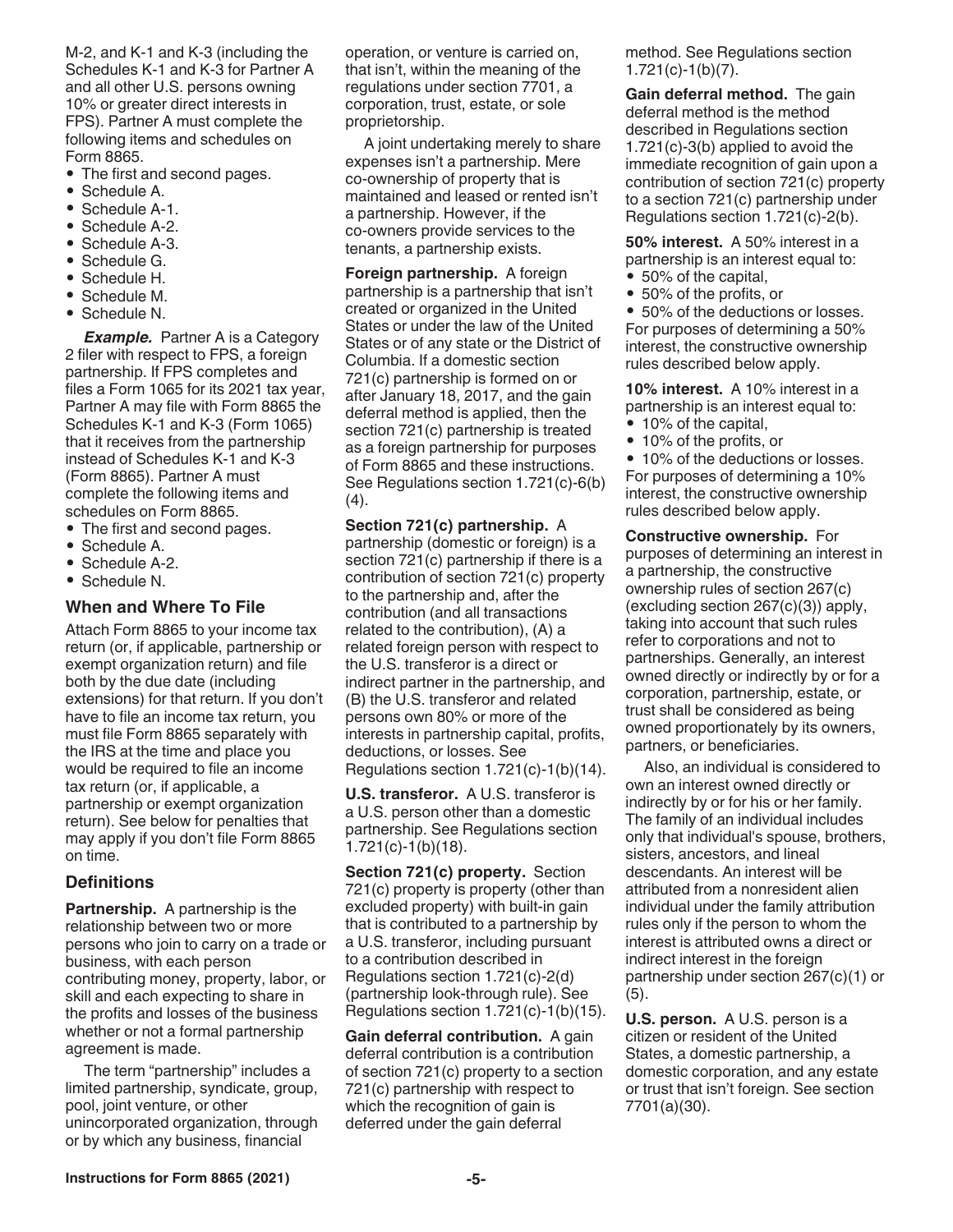**Control of a corporation.** For purposes of Schedule N, control of a corporation is ownership of stock possessing more than 50% of the total combined voting power, or more than 50% of the total value of shares of all classes of stock of the corporation. For rules concerning indirect ownership and attribution, see Regulations section 1.6038-2(c).

#### **Change in a proportional interest.**

A partner's proportional interest in a foreign partnership can change as a result of changes in other partners' interests, for example, when another partner withdraws from the partnership. A partner's proportional interest can also change, for example, by operation of the partnership agreement (for example, if the partnership agreement provides that a partner's interest in profits will change on a set date or when the partnership has earned a specified amount of profits, then the partner's proportional interest changes when the set date or specified amount of profits is reached).

#### **Penalties**

#### **Failure to timely submit all information required of Category 1 and 2 filers.**

• A \$10,000 penalty is imposed for each tax year of each foreign partnership for failure to furnish the required information within the time prescribed. If the information isn't filed within 90 days after the IRS has mailed a notice of the failure to the U.S. person, an additional \$10,000 penalty (per foreign partnership) is charged for each 30-day period, or fraction thereof, during which the failure continues after the 90-day period has expired. The additional penalty is limited to a maximum of \$50,000 for each failure.

• Any person who fails to furnish all of the information required within the time prescribed will be subject to a reduction of 10% of the foreign taxes available for credit under sections 901 and 960. If the failure continues 90 days or more after the date the IRS mails notice of the failure, an additional 5% reduction is made for each 3-month period, or fraction thereof, during which the failure continues after the 90-day period has expired. See section 6038 (and the underlying regulations) for the maximum reduction, the exception

due to reasonable cause, and the limits on the amount of these penalties.

• Criminal penalties under sections 7203, 7206, and 7207 may apply for failure to file or for filing false or fraudulent information.

Additionally, any person that files under the constructive owners exception may be subject to these penalties if all the requirements of the exception aren't met. Any person required to file Form 8865 who doesn't file under the multiple Category 1 filers exception may be subject to the above penalties if the other person doesn't file a correctly completed form and schedules. See *Exceptions to Filing*, earlier.

Notice 2021-39 provides transition penalty relief for tax years that begin in 2021 regarding new Schedules K-2 and K-3 required for Forms 8865. During this transition period, a U.S. partner required to file Form 8865 won't be subject to the relevant penalties described in section 2 of the notice for any incorrect or incomplete reporting on the Schedules K-2 and K-3 if the filer establishes to the satisfaction of the Commissioner that it made a good faith effort to comply with the Schedules K-2 and K-3 filing requirements (and the Schedule K-3 furnishing requirements) per the instructions.

#### **Failure to file information required of Category 3 filers.** Any person

that fails to properly report a contribution to a foreign partnership that is required to be reported under section 6038B and the regulations under that section is subject to a penalty equal to 10% of the fair market value (FMV) of the property at the time of the contribution. This penalty is subject to a \$100,000 limit, unless the failure is due to intentional disregard. In addition, the transferor must recognize gain on the contribution as if the contributed property had been sold for its FMV. See section 6038B for the exception due to reasonable cause.

**Failure to file information required of Category 4 filers.** Any person who fails to properly report all the information requested by section 6046A is subject to a \$10,000 penalty, in addition to the section 7203 criminal penalty, unless it is shown that such failure is due to reasonable

cause. If the failure continues for more than 90 days after the IRS mails notice of the failure, an additional \$10,000 penalty will apply for each 30-day period (or fraction thereof) during which the failure continues after the 90-day period has expired. The additional penalty shall not exceed \$50,000.

**Treaty-based return positions.** File Form 8833, Treaty-Based Return Position Disclosure Under Section 6114 or 7701(b), to report a return position that a treaty of the United States (such as an income tax treaty, an estate and gift tax treaty, or a friendship, commerce, and navigation treaty):

- Overrides or modifies any provision
- of the Internal Revenue Code, and • Causes (or potentially causes) a reduction of any tax incurred at any time.

Failure to make such a report may result in a \$1,000 penalty (\$10,000 in the case of a C corporation). See section 6712.

**Section 6662(j).** Penalties may be imposed for underpayment attributable to undisclosed foreign financial asset understatements. The term "undisclosed foreign financial asset" with respect to any tax year includes any asset with respect to which required information was not provided. An "undisclosed foreign financial asset understatement" means for any tax year, the portion of the understatement for that tax year which is attributable to any transaction involving an undisclosed foreign financial asset. No penalty will be imposed with respect to any portion of an underpayment if the taxpayer can demonstrate that the failure to comply was due to reasonable cause with respect to such portion of the underpayment and the taxpayer acted in good faith with respect to such portion of the underpayment. See sections 6662(j) and 6664(c) for additional information.

## **Failure to comply with a requirement of the gain deferral method.**

Failure to comply with a requirement of the gain deferral method, including a failure to comply with the procedural and reporting requirements imposed under Regulations sections 1.721(c)-3 and 1.721(c)-6 and section 6038B, may result in an acceleration event under Regulations section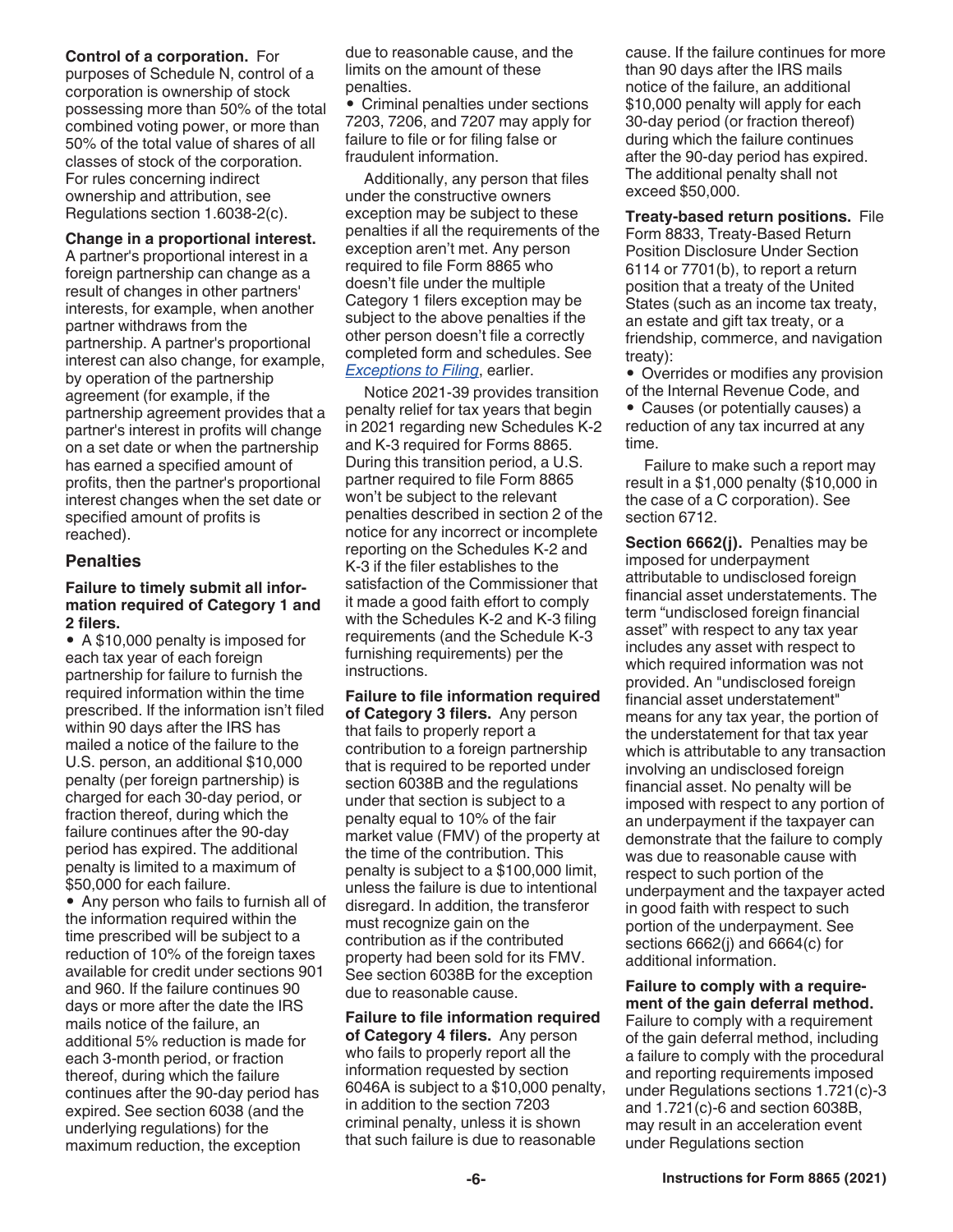$1.721(c)-4(b)(2)$  and a penalty under section 6038B. See the specific instructions for *Schedule G* and *Schedule H*, later.

#### **Corrections to Form 8865**

If you file a Form 8865 that you later determine is incomplete or incorrect, file a corrected Form 8865 with an amended tax return following the instructions for the return with which you originally filed Form 8865. Enter "corrected" at the top of the form and attach a statement identifying and explaining the changes.

# **Specific Instructions**

**Important:** All information must be in English. All amounts must be stated in U.S. dollars.

If the information required in a given section exceeds the space provided within that section, attach a separate statement(s) to provide the remaining information, using the same size and format as the printed forms.

**Fill in all applicable lines and schedules.** All categories of filers must complete all items on pages 1 and 2, with three exceptions. Complete item E only if, in addition to filing the form on your own behalf, you are reporting information about other Category 1 filers under the multiple Category 1 filing exception, or you are reporting information about members of your affiliated group of corporations under the consolidated return exception. Only Category 1 and 2 filers are required to complete item H8. See *Exceptions to Filing*, earlier. Answer items H10 and H11 only if you are a Category 1 filer.

#### **Tax Year**

Enter in the space below the title of Form 8865 the tax year of the foreign partnership that ended with or within the tax year of the person filing this form. Category 1 or 2 filers must report information for the tax year of the foreign partnership that ends with or within their tax years. A Category 3 or 4 filer must report on Schedule O or P, respectively, transactions that occurred during that filer's tax year (rather than during the partnership's tax year).

#### **Identifying Numbers and Addresses**

Enter the identifying number of the person filing this return. Use an employer identification number (EIN) to identify partnerships, corporations, and estates or trusts. For individuals, use a social security number (SSN) or other identification number.

Include the suite, room, or other unit number after the street address. If the Post Office doesn't deliver mail to the street address and the U.S. person has a P.O. box, show the box number instead.

**Foreign address.** Enter the information in the following order: city or town, state or province, and country. Follow the country's practice for entering the postal code, if any. Don't abbreviate the country name.

#### **Item A. Category of Filer**

Check the box for each category that describes the person filing the form. If more than one category applies, check all boxes that apply. See *Categories of Filers*, earlier.

#### **Item C**

Enter the filer's share of nonrecourse liabilities, partnership-level qualified nonrecourse financing, and other liabilities. Nonrecourse liabilities are those liabilities of the partnership for which no partner bears the economic risk of loss. The extent to which a partner bears the economic risk is determined under the rules of Regulations section 1.752-2.

"Qualified nonrecourse financing" generally includes financing:

• For which no one is personally liable for repayment;

• That is borrowed for use in an activity of holding real property; and • That is borrowed from a qualified person (defined in section 49(a)(1)(D) (iv)) or is lent or guaranteed by a federal, state, or local government.

See section 465(b)(6) for more information on qualified nonrecourse financing.

#### **Item D. Identification of Common Parent**

If the person filing the form is a member of a consolidated group, but not the parent, list the name, address, and EIN of the filer's common parent.

#### **Item E**

Check the item E checkbox only if the Form 8865 filer also files Form 8938, Statement of Specified Foreign Financial Assets, for the tax year and includes this form in the total number of Forms 8865 reported on Form 8938, Part IV, line 19. For more information, see the Instructions for Form 8938, generally, and in particular, *Duplicative reporting* and *Part IV*. *Excepted Specified Foreign Financial Assets*.

#### **Item F**

#### **Information about certain partners.**

If you are reporting information about other persons under the multiple Category 1 filers exception, or are reporting information about members of your affiliated group of corporations under the consolidated return exception (see *Exceptions to Filing*, earlier), identify each such person in item F. List their names, addresses, and identifying numbers. Also, indicate whether each person is a Category 1 filer or Category 2 filer, and whether such person constructively owned an interest in the foreign partnership during the tax year of the partnership listed at the top of Form 8865, page 1. See *Constructive ownership*, earlier.

#### **Item G1**

For the foreign partnership's address, enter the city or town, state or province, and the foreign country in that order. Follow the foreign country's practice in placing the postal code in the address. Don't abbreviate the country name. If the partnership receives its mail in care of a third party (such as an accountant or attorney), enter "C/O" followed by the third party's name and street address or P.O. box.

#### **Item G2(a)**

If the foreign partnership has an EIN, enter it here. Don't enter FOREIGNUS or APPLIED FOR. If the partnership has no EIN, item G2(b) must be completed.

## **Item G2(b)**

A reference ID number (defined below) is required on item G2(b) only in cases where no EIN was entered on item G2(a) for the foreign partnership. However, filers are permitted to enter both an EIN on item G2(a) and a reference ID number on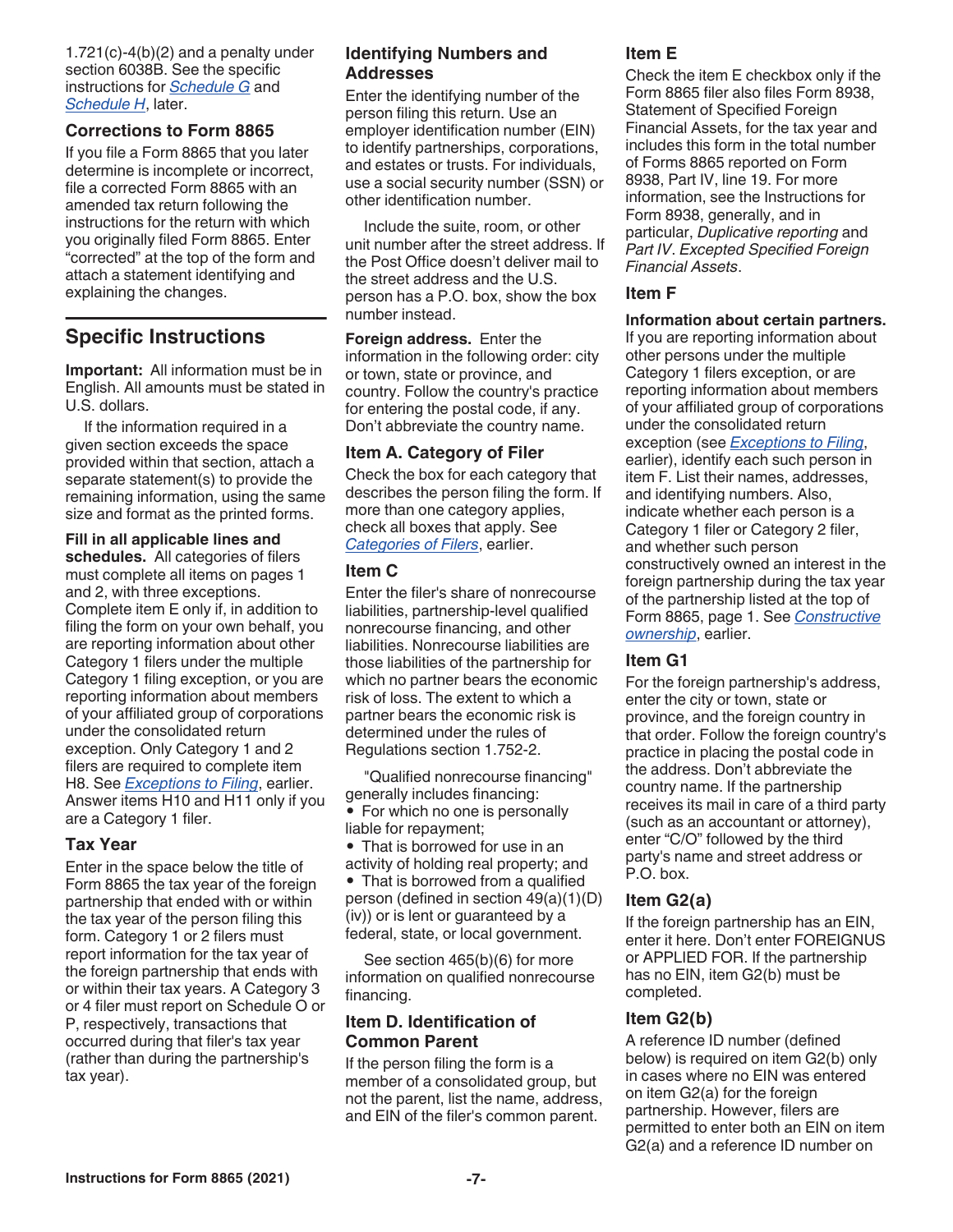item G2(b). If applicable, enter the reference ID number you have assigned to the foreign partnership identified on item G1.

A "reference ID number" is a number established by or on behalf of the U.S. person identified at the top of page 1 of the form that is assigned to a foreign partnership with respect to which Form 8865 reporting is required. These numbers are used to uniquely identify the foreign partnership in order to keep track of the partnership from tax year to tax year.

The reference ID number must meet the requirements below. Don't enter FOREIGNUS or APPLIED FOR with respect to the reference ID number.

**Note.** Because reference ID numbers are established by or on behalf of the U.S. person filing Form 8865, there is no need to apply to the IRS to request a reference ID number or for permission to use these numbers.

**Note.** Generally, the reference ID number assigned to a foreign partnership on Form 8865 has relevance only on Form 8865, its schedules, and any other form that is attached to or associated with Form 8865, and should not be used with respect to that foreign partnership on other IRS forms. However, the foreign partnership's reference ID number should also be entered on Form 8858, Information Return of U.S. Persons With Respect to Foreign Disregarded Entities, if the foreign partnership is listed as a tax owner of a foreign disregarded entity on Form 8858. See the instructions for Form 8858, line 3c(2), for more information.

#### **Requirements**

The reference ID number that is entered on item G2(b) must be alphanumeric (defined below) and no special characters or spaces are permitted. The length of a given reference ID number is limited to 50 characters.

For these purposes, the term "alphanumeric" means the entry can be alphabetical, numeric, or any combination of the two.

The same reference ID number must be used consistently from tax year to tax year with respect to a given foreign partnership. If for any reason a reference ID number falls out of use (for example, the foreign partnership no longer exists due to disposition or liquidation), the reference ID number used for that foreign partnership cannot be used again for another foreign partnership for purposes of Form 8865 reporting.

There are some situations that warrant correlation of a new reference ID number with a previous reference ID number when assigning a new reference ID number to a foreign partnership. For example: • In the case of a merger or acquisition, a Form 8865 filer must use a reference ID number which correlates the previous reference ID number with the new reference ID number assigned to the foreign partnership; or

• In the case of an entity classification election that is made on behalf of the foreign partnership on Form 8832, Regulations section 301.6109-1(b)(2)(v) requires the foreign partnership to have an EIN for this election. For the first year that Form 8865 is filed after an entity classification election is made on behalf of the foreign partnership on Form 8832, the new EIN must be entered on item G2(a) of Form 8865 and the old reference ID number must be entered on item G2(b). In subsequent years, the filer may continue to enter both the EIN on item G2(a) and the reference ID number on item G2(b), but must enter at least the EIN on item G2(a).

You must correlate the reference ID numbers as follows: New reference ID number (space) Old reference ID number. If there is more than one old reference ID number, you must enter a space between each such number. As indicated above, the length of a given reference ID number is limited to 50 characters and each number must be alphanumeric and no special characters are permitted.

**Note.** This correlation requirement applies only to the first year the new reference ID number is used.

#### **Item G6. Principal Business Activity Code**

**If the foreign partnership filed Form 1065.** Enter the business code number (principal business activity code) shown in item C of the Form 1065 filed by the partnership.

**If the foreign partnership did not file Form 1065.** Enter the applicable principal business activity code from *Codes for Principal Business Activity and Principal Product or Service* near the end of the instructions. If the information necessary to apply the total receipts test is not available, pick a principal business activity code using the information you have about the partnership.

#### **Item G8a. Functional Currency**

Enter the foreign partnership's functional currency. See sections 985 through 989 and the regulations thereunder. If the partnership had more than one qualified business unit (QBU), described in Regulations section 1.989(a)-1(b)(2)(ii), attach a statement identifying each QBU, its country of operation, and its functional currency. A QBU under Regulations section 1.989(a)-1(b)(2)(ii) is any separate and clearly identified unit of a trade or business of the partnership which maintains separate books and records.

#### **Hyperinflationary exception.** A

partnership that has a hyperinflationary currency as its functional currency is subject to special rules set forth in Regulations section 1.985-3. Generally, under these rules a partnership must use the U.S. dollar as its functional currency.

#### **Item G8b. Exchange Rate**

When translating functional currency to U.S. dollars, you must use the method specified in sections 985 through 989 and the regulations thereunder. But, regardless of the specific method required, all exchange rates must be reported using a "divide-by convention" rounded to at least four places. That is, the exchange rate must be reported in terms of the amount by which the functional currency amount must be divided in order to reflect an equivalent amount of U.S. dollars. As such, the exchange rate must be reported as the units of foreign currency that equal one U.S. dollar, rounded to at least four places. Don't report the exchange rate as the number of U.S. dollars that equal one unit of foreign currency.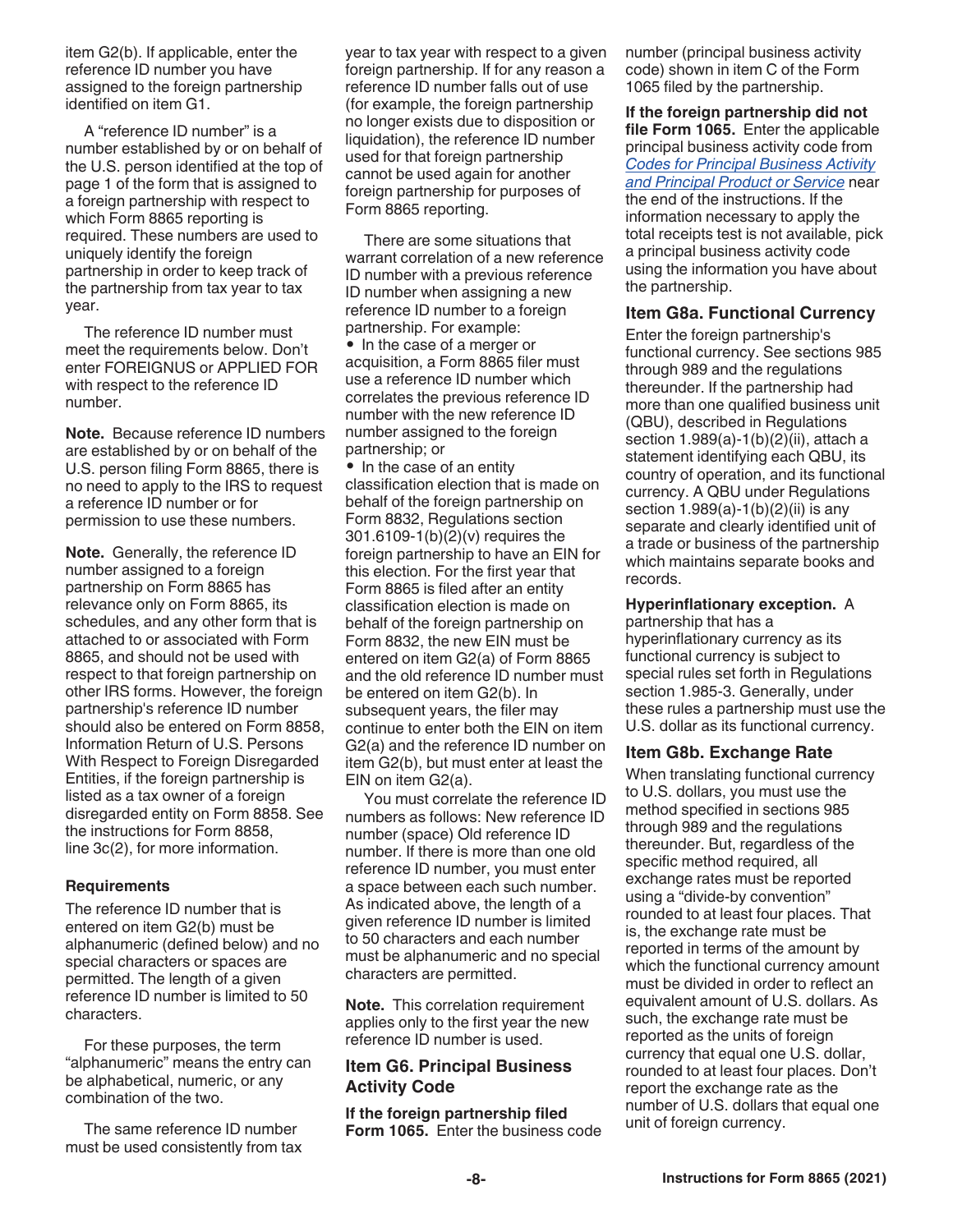**Note.** You must round the result to more than four places if failure to do so would materially distort the exchange rate or the equivalent amount of U.S. dollars.

#### **Item H2**

If the foreign partnership was required to file Form 1065 for the partnership's tax year listed at the top of page 1 of Form 8865, check the applicable box and enter the Internal Revenue Service Center where the form was or will be filed (or enter "electronic filing" if the form was or will be filed electronically). Also, check the applicable box(es) if the foreign partnership was required to file (for its tax year) Form 8804, Annual Return for Partnership Withholding Tax (Section 1446), or (for the calendar year ending with or within the foreign partnership's tax year) Form 1042, Annual Withholding Tax Return for U.S. Source Income of Foreign Persons.

## **Item H5**

Section 267A disallows a deduction for certain interest or royalty paid or accrued in agreement with a hybrid arrangement, to the extent that, under the foreign tax law, there isn't a corresponding income inclusion (including long-term deferral). In the case of a filer that is a tax resident of the United States (for example, a domestic corporation or citizen of the United States), report in Question H5 the total amount of interest and royalty paid or accrued by the foreign partnership for which your distributive share of deductions is disallowed under section 267A. In the case of a filer that isn't a tax resident of the United States (for example, a domestic partnership), only report in Question H5 the portion of your distributive share of interest and royalty paid or accrued by the foreign partnership for which you know, or have reason to know, that one or more of your owners aren't allowed a deduction under section 267A. For additional information about section 267A, including the application of section 267A in the case of payments by a partnership, see *[IRS.gov/](https://www.irs.gov/businesses/partnerships/faqs-for-form-1065-schedule-b-other-information-question-22) [businesses/partnerships/faqs-for](https://www.irs.gov/businesses/partnerships/faqs-for-form-1065-schedule-b-other-information-question-22)[form-1065-schedule-b-other](https://www.irs.gov/businesses/partnerships/faqs-for-form-1065-schedule-b-other-information-question-22)[information-question-22](https://www.irs.gov/businesses/partnerships/faqs-for-form-1065-schedule-b-other-information-question-22)*.

## **Item H6**

Answer "Yes" to item H6 if the partnership is a section 721(c) partnership. If the answer is "Yes," see the specific instructions for Schedules G and H, relating to the gain deferral method, and, if applicable, Schedule O, relating to the contribution of property during the tax year. See *Section 721(c) partnership*, earlier.

#### **Item H8**

**Note.** Only Category 1 and 2 filers are required to complete item H8.

Enter the number of Forms 8858 attached to Form 8865. A disregarded entity is an entity that is disregarded as an entity separate from its owner under Regulations section 301.7701-2(c)(2). The partnership is the tax owner of the foreign disregarded entity if it is treated as owning the assets and liabilities of the foreign disregarded entity for purposes of U.S. income tax law. If the foreign partnership is the tax owner of a foreign disregarded entity or operates a foreign branch and you are a Category 1 or 2 filer of Form 8865, complete and attach Form 8858 to Form 8865. For more information, see the Instructions for Form 8858.

## **Item H10. Separate Units**

**Note.** Only Category 1 filers (or indirect partners that are filing the constructive ownership exception statement) are required to answer items H10a and H10b, if applicable. Answer "Yes" to item H10a, if the filer is a domestic corporation and (1) the partnership is a hybrid entity; or (2) the filer, through its interest in the partnership, indirectly owns an interest in a hybrid entity or indirectly carries on a business operation outside the United States that, if carried on by a U.S. person, would constitute a foreign branch (as defined in Regulations section 1.367(a)-6T(g)(1)). Under Regulations section 1.1503(d)-1(b)(3), a hybrid entity means an entity that isn't taxable as an association for U.S. federal tax purposes, but is subject to an income tax of a foreign country as a corporation (or otherwise at the entity level) either on its worldwide income or on a residence basis. If the answer to item H10a is "No," skip item H10b.

See Regulations section 1.1503(d)-1(b)(4) for more information on separate units, including information on when two or more individual separate units are combined and treated as one separate unit. If you answer "Yes" to item H10b, then, for each separate unit that has a dual consolidated loss, attach a statement that sets forth (1) the identity and country of operation of the separate unit or, in the case of a combined separate unit, the identity and country of operation of each individual separate unit that is treated as part of the combined separate unit; and (2) the amount of the dual consolidated loss. See Regulations section 1.1503(d)-5 for rules on determining the amount of a dual consolidated loss attributable to a separate unit.

#### **Item H11**

**Note.** Only Category 1 filers are required to answer item H11.

Answer "Yes" to item H11 if the partnership meets both of the requirements shown on the form. Total receipts is defined as the sum of gross receipts or sales (Schedule B, line 1a); all other income reported on Schedule B (lines 4 through 7); income reported on Schedule K, lines 3a, 5, 6a, and 7; income or net gain reported on Schedule K, lines 8, 9a, 10, and 11; and income or net gain reported on Form 8825, Rental Real Estate Income and Expenses of a Partnership or an S Corporation, lines 2, 19, and 20a.

## **Item H12**

Check the "Yes" box on line 12a if the filer of this Form 8865 is claiming a deduction under section 250 with respect to foreign-derived intangible income (FDII), and enter the amounts requested on lines 12b, 12c, and 12d. Enter U.S. dollar amounts on lines 12b, 12c, and 12d, translated from functional currency at the average exchange rate for the foreign partnership's tax year (see section 989(b)).

The reported amounts should provide information for transactions between the filer of the Form 8865 and the foreign partnership. See Form 8993 and its instructions for information on the section 250 deduction. If no deduction is being claimed, check the "No" box.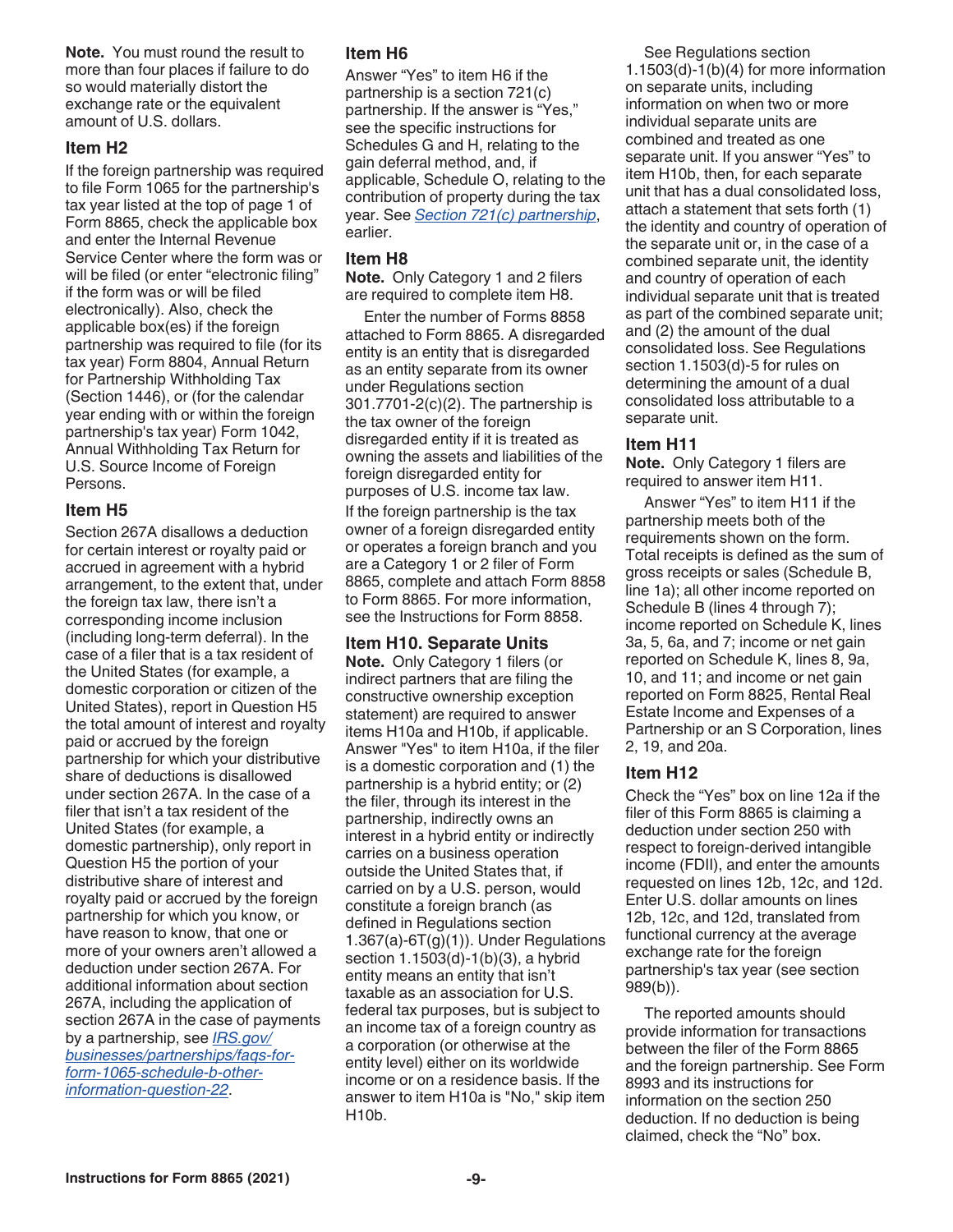## **Signature**

**Filer.** Don't sign Form 8865 if you are filing it as an attachment to your income tax return. Sign the return only if you are filing Form 8865 separately because you aren't required to file a U.S. income tax return. See *When and Where To File*, earlier, for more information.

**Paid preparer.** Don't sign Form 8865 or complete the paid preparer section at the bottom of the form if Form 8865 is filed as an attachment to an income tax return. Sign Form 8865 and complete the paid preparer section only if Form 8865 is filed separately.

# **Schedule A. Constructive Ownership of Partnership Interest**

All filers must complete Schedule A. Check box a if the person filing the return owns a direct interest in the foreign partnership. Check box b if the person filing the return constructively owns an interest in the foreign partnership. See *Constructive ownership*, earlier.

**Category 1 and 2 filers.** Category 1 and 2 filers must list the persons (U.S. and foreign) whose interests in the foreign partnership they constructively owned during the partnership tax year.

**Category 3 filers.** Category 3 filers must list the persons (U.S. and foreign) whose interests in the foreign partnership they constructively owned during the filer's tax year that the reportable transfer occurred. See *Schedule A-2. Foreign Partners of Section 721(c) Partnership*, later.

# **Schedule A-1. Certain Partners of Foreign Partnership**

All Category 1 and certain Category 3 filers must complete Schedule A-1. Any person already listed on Schedule A isn't required to be listed again on Schedule A-1.

**Category 1 filers.** Category 1 filers must list all U.S. persons who owned at least a 10% direct interest in the foreign partnership during the partnership's tax year listed at the top of page 1 of Form 8865.

**Category 3 filers.** Category 3 filers must list:

• Each U.S. person that owned a 10% or greater direct interest in the foreign partnership during the Category 3 filer's tax year, and • Any other person related to the Category 3 filer that was a direct partner in the foreign partnership during that tax year.

See Regulations section 1.6038B-2(i)(4) for the definition of a related person.

*Exception.* Category 3 filers who only transferred cash and didn't own a 10% or greater interest in the transferee partnership after the transfer aren't required to complete Schedule A-1.

# **Schedule A-2. Foreign Partners of Section 721(c) Partnership**

Schedule A-2 must be completed if (1) item H6 is answered "Yes" (that the partnership is a section 721(c) partnership); and (2) during the current tax year, a gain deferral contribution occurred, or (3) a gain deferral contribution occurred in a prior tax year (including before 2021) and, during the current tax year, the gain deferral method is applied to section 721(c) property contributed in the prior gain deferral contribution. See *Section 721(c) partnership*, *Gain deferral contribution*, and *Gain deferral method*, earlier.

**Country of organization.** Insert the 2-letter country code for the country of organization for any foreign partner, other than an individual. See country codes on *[IRS.gov/CountryCodes](https://www.irs.gov/e-file-providers/foreign-country-code-listing-for-modernized-e-file)*.

**Check if related to U.S. transferor.**  Check the box if the partner is directly or indirectly related to the U.S. transferor (within the meaning of section 267(b) or 707(b)(1)) and isn't a U.S. person.

**Percentage interest.** Include the foreign partner's percentage of interest in the partnership's capital and profits immediately after the gain deferral contribution. If multiple gain deferral contributions occurred during the tax year, enter the percentages immediately after the last gain deferral contribution. See *Gain deferral contribution*, earlier.

# **Schedule A-3. Affiliation Schedule**

All filers must complete Schedule A-3. List on Schedule A-3 all partnerships (foreign or domestic) in which the foreign partnership owned a direct interest, or a 10% indirect interest (under the rules of section 267(c)(1) and (5)) during the partnership tax year listed at the top of page 1, Form 8865.

**Category 1 filers.** Only Category 1 filers must complete the ordinary income or loss column. In that column, report the foreign partnership's share of ordinary income (even if not received) or loss from partnerships in which the foreign partnership owns a direct interest. The total amount of ordinary income or loss from each partnership must also be included on Schedule B, line 4.

# **Schedule B. Income Statement—Trade or Business Income**

**Important:** All Category 1 filers in partnerships engaged in a domestic or foreign trade or business must complete Form 8865, Schedule B.

If the partnership is a section 721(c) partnership and the gain deferral method is applied, Schedule B must include any remedial items with respect to section 721(c) property, including an offsetting remedial item relating to contributed section 197(f)(9) property. See Regulations section 1.704-3(d) and Regulations section 1.704-3(d)(5) (iii). The total net amount of remedial allocations should be included on line 7, Other income (loss). Attach a detailed statement describing the remedial items allocated to each partner during the tax year with respect to section 721(c) property. See Regulations section 1.721(c)-3. See *Section 721(c) partnership*, *Section 721(c) property*, and *Gain deferral method*, earlier.

## **Specific Instructions for Schedule B**

For specific instructions for Form 8865, Schedule B, use the instructions for Form 1065, lines 1a through 21 (income and deductions).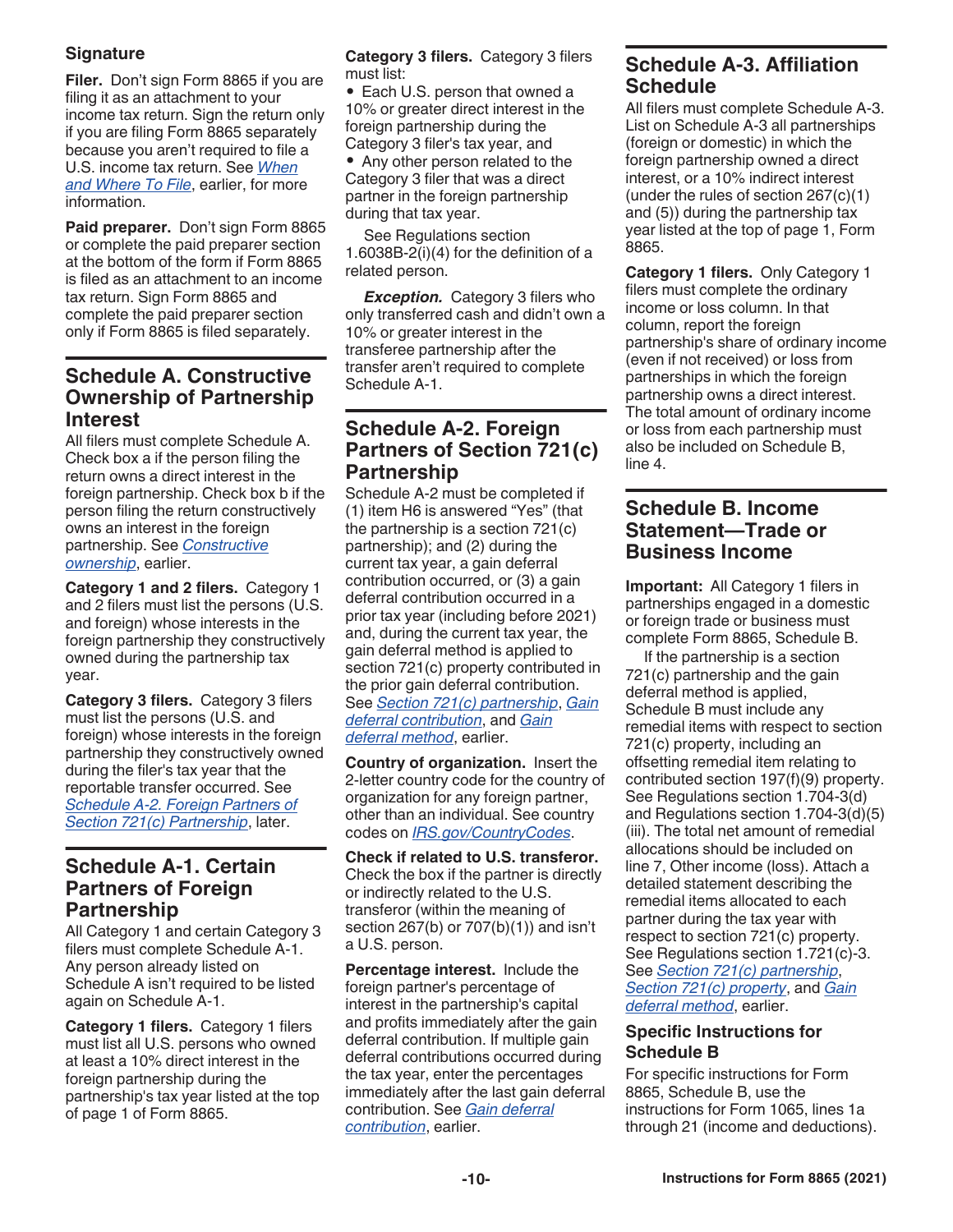

*You can view or download the Instructions for Form 1065 at [IRS.gov/](https://www.irs.gov/forms-pubs/about-schedule-d-form-1065)*

*[ScheduleD\(Form1065\).](https://www.irs.gov/forms-pubs/about-schedule-d-form-1065) Also, these instructions can be ordered by calling 800-829-3676 (800-TAX-FORM).*

# **Schedule D. Capital Gains and Losses**

**Important:** All Form 8865 Category 1 filers in partnerships having partnership items described in the Instructions for Schedule D (Form 1065), Capital Gains and Losses, must complete that schedule.



*You can view or download the Schedule D (Form 1065) and*  **TIP** *the Instructions for Schedule D (Form 1065) at [IRS.gov/](https://www.irs.gov/forms-pubs/about-schedule-d-form-1065)*

*[ScheduleD\(Form1065\).](https://www.irs.gov/forms-pubs/about-schedule-d-form-1065) Also, the form and its instructions can be ordered by calling 800-829-3676 (800-TAX-FORM).*

# **Schedule G. Statement of Application of the Gain Deferral Method Under Section 721(c)**

A U.S. transferor uses Schedule G to comply with the reporting requirements that must be satisfied in applying the gain deferral method. If the gain deferral method is applied to section 721(c) property, a U.S. transferor must file Schedule G for the tax year of a gain deferral contribution, as well as for each subsequent tax year to which the gain deferral method is applied to section 721(c) property, even if the gain deferral contribution with respect to that property occurred before 2018. See Regulations section 1.721(c)-6(b) (2) and (3). See *Gain deferral method*, *Gain deferral contribution*, and *Section 721(c) property*, earlier.

#### **Filing Year**

Check the box for "Tax year of gain deferral contribution" if your tax year is a year in which a gain deferral contribution occurred (a gain deferral contribution year). Check the "Annual reporting" box if a gain deferral contribution occurred in a year prior to the current tax year and, in the current tax year, the gain deferral method applies to section 721(c) property contributed in the prior gain deferral

contribution (an annual reporting year). If the tax year is both a gain deferral contribution year and an annual reporting year, both boxes should be checked.

#### **General Instructions**

On Schedule G, information must be provided with respect to section 721(c) property that was (i) contributed to the partnership in a gain deferral contribution that occurred during the current tax year; or (ii) contributed to the partnership in a gain deferral contribution that occurred during a prior tax year, provided that the gain deferral method is applied to the property in the current tax year. Collectively, section 721(c) property with respect to which information must be reported on Schedule G is referred to as "reportable section 721(c) properties." See *Section 721(c) property*, earlier.

In Parts I through V, information must be provided on a property-by-property basis. In Part I, reportable section 721(c) properties and accompanying information must be listed in descending order of FMV (measured at the time of contribution). Thus, the reportable section 721(c) property with the highest FMV should be listed on line 1, the reportable section 721(c) property with the second highest FMV should be listed on line 2, and so on.

In Parts II through IV, the line on which information is provided with respect to a reportable section 721(c) property must correspond to the line on which the property is listed in Part I. Thus, in Parts II through IV, line 1 corresponds to Part I, line 1, and line 2 corresponds to Part I, line 2, and so on.

If there are more than four reportable section 721(c) properties, in Parts I through IV, attach a statement using the same format as in Parts I through IV, listing properties, or information with respect to properties, in the same manner as described in the preceding two paragraphs. For example, the first line on the statement for Part I must be labeled "5," and contain columns with the same information as those in Part I, and must list the reportable section 721(c) property with the fifth-highest FMV. The statements with respect to Parts I through IV may be combined in a single attached statement, provided that the format described above is followed.

A U.S. transferor should complete and file only one Schedule G for each partnership. See *U.S. transferor*, earlier.

## **Part I. Section 721(c) Property**

Provide the requested information with respect to each reportable section 721(c) property. See *General Instructions* under *Schedule G* above for the order in which properties must be listed and when an attached statement can and must be used. If there are more than four reportable section 721(c) properties, enter on line 4a the following information with respect to the reportable section 721(c) properties listed on the attached statement.

1. In columns 6(a) through 6(c), provide the aggregate FMV, basis, and built-in gain, respectively, of the properties.

2. Check the boxes in columns 4, 5, and 7(a)–(e) if applicable to any of the properties.

*Don't complete line 4a if there are four or fewer reportable*  **dec** are four or fewer reportable<br>
section 721(c) properties.

**Note.** Schedule O, Transfer of Property to a Foreign Partnership, may need to be completed if, during the tax year, the U.S. transferor contributed property (including section 721(c) property) to the partnership. See the Schedule O instructions, later.

**Column 4. Section 197(f)(9) property.** Check the box with respect to the reportable section 721(c) property if the property is an intangible described in section 197(f)(9).

**Column 5. Effectively connected income property.** Check the box with respect to the reportable section 721(c) property if (1) all distributive shares of income and gain with respect to the property for all direct and indirect partners that are related foreign persons with respect to the U.S. transferor will be subject to taxation as income effectively connected with a trade or business within the United States (under section 871 or 882), and (2) neither the section 721(c) partnership nor a related foreign person that is a direct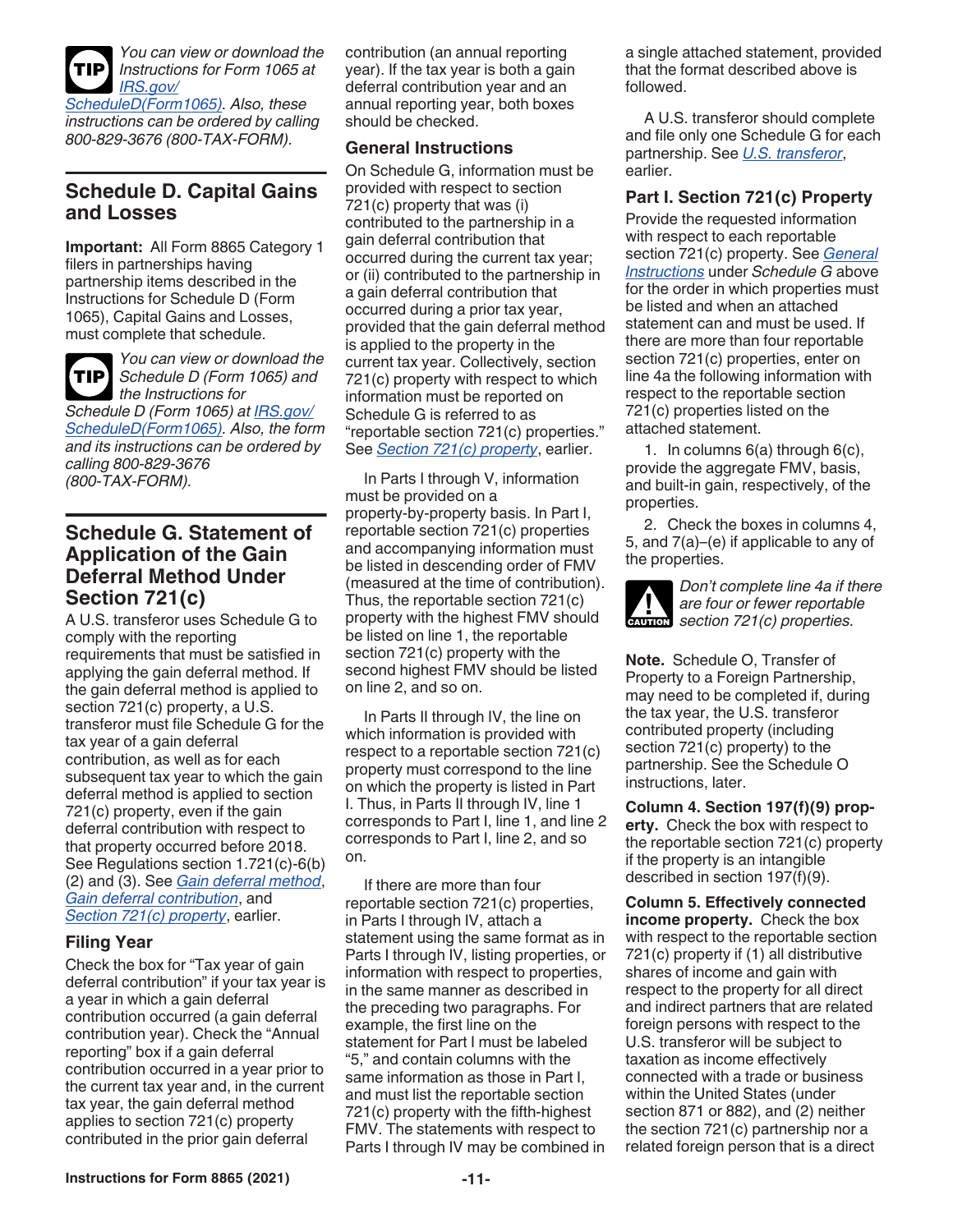or indirect partner in the partnership claims benefits under an income tax convention that would exempt the income or gain from tax or reduce the rate of taxation to which the income or gain is subject. See Regulations sections 1.721(c)-3(b)(1)(ii) and 1.721(c)-6(c)(1).

**Column 6(a). Fair market value.**  Enter the fair market value of the reportable section 721(c) property, measured as of the date of contribution.

**Column 6(b). Basis.** Enter the adjusted tax basis of the reportable section 721(c) property on the date of the contribution. See sections 1011 through 1016 for more information for the determination of adjusted tax basis.

**Column 7. Events.** Check the box for each of columns 7(a) through 7(e) which describes an event that occurred during the tax year with respect to the reportable section 721(c) property. If a box is checked for any of reportable section 721(c) property listed, respond "Yes" on the corresponding line in Part V of Schedule G and complete Schedule H. See the Part V instructions below.

#### **Part II. Remaining Built-in Gain, Remedial Income, and Gain Recognition**

Provide the requested information with respect to each reportable section 721(c) property. See *General Instructions* under *Schedule G*, earlier, for the order in which properties must be listed and when an attached statement can and must be used. On line 4a, provide the total amounts in each column with respect to all reportable section 721(c) property, including property listed on an attached statement.

**Column (a). Remaining built-in gain at beginning of tax year.** With respect to a reportable section 721(c) property, enter the amount of remaining built-in gain at the beginning of the tax year. If the property was contributed in the current tax year, enter the property's built-in gain on the date of the contribution (Part I, column 6(c)).

**Column (b). Remaining built-in gain at end of tax year.** With respect to a reportable section 721(c) property, enter the amount of remaining built-in gain at the end of the tax year, figured under the gain deferral method.

**Column (c). Remedial income allocated to the U.S. transferor.** With respect to a reportable section 721(c) property, enter the remedial income allocated to the U.S. transferor under the remedial allocation method. When the gain deferral method applies to a section 721(c) property, the partnership must use the remedial allocation method described in Regulations section 1.704-3(d) with respect to the property. See Regulations section 1.721(c)-3(b)(1)  $(i)(A)$ .

**Column (d). Gain recognized due to acceleration event.** With respect to a reportable section 721(c) property, enter the amount of built-in gain taken into account by reason of an acceleration event or partial acceleration event. See Regulations sections 1.721(c)-4 and 1.721(c)-5 for events constituting an acceleration event or partial acceleration event and for the consequences of such events.

**Column (e). Gain recognized due to section 367 transfer.** With respect to a reportable section 721(c) property, enter the amount of gain recognized by the U.S. transferor pursuant to Regulations section 1.721(c)-5(e) (regarding transfers, including indirect transfers, described in section 367 of section 721(c) property to a foreign corporation). Gain recognized under section 367 should not be included in column 5. Instead, column 5 should list only the amount of gain recognized pursuant to Regulations section 1.721(c)-5(e) (requiring the U.S. transferor to recognize an amount of gain equal to the remaining built-in gain (if any) that would have been allocated to the U.S. transferor if the partnership had sold the remaining portion of the property immediately before the transfer for FMV.

## **Part III. Allocation Percentages of Partnership Items With Respect to Section 721(c) Property**

For each reportable section 721(c) property, enter the percentage of income, gain, deduction, and loss allocated to the U.S. transferor, related domestic partners, and related

# foreign partners. See *General*

*Instructions* under *Schedule G*, earlier, for the order in which properties must be listed and when an attached statement can and must be used. See section 267(b) or 707(b)(1) for rules on determining related partners, and see Regulations section 1.721(c)-3(c) for a rule requiring that the partnership apply the consistent allocation method when the gain deferral method applies.

## **Part IV. Allocation of Items to U.S. Transferor With Respect to Section 721(c) Property**

For each reportable section 721(c) property, enter the amount (both book and tax) of income, gain, deduction, and loss allocated to the U.S. transferor under the gain deferral method. See *General Instructions*  under *Schedule G*, earlier, for the order in which properties must be listed and when an attached statement can and must be used. In addition, a description of any tax item or regulatory allocation with respect to a reportable section 721(c) property that is allocated to the U.S. transferor must be included in Part VI, Supplemental Information.

## **Part V. Additional Information**

Part V provides questions relating to whether certain events have occurred in the current tax year with respect to one or more reportable section 721(c) property and information relating to treaty benefits. Such events include:

- Acceleration events (see
- Regulations section 1.721(c)-4),

• Partial acceleration events (see Regulations section 1.721(c)-5(d)),

- Termination events (see
- Regulations section 1.721(c)-5(b)),

• Successor events involving a successor partnership or U.S. transferor (see Regulations section 1.721(c)-5(c)),

• Taxable disposition of a portion of an interest in a partnership (see Regulations section 1.721(c)-5(f)), and

• Direct or indirect transfer of section 721(c) property to a foreign corporation subject to section 367 (see Regulations section 1.721(c)-5(e)).

**Lines 1 through 6b.** If the answer is "Yes" to any of the questions on lines 1 through 6b of Part V, also complete and attach to Form 8865, Schedule H,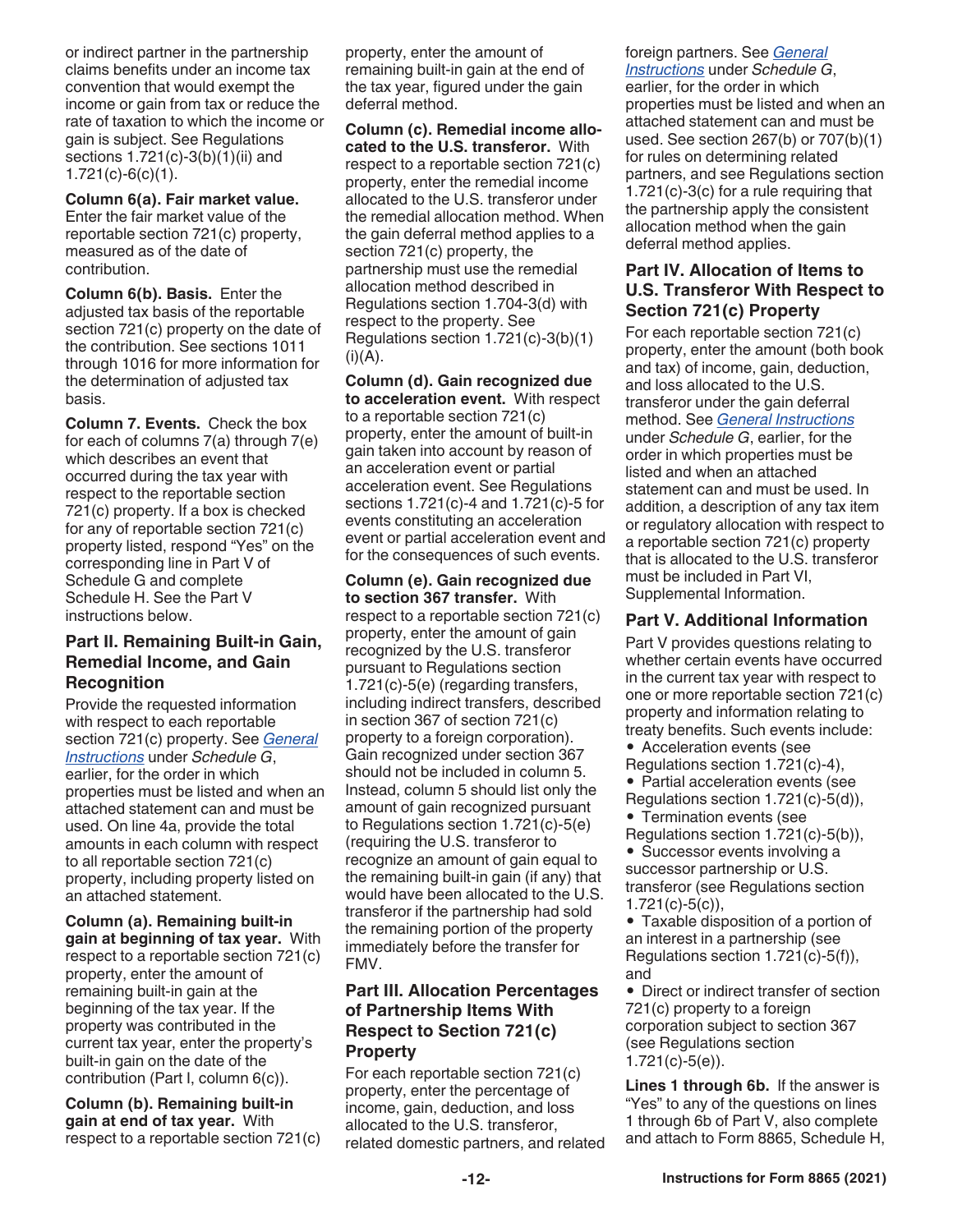Acceleration Events and Exceptions Reporting Relating to Gain Deferral Method Under Section 721(c). See the separate instructions later for Schedule H. In addition, the corresponding checkboxes in Part I, columns 7(a) through 7(e), should be marked, as applicable.

**Line 7a.** If the answer is "Yes," attach to Form 8865 a copy of the waiver of treaty benefits with respect to the reportable section 721(c) property. See Regulations sections 1.721(c)-6(b)(2)(iii) and 1.721(c)-6(c).

#### **Part VI. Supplemental Information**

**Information to be reported.** When providing any information in Part VI, indicate the Part, Part column, and line for which the information is provided.

**Additional Part rows.** If an attached statement is used in Parts I through IV, include the statement "Additional Section 721(c) Property statement(s) is/are attached" in the area provided in Part VI.

**Other information.** Use the Supplemental Information section to provide any additional information required by Regulations section 1.721(c)-6 that isn't captured in Parts I through IV above.

# **Schedule H. Acceleration Events and Exceptions Reporting Relating to Gain Deferral Method Under Section 721(c)**

If the gain deferral method is being applied to reportable section 721(c) property, complete and file Schedule H to report certain events related to the section 721(c) property. See Regulations sections 1.721(c)-4 and -5 for more information. Complete a separate Schedule H for each partnership.

**General instructions.** Complete all Parts of Schedule H that correspond to the box or boxes checked in Schedule G, Part I, column 7, and the related line on Part V checked "Yes." If additional lines are needed to report the information required in Parts I through V, attach a statement in the same format as the format used in the Part, in Part VI, Supplemental

#### Information. See *Section 721(c) property*, earlier.

For Parts I–III and V, enter in column (a) the line number for the section 721(c) property from Schedule G, Part I. If the impacted section 721(c) property is listed on an attached statement to Schedule G, Part I, enter the line number from the attached statement on which that property was identified.

#### **Part I. Acceleration Event**

**Acceleration event.** An acceleration event is any event that either would reduce the amount of the remaining built-in gain that a U.S. transferor would have recognized under the gain deferral method if the event had not occurred or could defer the recognition of the remaining built-in gain. Acceleration events are applicable on a property-by-property basis. An acceleration event includes the transfer of section 721(c) property by making a contribution of the property itself to another partnership or the contribution of an interest in a section 721(c) partnership to another partnership. When an acceleration event occurs with respect to a section 721(c) property, the U.S. transferor must recognize gain in an amount equal to remaining built-in gain in the property that would have been allocated to the U.S. transferor if the section 721(c) partnership had sold the section 721(c) property immediately before the acceleration event for FMV. Following the event, the gain deferral method no longer applies to that section 721(c) property. See Regulations section 1.721(c)-4 for rules relating to acceleration events.

At any time, a U.S. transferor may affirmatively treat an acceleration event as having occurred (a deemed acceleration event) with respect to a section 721(c) property by both recognizing the remaining built-in gain in that section 721(c) property and satisfying the reporting requirements of the acceleration event. See Regulations section 1.721(c)-4(b)(4).

**Column (b).** Provide a description of the acceleration event, including the citation in the case of a partial or deemed acceleration event. See Regulations section 1.721(c)-6(b)(3) (iv). Use Part VI, Supplemental

Information, if additional space is needed to describe the transaction.

**Column (d).** Enter the amount of the gain recognized by the U.S. transferor with respect to the section 721(c) property resulting from the acceleration event.

**Column (e).** Enter the amount that the section 721(c) partnership will increase its basis in the section 721(c) property as a result of the acceleration event. See Regulations sections 1.721(c)-4(c)(2) and 1.721(c)-5(d) in the case of a partial acceleration event.

**Column (f).** Check the box if there is a partial acceleration event and the U.S. transferor recognizes a partial gain with respect to the section 721(c) property. Certain distributions of other partnership property to a partner that results in an adjustment under section 734 to the section 721(c) property constitute a partial acceleration event requiring that the U.S. transferor recognize gain. If there is a remaining built-in gain in the section 721(c) property immediately after the partial acceleration event, the gain deferral method must continue to apply and the U.S. transferor is required to continue to report the information on Schedule G with respect to that property. See Regulations section 1.721(c)-5(d).

#### **Part II. Termination Event**

A termination event causes the gain deferral method to no longer apply with respect to the affected section 721(c) property on a property-by-property basis. Regulations section 1.721(c)-5(b) identifies the termination events.

**Column (b).** Provide a description of the termination event, including the citation to the relevant paragraph in Regulations section 1.721(c)-5(b). See Regulations section 1.721(c)-6(b) (3)(v). Use Part VI, Supplemental Information, if additional space is needed to describe the transaction.

## **Part III. Successor Event**

A successor event allows for the continued application of the gain deferral method with respect to the affected section 721(c) property on a property-by-property basis by a successor U.S. transferor or a successor section 721(c) partnership. However, if the successor doesn't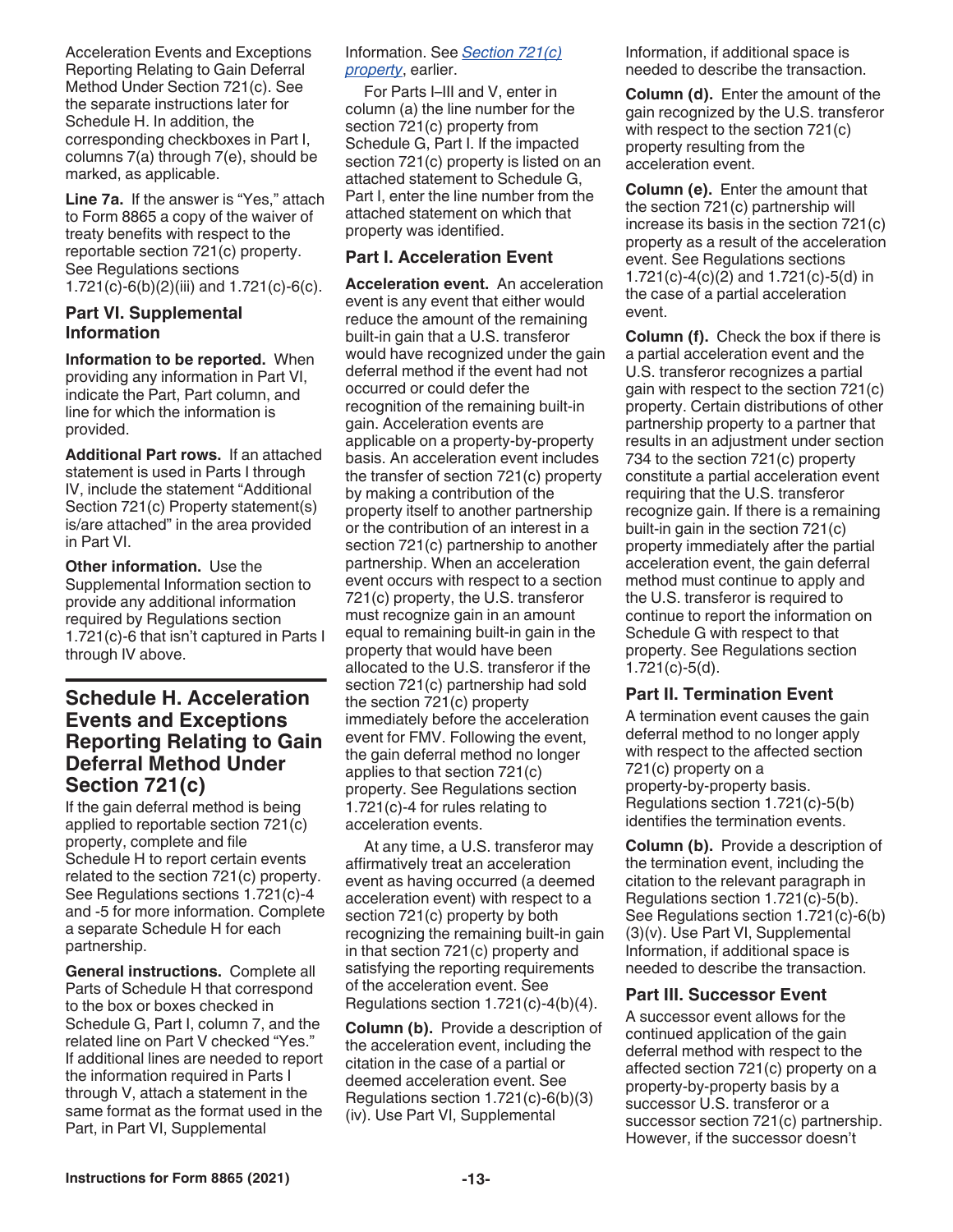continue the gain deferral method, the event is an acceleration event and must be reported in Part I above. Successor events are applicable on a property-by-property basis. If only a portion of an interest in a partnership is transferred in a successor event, the rules of Regulations section 1.704-3(a)(7) are applied to determine the remaining built-in gain in the section 721(c) property that is attributable to the portion of the interest that is transferred and the portion that is retained. Regulations section 1.721(c)-5(c) identifies the successor events, including special rules for transactions involving tiered partnerships.

If more than one successor event occurs in the tax year, provide the required information for each event separately in Part IV in chronological date order.

**Column (b).** Provide a description of the successor event, including the citation to the relevant paragraph in Regulations section 1.721(c)-5(c). See Regulations section 1.721(c)-6(b) (3)(v). Use Part VI, Supplemental Information, if additional space is needed to describe the transaction.

**Column (d).** Enter the identifying information of the relevant successor, as applicable. In certain successor events, a domestic corporation becomes the successor U.S. transferor. In other successor events, a partnership becomes the successor section 721(c) partnership. A successor section 721(c) partnership may be a new, upper-tier, or lower-tier partnership. The identifying information must include the name, address, and U.S. taxpayer identification number, if any, of the successor U.S. transferor or successor section 721(c) partnership.

#### **Part IV. Taxable Disposition of a Portion of an Interest in Partnership Event**

Part IV reports the information relating to a fully taxable disposition of a portion of an interest in a section 721(c) partnership. Complete this Part if a U.S. transferor or a partnership in which a U.S. transferor is a direct or indirect partner disposes of (directly or indirectly through one or more partnerships) a portion of an interest in a section 721(c) partnership in a transaction in which the gain or loss, if

any, is recognized. This will not be an acceleration event with respect to the portion of the interest transferred. The gain deferral method will continue to apply with respect to the section 721(c) property of the section 721(c) partnership. The rules of Regulations section 1.704-3(a)(7) are applied to determine the remaining built-in gain in the section 721(c) property on a property-by-property basis that is attributable to the portion of the interest in the section 721(c) partnership is retained. See Regulations section 1.721(c)-5(f).

**Column (a).** Provide a description of the disposition of the interest in the partnership, including whether the interest was a direct or indirect interest (through one or more partnerships). If more than one taxable disposition event occurs in the tax year, provide the required information for each event separately in Part IV in chronological date order. If additional space is needed, provide the information in Part VI, Supplemental Information.

**Column (c).** Enter the percentage of partnership interest that was disposed of in the event to which all gain or loss, if any, is recognized.

**Column (d).** Enter the percentage of the partnership interest (directly or indirectly through one or more partnerships) that the U.S. transferor retained immediately after the event.

**Column (e).** Enter the aggregate amount of the remaining built-in gain with respect to all of the section 721(c) properties that is attributable to the portion of the interest in the section 721(c) partnership that is retained. Attach a detailed supporting schedule to Schedule H that separately states each remaining section 721(c) property and its respective remaining built-in gain allocable to the U.S. transferor included in the aggregate amount reported in column (e).

## **Part V. Section 367 Transfer Event**

Part V reports the information relating to a transfer described in section 367 of section 721(c) property to a foreign corporation. See Regulations section 1.721(c)-5(e). Section 367 events include:

• Transfer of section 721(c) property by a section 721(c) partnership to a foreign corporation, or

• Transfer by a U.S. transferor or a partnership in which a U.S. transferor is a direct or indirect partner transfers (directly or indirectly through one or more partnerships) all or a portion of the section 721(c) partnership that owns section 721(c) property to a foreign corporation.

As a result of the section 367 event, the section 721(c) property is no longer subject to the gain deferral method. The U.S. transferor is treated as transferring the section 721(c) property to a foreign corporation and is subject to taxation on the transfer under section 367. See the section 367 regulations for rules relating to gain or income recognition under section 367.

**Note.** A transfer of property to a foreign corporation by a U.S. transferor is subject to other reporting requirements under sections 367, 351, 368, and 6038B (for example, the filing of Form 926), as applicable. See the related regulations under these Code sections. Such reporting requirements are in addition to the filing of Schedule H.

After considering the tax consequences under section 367, the remaining built-in gain, if any, with respect to the section 721(c) property is recognized by the U.S. transferor to the extent that would have been allocated to the U.S. transferor had the section 721(c) partnership sold that portion of the property immediately before the transfer for FMV.

**Column (b).** Provide a description of the section 367 transfer, including whether the transfer was a direct or indirect transfer (through one or more partnerships) of section 721(c) property to a foreign corporation. If more than one section 367 transfer occurs in the tax year, provide the required information for each transfer separately in Part IV in chronological date order. If additional space is needed, provide the information in Part VI, Supplemental Information.

**Column (d).** Enter the amount of the remaining portion of built-in gain recognized by the U.S. transferor under section 721(c). The amount of gain equals the remaining portion of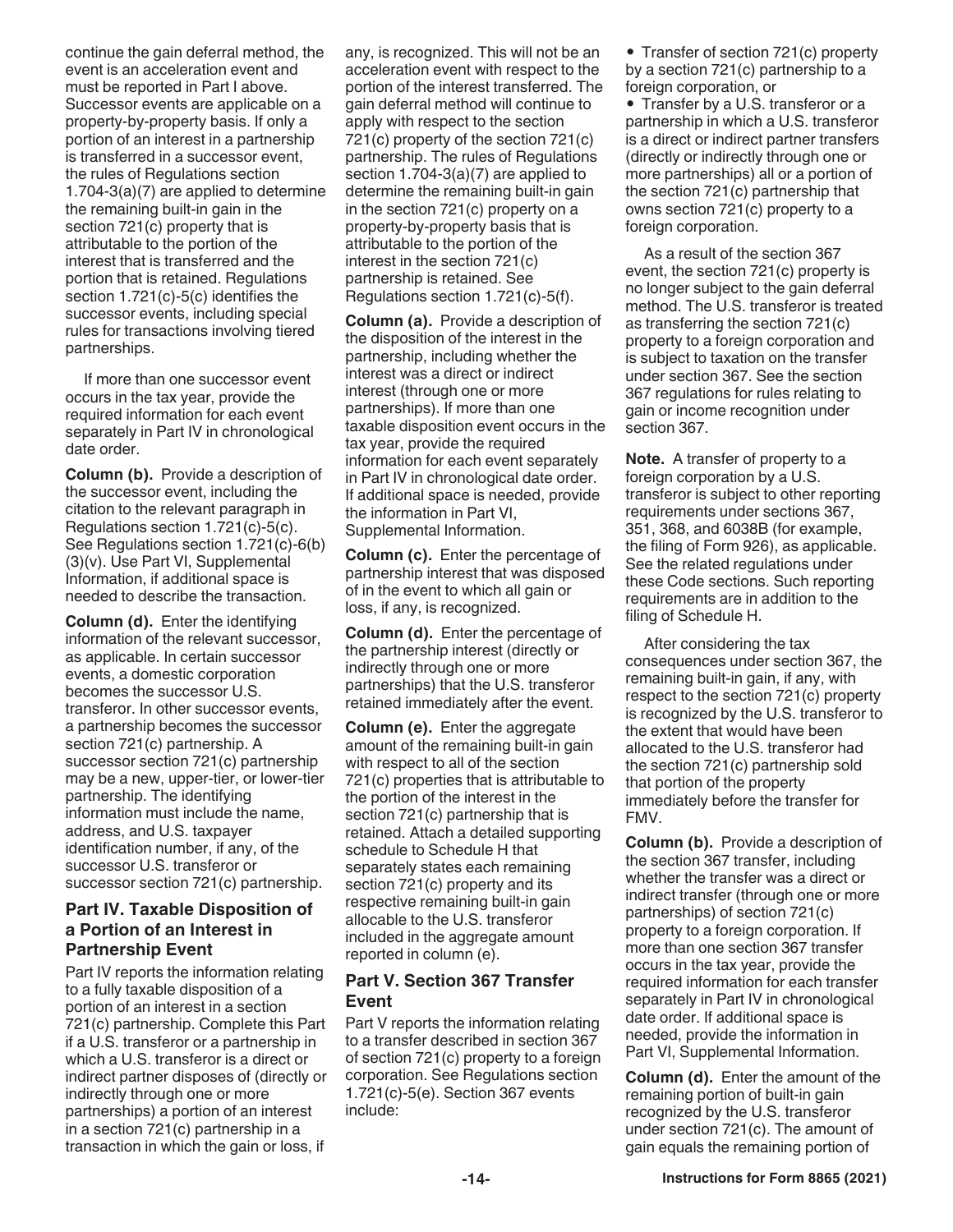the built-in gain that would have been allocated to the U.S. transferor if the section 721(c) partnership had sold that portion of the section 721(c) property immediately before the transfer for FMV. This amount should not include any gain or income recognized by the U.S. transferor pursuant to section 367 that is reported elsewhere on the return. See Regulations section 1.721(c)-5(e). After the section 367 transfer, the transferred section 721(c) property will no longer be subject to the gain deferral method.

**Column (e).** Enter the identifying information of the foreign transferee corporation that received the section 721(c) property in the section 367 transfer. The identifying information includes the name, address, and U.S. taxpayer identification number, if any.

#### **Part VI. Supplemental Information**

**Information to be reported.** When providing any information in the Supplemental Information, indicate the Part, Part column, row, and line for which the information is provided.

**Additional Part rows.** If additional rows are needed to enter information in Parts I through V in the Supplemental Information, provide the information in an attachment or attachments to Schedule H in the same format as required for the row on the Part at issue. If separate supplemental schedules are used for any Part of Schedule H for specific section 721(c) properties, use the same corresponding identification line number from the Part I of Schedule G for such property on the supplemental schedule for Schedule H.

**Other information.** Use the Supplemental Information section to provide any additional information required by Regulations section 1.721(c)-6 that isn't reported in Parts I through V above.

# **Schedules K, Partners' Distributive Share Items, and K-1, Partner's Share of Income, Deductions, Credits, etc.**

#### **Schedule K**

Form 8865, Schedule K, is a summary schedule of all of the partners' shares of the partnership income, credits, deductions, etc. Only Category 1 filers must complete Form 8865, Schedule K.

#### **Schedule K-1**

Schedule K-1 (Form 8865) is used to report a specific partner's share of the partnership income, deductions, credits, etc.

All Category 1 and 2 filers must complete Schedule K-1 (Form 8865) for any direct interest they hold in the partnership. A Category 1 or 2 filer that doesn't own a direct interest is not required to complete Schedule K-1 (Form 8865).

Category 1 filers must also complete Schedule K-1 (Form 8865) for each U.S. person that directly owns a 10% or greater direct interest in the partnership.

Provide the partner's beginning and year-end percentage interest in partnership profits, losses, capital, or deductions. These percentages should include any interest constructively owned by the filer.

Complete boxes 1 through 21 for any direct interest that the partner owns in the partnership.

*Example.* Partner A owns a 45% direct interest in a foreign partnership (FPS). Partner A also owns 100% of the stock of a domestic corporation (DC), which owns a 10% direct interest in FPS. Therefore, Partner A is considered to own a 55% interest in FPS and is thus a Category 1 filer. When Partner A completes Schedule K-1 (Form 8865) for itself, Partner A must report the distributive share of items allocated to Partner A's direct interest of 45% but not any items allocated to DC's 10% interest. When Partner A completes Schedule K-1 (Form 8865) for DC (which Partner A must do because DC owns a direct 10% interest), Partner A must report on DC's Schedule K-1

(Form 8865) only items allocated to DC's direct 10% interest.

Although the partnership isn't subject to income tax, the partners are liable for tax on their shares of the partnership income, whether or not distributed, and must include their share of such items on their tax returns.

Allocations of income, gains, losses, deductions, or credits among the partners should generally be made according to the partnership agreement. See section 704 and the regulations thereunder.

**Schedule K-1 (Form 8865) for related foreign partners.** If the gain deferral method is applied and a section 721(c) partnership doesn't have a filing obligation under section 6031, the U.S. transferor must obtain a Schedule K-1 (Form 8865) for each direct or indirect partner that is related to the U.S. transferor (within the meaning of section 267(b) or 707(b) (1)) and that isn't a U.S. person (related foreign partner). See Regulations section 1.721(c)-6(c)(3). The Schedule K-1 (Form 8865) for each related foreign partner must be filed and attached to the Form 8865 as part of the annual reporting relating to the gain deferral method pursuant to Regulations section 1.721(c)-6(b) (3)(xi). The instructions that apply to Schedule K-1 (Form 8865) for all other partners also apply to a Schedule K-1 (Form 8865) for a related foreign partner. See *Gain deferral method*, *Section 721(c) partnership*, and *U.S. transferor*, earlier.

#### **General Reporting Instructions for Schedule K-1 (Form 8865)**

On each Schedule K-1 (Form 8865), enter the information about the partnership and the partner in Parts I and II (items A through F). For Schedule K-1 (Form 8865), items E and F, see the instructions for the corresponding Schedule K-1 (Form 1065), items J and L, in the Instructions for Form 1065 under *Specific Instructions* (Schedule K-1 only). In Part III, enter the partner's distributive share of each item of income, deduction, and credit and any other information the partner needs to prepare the partner's tax return.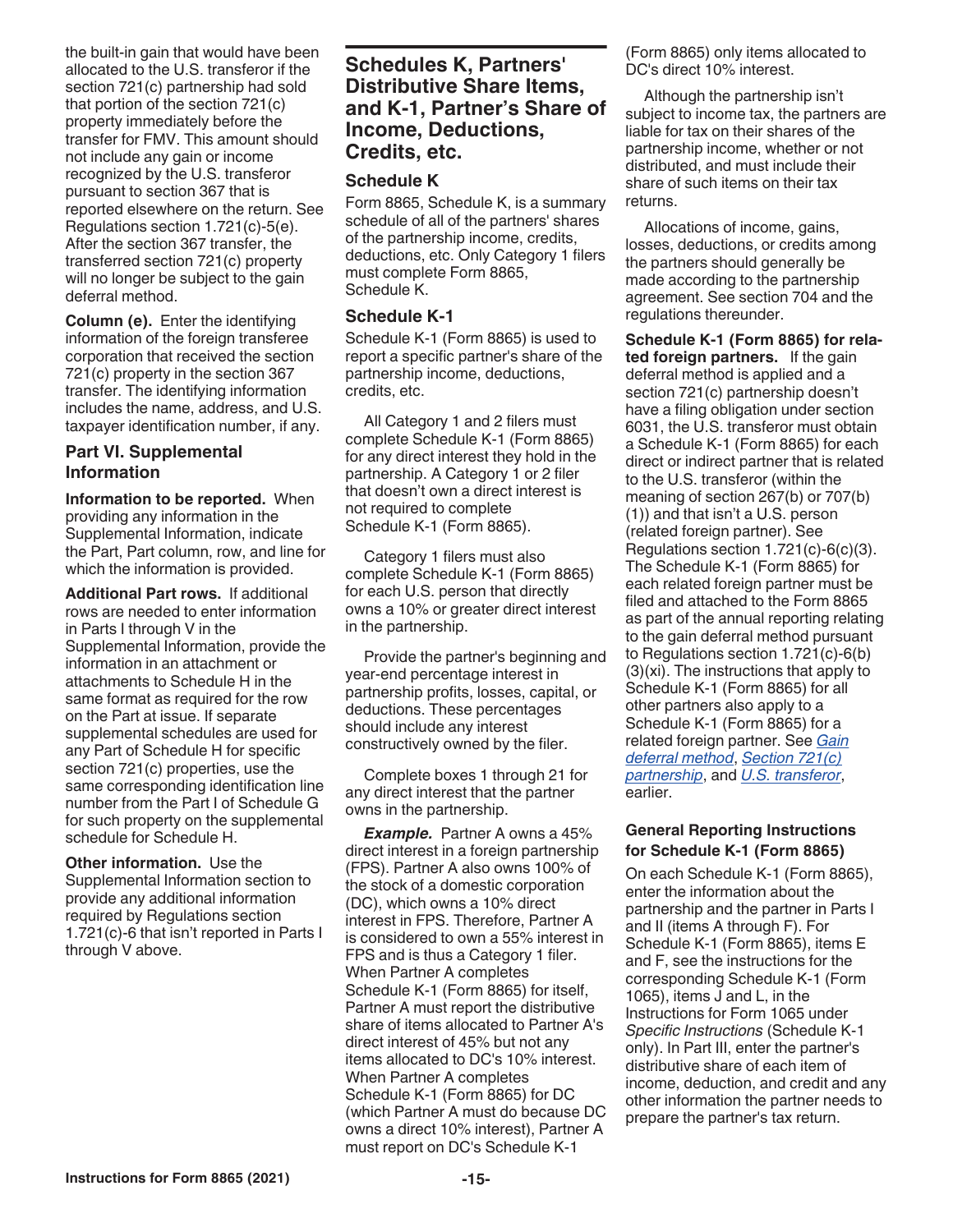## **Item A2**

Enter the reference ID number used on Form 8865, item G2(b). For details, see the instructions for *Item G2(b)*, earlier.

**Part III—line 1.** If the gain deferral method is applied to which the section 721(c) partnership adopts the remedial allocation method, the amounts reflected on each partner's Schedule K-1 for the allocations of income, gains, losses, deductions, or credits allocated to such partner must include any allocations of remedial items with respect to section 721(c) property. See Regulations section 1.721(c)-3(c).

For example, if the partner is the U.S. transferor of section 721(c) property, Part III, line 1, would include any remedial income allocated to the U.S. transferor from Schedule G, Part II, column (c), Remedial Income Allocated to U.S. Transferor, as applicable. For partners other than the transferor, Part III, line 1, would include their share of ordinary business income (or loss) after taking into account any remedial items to such partner relating to section 721(c) property. However, Part III, line 1, would not include basis adjustments attributable to section 197(f)(9) for related foreign partners. See Regulations section 1.704-3(d)(5)(iii) and Regulations section 1.721(c)-3. See *Section 721(c) partnership*, *Section 721(c) property*, and *Gain deferral method*, earlier.

**Codes.** In box 11 and boxes 13 through 21, identify each item by entering a code in the column to the left of the dollar amount entry space. These codes are identified in List of Codes Used for Schedule K-1 (Form 8865), later. For Box 11—Code G. Other income (loss), see *Other income (loss) (code I)* in the Instructions for Form 1065.

**Attached statements.** When attaching statements to Schedule K-1 to report additional information to the partner, indicate there is a statement for the following.

• If an amount can be input on Schedule K-1 but additional information is required, enter an asterisk (\*) after the code in the column to the left of the entry space.

• For items that can't be reported as a single dollar amount, enter the code

and an asterisk (\*) in the column to the left and enter "STMT" in the right column to indicate that the information is provided on an attached statement. • If the partnership has more coded items than the number of entry boxes (for example, boxes 11 and 13 through 15, or boxes 17 through 21), don't enter a code or dollar amount in the last entry box. Instead, enter an asterisk (\*) in the left column and enter "STMT" in the entry space to the right.

More than one attached statement can be placed on the same sheet of paper. The information included in the statement should be identified in alphanumeric order by box number followed by the letter code (if any), description, and dollar amount for each item. For example: "Box 13, code J—Work opportunity credit—\$1,000." This can be followed with any additional information the partner needs to determine the proper tax treatment of the item.

#### **Specific Instructions for Schedules K and K-1**

For the specific instructions for Form 8865, Schedule K, and Schedule K-1 (Form 8865), see the Instructions for Form 1065.

If the partnership is a section 721(c) partnership, Schedule K-1, Part III, box 20 (code AH—Other information), must include the amounts relating to any remedial items made under the remedial allocation method (described in Regulations section 1.704-3(d) and Regulations section 1.704-3(d)(5)(iii)) with respect to section 721(c) property. For the specific partner's information relating to the remedial method allocations and gain deferral method, see the Instructions for Form 1065, especially the Partner's Instructions for Schedule K-1 (Form 1065).

**Line 16.** If the partnership had items of international tax relevance, see the Instructions for Schedules K-2 and K-3 (Form 8865) to determine if you need to check the box and attach Schedules K-2 and K-3.

**Schedules K-2, Partners' Distributive Share Items—International, and K-3, Partner's Share of Income, Deductions, Credits, etc.—International** 

#### **Schedule K-2**

Schedule K-2 (Form 8865) is an extension of Schedule K of the Form 8865 and is used to report items of international tax relevance from the operation of a partnership.

#### **Schedule K-3**

Schedule K-3 (Form 8865) is an extension of Schedule K-1 (Form 8865) and is generally used to report the partner's share of the items reported on Schedule K-2. The information reported on Schedule K-3 is used to report information on a partner's tax or information returns.

For more information, see the Instructions for Schedules K-2 and K-3 (Form 8865).

## **Schedule L. Balance Sheets per Books**

The balance sheets should agree with the partnership's books and records. Attach a statement explaining any differences.

Only Category 1 filers are required to complete Form 8865, Schedule L.

If you answered "Yes" to item H11 on page 1 of Form 8865, you do not have to complete Form 8865, Schedule L.

Schedule L requires balance sheets prepared and translated into U.S. dollars in accordance with U.S. generally accepted accounting principles (GAAP).

*Exception.* Generally, if the partnership or any QBU of the partnership uses the dollar approximate separate transactions method (DASTM), Form 8865, Schedule L, should reflect the tax balance sheets prepared and translated into U.S. dollars according to Regulations section 1.985-3(d).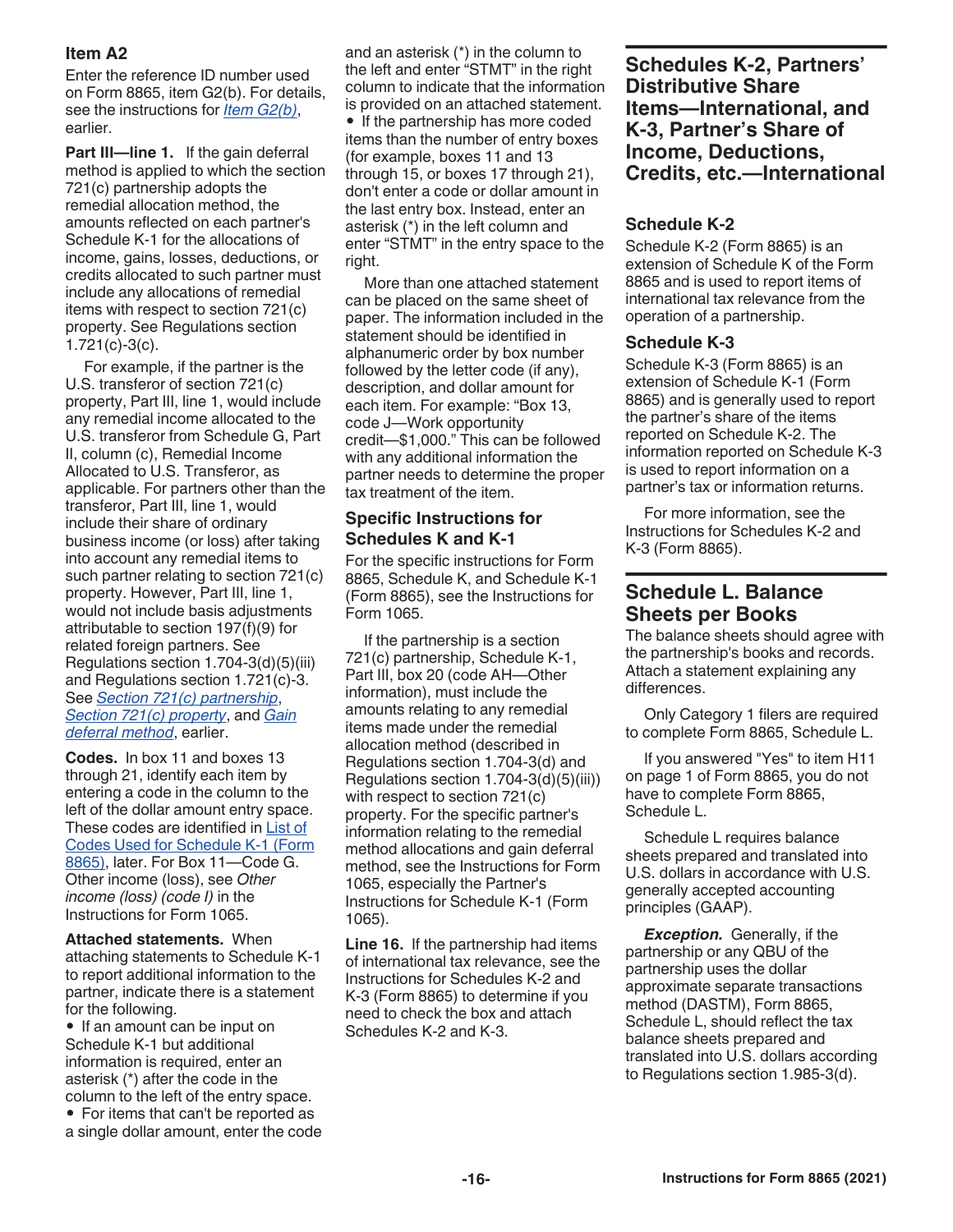#### **Specific Instructions for Schedule L**

For the specific instructions for Form 8865, Schedule L, see the Instructions for Form 1065.

# **Schedule M. Balance Sheets for Interest Allocation**

All Category 1 filers must complete Form 8865, Schedule M, and it should reflect the book values of the partnership's assets, as described in Temporary Regulations sections 1.861-9T(g)(2) and 1.861-12T. Assets should be characterized as U.S. assets or foreign assets in one or more separate limitation categories as provided in Temporary Regulations sections 1.861-9T(g)(3) and 1.861-12T. The balance sheets should be prepared in U.S. dollars under Temporary Regulations section 1.861-9T $(g)(2)(ii)$ .

*Exception.* If the partnership or any QBU of the partnership uses DASTM, Form 8865, Schedule M, should reflect the tax balance sheet prepared in U.S. dollars under Regulations section 1.985-3(d). See Temporary Regulations section 1.861-9T(g)(2)(ii)(A)(2) for more information on DASTM.

**Line 2.** Enter the partnership's foreign assets according to the separate categories of income.

See the instructions for Schedule K-2 and Schedule K-3 (Form 8865), Part III, Section 2; section 904(d); and Regulations section 1.904-4(m), for more information.

# **Schedule M-1. Reconciliation of Income (Loss) per Books With Income (Loss) per Return**

Form 8865 filers aren't required to complete Schedule M-3 (Form 1065), Net Income (Loss) Reconciliation for Certain Partnerships.

Only Category 1 filers are required to complete Form 8865, Schedule M-1. If you answered "Yes" to item H11 on page 1 of Form 8865, you don't have to complete Form 8865, Schedule M-1.

## **Specific Instructions for Schedule M-1**

For the specific instructions for Schedule M-1 (Form 8865), see the Instructions for Form 1065.

# **Schedule M-2. Analysis of Partners' Capital Accounts**

Only Category 1 filers are required to complete Form 8865, Schedule M-2. If you answered "Yes" to item H11 on page 1 of Form 8865, you don't have to complete Form 8865, Schedule M-2.

## **Specific Instructions for Schedule M-2**

For the specific instructions for Form 8865, Schedule M-2, see the Instructions for Form 1065.

# **Schedule N. Transactions Between Controlled Foreign Partnership and Partners or Other Related Entities**

All Category 1 filers must complete Schedule N and report all transactions of the foreign partnership during the tax year of the partnership listed on the top of Form 8865, page 1. A Category 1 filer filing a Form 8865 for other Category 1 filers under the multiple Category 1 filers exception must complete a Schedule N for itself and a separate Schedule N for each Category 1 filer not filing Form 8865.

Category 2 filers are required to complete columns (a), (b), and (c) of Schedule N. Category 2 filers don't have to complete column (d).

**Column (a).** Use column (a) to report transactions between the foreign partnership and the person filing the Form 8865.

**Column (d).** Use column (d) to report transactions between the foreign partnership and any U.S. person with a 10% or more direct interest in the foreign partnership. If such person also qualifies under column (b), don't report transactions between the foreign partnership and that person under column (d). Report the transactions only under column (b).

**Lines 6 and 16.** Enter distributions received from other partnerships and distributions from the foreign

partnership for which this form is being completed.

**Lines 20 and 21.** Enter the largest outstanding balances during the tax year of gross amounts borrowed from, and gross amounts lent to, the related parties described in columns (a) through (d). Don't enter aggregate cash flows, year-end loan balances, average balances, or net balances. Don't include open account balances resulting from sales and purchases reported under other items listed on Schedule N that arise and are collected in full in the ordinary course of business.

# **Schedule O. Transfer of Property to a Foreign Partnership**

Category 3 filers must complete Schedule O.

#### **Section 721(c) partnerships.**

Regulations section 1.721(c)-2 overrides section 721(a) nonrecognition of gain upon a contribution of section 721(c) property to a section 721(c) partnership occurring on or after August 6, 2015. A U.S. transferor must recognize gain unless the gain deferral method described in Regulations section 1.721(c)-3 is applied. To satisfy the reporting requirements of the gain deferral method, the U.S. transferor is required to report certain information for the year of the contribution and for subsequent years. See Regulations section 1.721(c)-6. See *Section 721(c) property*, *Section 721(c) partnership*, *U.S. transferor*, and *Gain deferral method*, earlier.

**Reference ID number.** Use the reference ID number shown on Form 8865, item G2(b). For details, see the instructions for *Item G2(b)*, earlier.

#### **Part I. Transfers Reportable Under Section 6038B**

Part I is used to report the transfer of property to a foreign partnership. Provide the information required in columns (a) through (g) with respect to each contribution of property to the foreign partnership that must be reported. If you contributed property with an FMV greater than its tax basis (appreciated property), or intangible property, provide the information required in columns (a) through (g)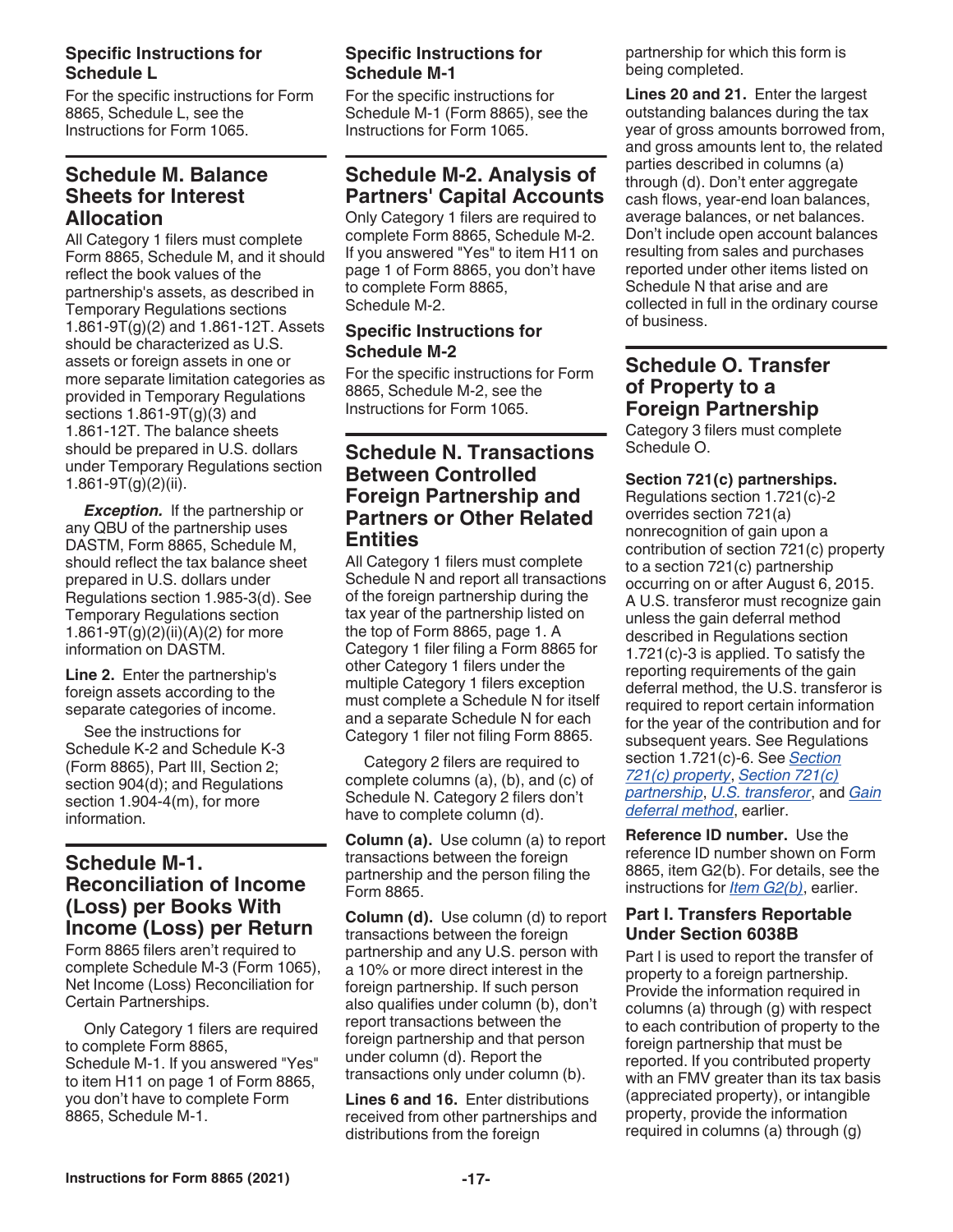separately with respect to each item of property transferred (except to the extent you are allowed to aggregate the property under Regulations sections 1.704-3(e)(2), (3), and (4)).

Provide a general description of each item of property in the *Supplemental Information Required To Be Reported* section. For all other property contributed, aggregate by the categories listed in Part I.

**Column (a).** Enter the date of the transfer. If the transfer was composed of a series of transactions over multiple dates, enter the date the transfer was completed.

**Column (b).** Enter the description of the property transferred.

**Column (c).** Enter the FMV of the property contributed (measured as of the date of the transfer).

**Column (d).** Enter your adjusted basis in the property contributed on the date of the transfer. See sections 1011 through 1016 for more information on the determination of adjusted basis.

**Column (f).** If you contributed appreciated property, enter the method (traditional, traditional with curative allocations, or remedial) used by the partnership to make section 704(c) allocations with respect to each item of property. See Regulations sections 1.704-3(b), (c), and (d) for more information on these allocation methods. If the gain deferral method is applied, the remedial method must generally be used. See Regulations section 1.721(c)-3(b)(1) (i). For an exception for certain property generating effectively connected income, see Regulations section 1.721(c)-3(b)(1)(ii).

**Column (g).** Enter the amount of gain, if any, recognized on the transfer. See sections 721(b) and 904(f)(3), and Regulations section 1.721(c)-2.

**Line 3.** Enter your capital interests, by percentage, in the partnership immediately before and after the transfer. To the extent your capital interest in the partnership immediately *before* the transfer differs from any of your profit, loss, or deduction interests in the partnership at that time, enter in the supplemental information below your interests, by percentage, in the profit, loss, and deductions at that

time. To the extent your capital interest in the partnership immediately *after* the transfer differs from any of your profit, loss, or deduction interests in the partnership at that time, enter in the supplemental information below your interests, by percentage, in the profit, loss, and deductions at that time.

**Supplemental information required to be reported.** Enter any

information from Part I that is required to be reported in greater detail. Identify the applicable column number next to the information entered in this section. In addition, if you contributed property to a foreign partnership as part of a wider transaction, briefly describe the entire transaction.

*Reporting required for the year of contribution to which the gain deferral method is applied.*  Additionally, describe any section 721(c) property contributed to a section 721(c) partnership and identify whether the gain deferral method is applied. A U.S. transferor must attach to Form 8865, for the year of contribution, Schedule G, containing the information described in Regulations section 1.721(c)-6(b) (2)(i). See Regulations section 1.721(c)-6(b) for additional requirements.

*Additional form and statement requirements.* In addition to the reporting requirements above, the following statements and forms must also be filed to satisfy the requirements for the gain deferral method.

• Form 8865, Schedule H, Acceleration Events and Exceptions Reporting Relating to Gain Deferral Method Under Section 721(c), if certain events have occurred.

• Form 8838-P, Consent To Extend the Time To Assess Tax Pursuant to the Gain Deferral Method (Section 721(c)). See Regulations sections 1.721(c)-6(b)(2)(ii), (b)(3)(viii), and (b) (5) for more information. • Copy of "Statement of Waiver of Treaty Benefits under Section 1.721(c)-6," if applicable. See Regulations section 1.721(c)-6(c)(1).

#### **Annual Reporting With Respect to the Gain Deferral Method**

A U.S. transferor subject to the gain deferral method must annually attach (to Form 8865) Schedule G, Statement of Application of the Gain Deferral Method Under Section 721(c), containing the information required in Regulations section 1.721(c)-6(b)(3)(i) through (vii) (and (b)(3)(ix), as applicable). See Regulations section 1.721(c)-6(b)(3) for further annual reporting requirements pursuant to the gain deferral method.

#### **Part II. Dispositions Reportable Under Section 6038B**

Use Part II to report certain dispositions by a foreign partnership. If you were required to report a transfer of appreciated property to the partnership, and the partnership disposes of the property while you are still a direct or constructive partner, you must report that disposition in Part II. If the partnership disposes of the property in a nonrecognition transaction and receives in exchange substituted basis property, report the subsequent disposition of the substituted basis property in the same manner as provided for the contributed property. See section 7701(a)(42) for the definition of substituted basis property and Regulations section 1.704-3(a)(8) for more information.

A disposition by a partnership may be an acceleration event for purposes of applying the gain deferral method. The U.S. transferor may be required to recognize gain in an amount equal to the remaining built-in gain on the section 721(c) property previously contributed to the section 721(c) partnership. See Regulations section 1.721(c)-4. For acceleration event exceptions, see Regulations section 1.721(c)-5. Acceleration events and exceptions to an acceleration event should be reflected in Part II. In addition, Schedules G and H are required to be filed.

**Column (a).** Provide a brief description of the property disposed of by the partnership. If you are reporting the disposition of substituted basis property received by the partnership in a nonrecognition transaction in exchange for appreciated property contributed by you, enter "See Attached" and attach a statement providing brief descriptions of both the property contributed by you to the partnership and the substituted basis property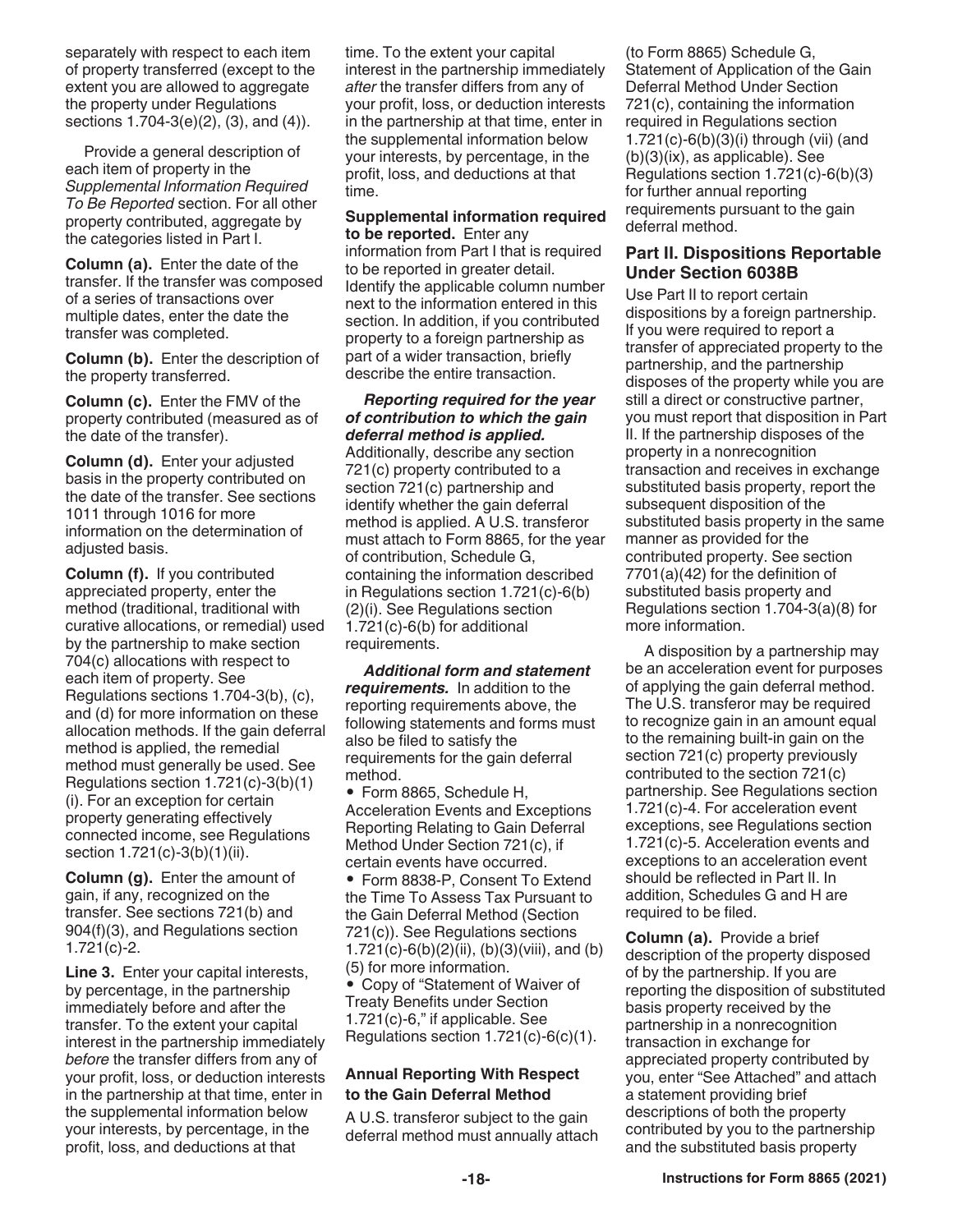received by the partnership in exchange for that property.

**Column (b).** Enter the date that you transferred this property to the partnership. If you are reporting the disposition of substituted basis property received by the partnership in a nonrecognition transaction in exchange for property previously contributed by you, enter "See Attached" and attach a statement showing both the date you transferred the appreciated property to the partnership and the date the partnership exchanged the property for substituted basis property in a nonrecognition transaction. See Regulations section 1.6038B-2.

**Column (c).** Enter the date that the partnership disposed of the property.

**Column (d).** Briefly describe how the partnership disposed of the property (for example, by sale or exchange).

**Column (e).** Enter the amount of gain, if any, recognized by the partnership on the disposition of property.

**Column (f).** Enter the amount of depreciation recapture, if any, recognized by the partnership on the disposition of property. See Regulations sections 1.1245-1(e) and 1.1250-1(f).

**Column (g).** Enter the amount of gain from column (e) allocated to you.

**Column (h).** Enter the amount of depreciation recapture from column (f) allocated to you. See Regulations sections 1.1245-1(e) and 1.1250-1(f). If you recognize any section 1254 recapture on the partnership's disposition of natural resource recapture property, enter "See Attached" and attach a statement figuring the amount of recapture. See Regulations section 1.1254-5.

#### **Part III. Gain Recognition Under Section 904(f)(3) or (f)(5)(F)**

If gain recognition was required with respect to any transfer reported in Part I under section  $904(f)(3)$  or  $(f)(5)$ (F), attach a statement identifying the transfer and the amount of gain recognized.

# **Schedule P. Acquisitions, Dispositions, and Changes of Interests in a Foreign Partnership**

Use Schedule P to report the acquisition, disposition, and change of interest in a foreign partnership.

Every Category 4 filer must complete Schedule P, unless they qualify under the exception for certain Category 4 filers described, earlier.

**Reference ID number.** Use the reference ID number shown on Form 8865, item G2(b). For details, see the instructions for *Item G2(b)*, earlier.

#### **Part I. Acquisitions**

Part I is completed by Category 4 filers required to report an acquisition of an interest in a foreign partnership. See *Categories of Filers*, earlier, for more details about which types of acquisitions must be reported.

An acquisition of a section 721(c) partnership interest may be an acceleration event exception under the gain deferral method. In such case, Schedule H is required to be filed. See Regulations section 1.721(c)-5. In this case, the acquirer may become a successor U.S. transferor and may have a reporting requirement under Regulations section 1.721(c)-6. As a result, the successor U.S. transferor is required to file Schedule G as well as, if certain events occur, Schedule H. See *Section 721(c) partnership*, *Gain deferral method*, and *U.S. transferor*, earlier.

**Column (a).** If you acquired the interest in the foreign partnership by purchase, gift, or inheritance, or in a distribution from a trust, estate, partnership, or corporation, enter the name, address, and identifying number (if any) of the person from whom you acquired the interest.

**Column (b).** Enter the date of the acquisition. If the acquisition was composed of a series of transactions over multiple dates, enter the date the acquisition was completed.

**Column (c).** Enter the FMV of the interest you acquired in the partnership (measured as of the date of acquisition).

**Column (d).** Enter your basis in the acquired partnership interest

(measured as of the date of acquisition). See sections 722 and 742.

**Columns (e) and (f).** Enter your total direct percentage interest in the partnership both before and immediately after the acquisition. To the extent your direct percentage interest in the partnership differs among capital, profits, losses, or deductions, enter "See Below" and state the different percentages in Part IV.

#### **Part II. Dispositions**

This section is completed by U.S. persons who are Category 4 filers because they disposed of an interest in a foreign partnership. See *Categories of Filers*, earlier, for more details about what types of dispositions must be reported. For each disposition reported in Part II, indicate in Part IV whether a statement is required by Regulations section 1.751-1(a)(3) to be filed with respect to the disposition.

A disposition of a section 721(c) partnership interest may be an acceleration event for purposes of applying the gain deferral method. The U.S. transferor may be required to recognize gain in an amount equal to the remaining built-in gain on the section 721(c) property previously contributed to the section 721(c) partnership. In this case, Schedule H must also be filed. See Regulations section 1.721(c)-4. For acceleration event exceptions, see Regulations section 1.721(c)-5.

**Column (a).** Unless you disposed of the interest by withdrawing, in whole or in part, from the partnership, enter the name, address, and identifying number (if any) of the person to whom you transferred the interest in the foreign partnership.

**Column (b).** Enter the date of the disposition. If the disposition was composed of a series of transactions over multiple dates, enter the date the disposition was completed.

**Column (c).** Enter the FMV of the interest you disposed of in the partnership (measured as of the date of disposition). If you recognized gain or loss on the disposition, state the amount of gain or loss in Part IV. See section 741.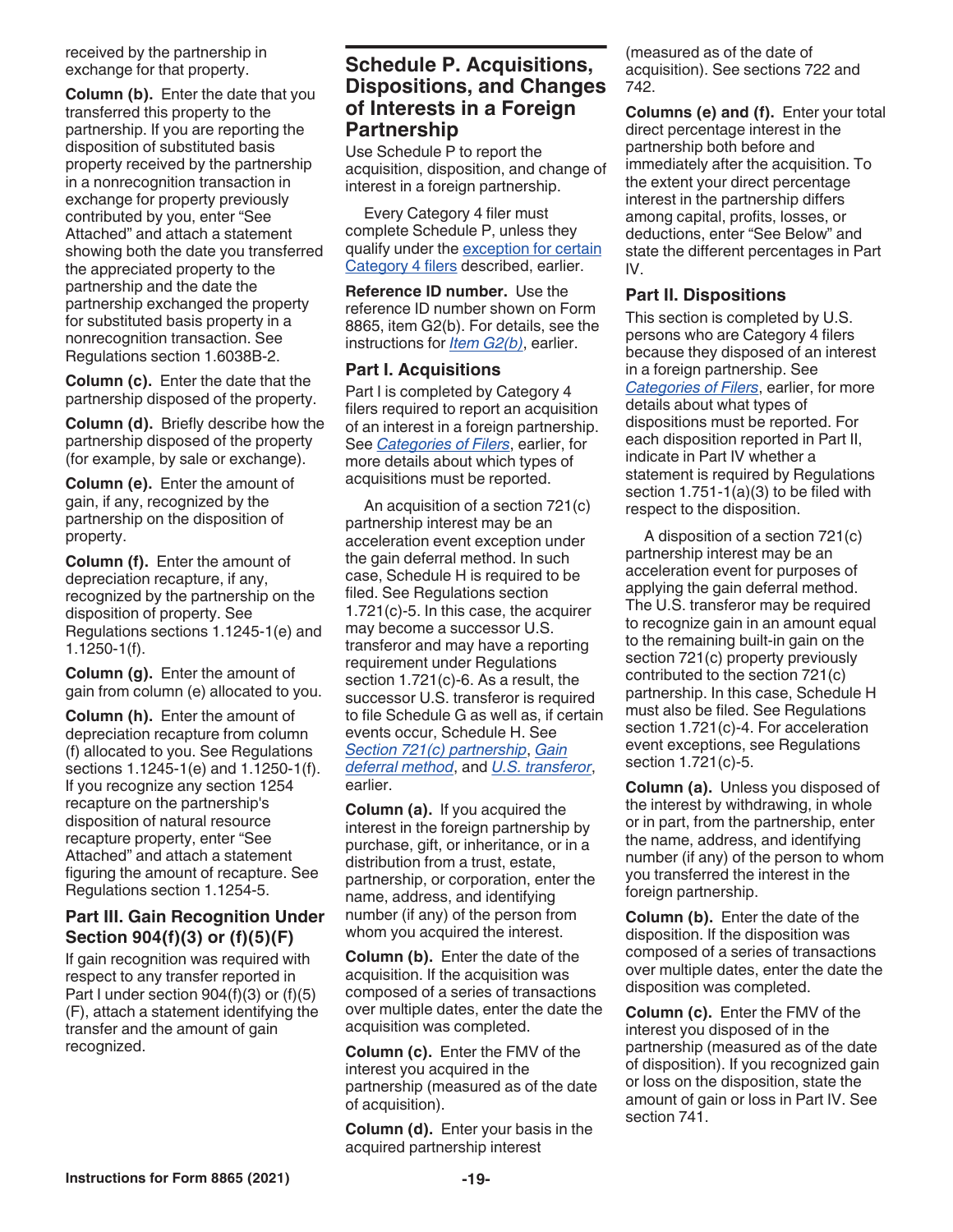**Column (d).** Enter your adjusted basis in the partnership interest disposed of immediately before the disposition. See section 705.

**Columns (e) and (f).** Enter your total direct percentage interest in the partnership both before and immediately after the disposition. To the extent your percentage interest in the partnership differs among capital, profits, losses, or deductions, enter "See Below" and state the different percentages in Part IV.

## **Part III. Change in Proportional Interest**

This section is completed by U.S. persons who are Category 4 filers because their direct proportional interest in the foreign partnership

changed. See *Categories of Filers*, earlier, for more details about which changes in proportional interest must be reported.

**Column (a).** Briefly describe the event that caused your interest in the partnership to change (for example, the admission of a new partner).

**Column (b).** Enter the date of the change. If the change resulted from a series of transactions over multiple dates, enter the date the change was completed.

**Column (c).** Enter the FMV of your interest in the partnership immediately before the change.

**Column (d).** Enter your basis in your partnership interest immediately before the change.

**Columns (e) and (f).** Enter your direct percentage interest in the partnership both before and immediately after the change. To the extent your percentage interest in the partnership differs among capital, profits, losses, or deductions, enter "See Below" and state the different percentages in Part IV.

#### **Part IV. Supplemental Information Required To Be Reported**

Enter any information asked for in Part I, Part II, or Part III that must be reported in detail. Identify the applicable part number and column next to the information entered in Part IV.

**Privacy Act and Paperwork Reduction Act Notice.** We ask for the information on this form and its schedules to carry out the Internal Revenue laws of the United States. We need this information to ensure that you are complying with the revenue laws and to allow us to figure and collect the right amount of tax. Sections 6038, 6038B, 6038D, and 6046A require you to provide this information. Section 6038D requires specified individuals and, upon issuance of regulations, specified domestic entities to report specified foreign financial assets in which they have an interest. Form 8938 is generally used to comply with this reporting requirement, but if you checked the box on Form 8865, item E, you're choosing to use Form 8865 (in conjunction with Form 8938) to report your interests. Section 6109 requires you to provide your identification number. Failure to provide all of the requested information in a timely manner or providing false information may subject you to penalties.

You are not required to provide the information requested on a form that is subject to the Paperwork Reduction Act unless the form displays a valid OMB control number. Books or records relating to a form or its instructions must be retained as long as their contents may become material in the administration of any Internal Revenue law. Generally, tax returns and return information are confidential, as required by section 6103. However, section 6103 allows or requires the IRS to disclose or give such information to the Department of Justice for civil and criminal litigation, and to cities, states, the District of Columbia, and U.S. commonwealths and possessions for use in administering their tax laws. We may also disclose this information to other countries under a tax treaty, to federal and state agencies to enforce federal nontax criminal laws, or to federal law enforcement and intelligence agencies to combat terrorism.

The time needed to complete and file this form and related schedules will vary depending on individual circumstances. The estimated burden for individual and business taxpayers filing this form is approved under OMB control number 1545-0074 and 1545-0123 and is included in the estimates shown in the instructions for their individual and business income tax return. The estimated burden for all other taxpayers who file this form is shown below.

| Form                     | Recordkeeping    | Learning about the law<br>or the form | Preparing, copying, assembling,<br>and sending the form to the IRS |
|--------------------------|------------------|---------------------------------------|--------------------------------------------------------------------|
| 8865                     | 39 hr., 30 min.  | 6 hr., 47 min.                        | 14 hr., 21 min.                                                    |
| Schedule G (Form 8865)   | 13 hr., 52 min.  | 3 hr., 34 min.                        | 3 hr., 57 min.                                                     |
| Schedule H (Form 8865)   | 7 hr., 53 min.   | 2 hr., 17 min.                        | 2 hr., 30 min.                                                     |
| Schedule K-1 (Form 8865) | 12 hr., 12 min.  | 7 hr., 31 min.                        | 9 hr., 14 min.                                                     |
| Schedule K-2 (Form 8865) | 170 hr., 16 min. | 34 hr., 28 min.                       | 50 hr., 44 min.                                                    |
| Schedule K-3 (Form 8865) | 171 hr., 13 min. | 35 hr., 33 min.                       | 51 hr., 53 min.                                                    |
| Schedule O (Form 8865)   | 16 hr., 15 min.  | 5 hr., 10 min.                        | 5 hr., 39 min.                                                     |
| Schedule P (Form 8865)   | 5 hr., 44 min.   | 1 hr., 12 min.                        | 1 hr., 20 min.                                                     |

If you have comments concerning the accuracy of these time estimates or suggestions for making this form and related schedules simpler, we would be happy to hear from you. You can send us comments through *[IRS.gov/](https://www.irs.gov/forms-pubs/comment-on-tax-forms-and-publications) [FormComments](https://www.irs.gov/forms-pubs/comment-on-tax-forms-and-publications)*. Or you can send your comments to the Internal Revenue Service, Tax Forms and Publications, 1111 Constitution Ave. NW, IR-6526, Washington, DC 20224. Do not send Form 8865 to this address. Instead, see *When and Where To File*, earlier.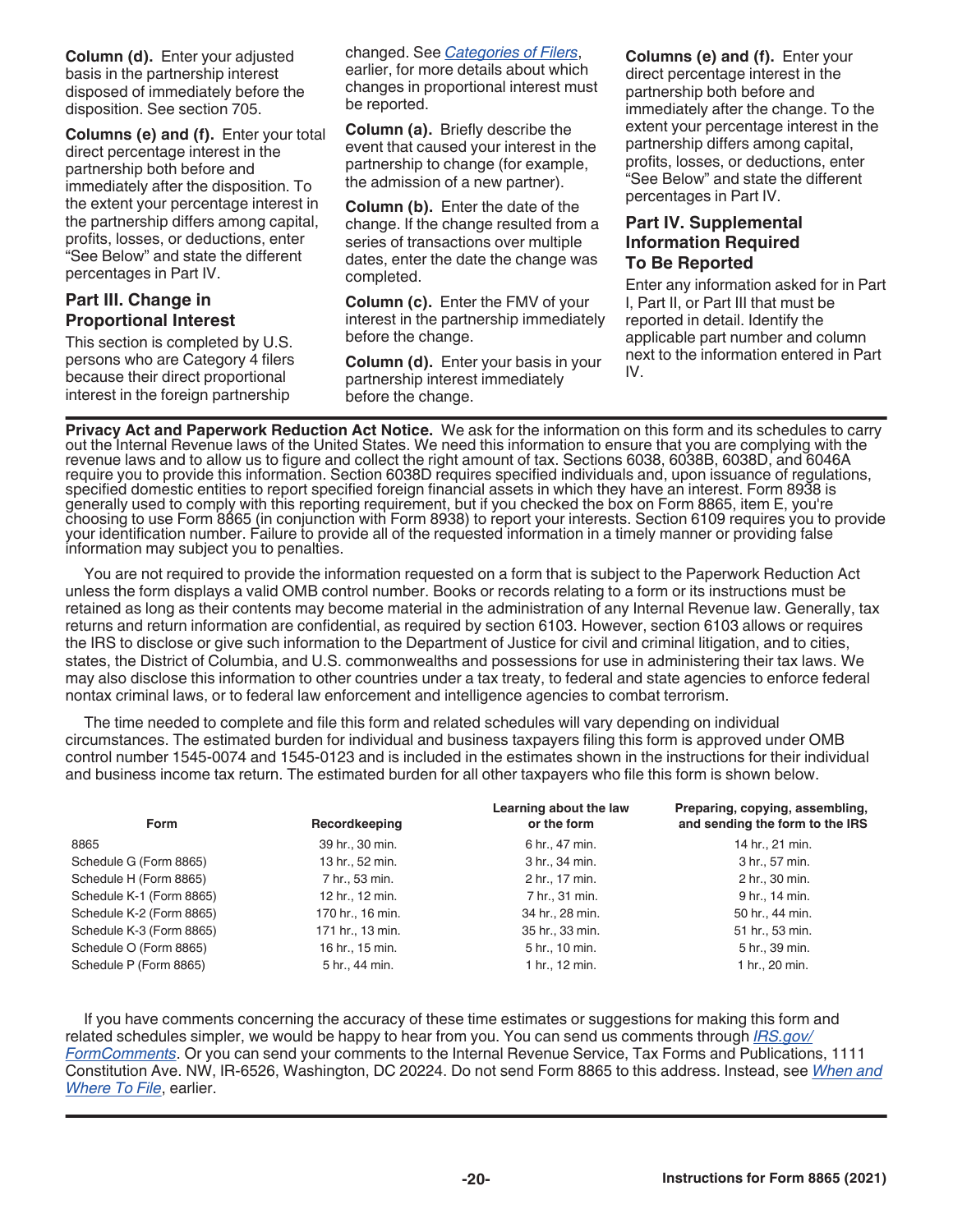# **List of Codes Used for Schedule K-1 (Form 8865)**

|                         | <b>Box Number / Item</b>                                                                                                                 | Where to report or where to find further reporting information. |  |  |  |  |
|-------------------------|------------------------------------------------------------------------------------------------------------------------------------------|-----------------------------------------------------------------|--|--|--|--|
|                         | 1. Ordinary business income (loss). Determine whether the income (loss)<br>is passive or nonpassive and enter on your return as follows. |                                                                 |  |  |  |  |
|                         | Passive loss                                                                                                                             | See Partner's Instr. (Form 1065)                                |  |  |  |  |
|                         | Passive income                                                                                                                           | Schedule E (Form 1040), line 28, column (h)                     |  |  |  |  |
|                         | Nonpassive loss                                                                                                                          | See Partner's Instr. (Form 1065)                                |  |  |  |  |
|                         | Nonpassive income                                                                                                                        | Schedule E (Form 1040), line 28, column (k)                     |  |  |  |  |
|                         | 2. Net rental real estate income (loss)                                                                                                  | See Partner's Instr. (Form 1065)                                |  |  |  |  |
|                         | 3. Other net rental income (loss)                                                                                                        |                                                                 |  |  |  |  |
| Net income              |                                                                                                                                          | Schedule E (Form 1040), line 28, column (h)                     |  |  |  |  |
|                         | Net loss                                                                                                                                 | See Partner's Instr. (Form 1065)                                |  |  |  |  |
|                         | 4a. Guaranteed payment services                                                                                                          | See Partner's Instr. (Form 1065)                                |  |  |  |  |
|                         | 4b. Guaranteed payment capital                                                                                                           | See Partner's Instr. (Form 1065)                                |  |  |  |  |
|                         | 4c. Guaranteed payment total                                                                                                             | See Partner's Instr. (Form 1065)                                |  |  |  |  |
| 5. Interest income      |                                                                                                                                          | Form 1040 or 1040-SR, line 2b                                   |  |  |  |  |
|                         | 6a. Ordinary dividends                                                                                                                   | Form 1040 or 1040-SR, line 3b                                   |  |  |  |  |
| 6b. Qualified dividends |                                                                                                                                          | Form 1040 or 1040-SR, line 3a                                   |  |  |  |  |
|                         | 6c. Dividend equivalents                                                                                                                 | See Partner's Instr. (Form 1065)                                |  |  |  |  |
| 7. Royalties            |                                                                                                                                          | Schedule E (Form 1040), line 4                                  |  |  |  |  |
|                         | 8. Net short-term capital gain (loss)                                                                                                    | Schedule D (Form 1040), line 5                                  |  |  |  |  |
|                         | 9a. Net long-term capital gain (loss)                                                                                                    | Schedule D (Form 1040), line 12                                 |  |  |  |  |
|                         | 9b. Collectibles (28%) gain (loss)                                                                                                       | 28% Rate Gain Worksheet, line 4 (Schedule D instructions)       |  |  |  |  |
|                         | 9c. Unrecaptured section 1250 gain                                                                                                       | See Partner's Instr. (Form 1065)                                |  |  |  |  |
|                         | 10. Net section 1231 gain (loss)                                                                                                         | See Partner's Instr. (Form 1065)                                |  |  |  |  |
|                         | 11. Other income (loss)                                                                                                                  |                                                                 |  |  |  |  |
|                         | Code A. Other portfolio income (loss)                                                                                                    | See Partner's Instr. (Form 1065)                                |  |  |  |  |
|                         | Code B. Involuntary conversions                                                                                                          | See Partner's Instr. (Form 1065)                                |  |  |  |  |
|                         | Code C. Section 1256 contracts & straddles                                                                                               | Form 6781, line 1                                               |  |  |  |  |
|                         | Code D. Mining exploration costs recapture                                                                                               | See Pub. 535                                                    |  |  |  |  |
|                         | Code E. Cancellation of debt                                                                                                             | Schedule 1 (Form 1040), line 8c, or Form 982                    |  |  |  |  |
|                         | Code F. Section 743(b) positive income adjustments                                                                                       | See Partner's Instr. (Form 1065)                                |  |  |  |  |
|                         | Code G. Other income (loss)                                                                                                              | See Partner's Instr. (Form 1065)                                |  |  |  |  |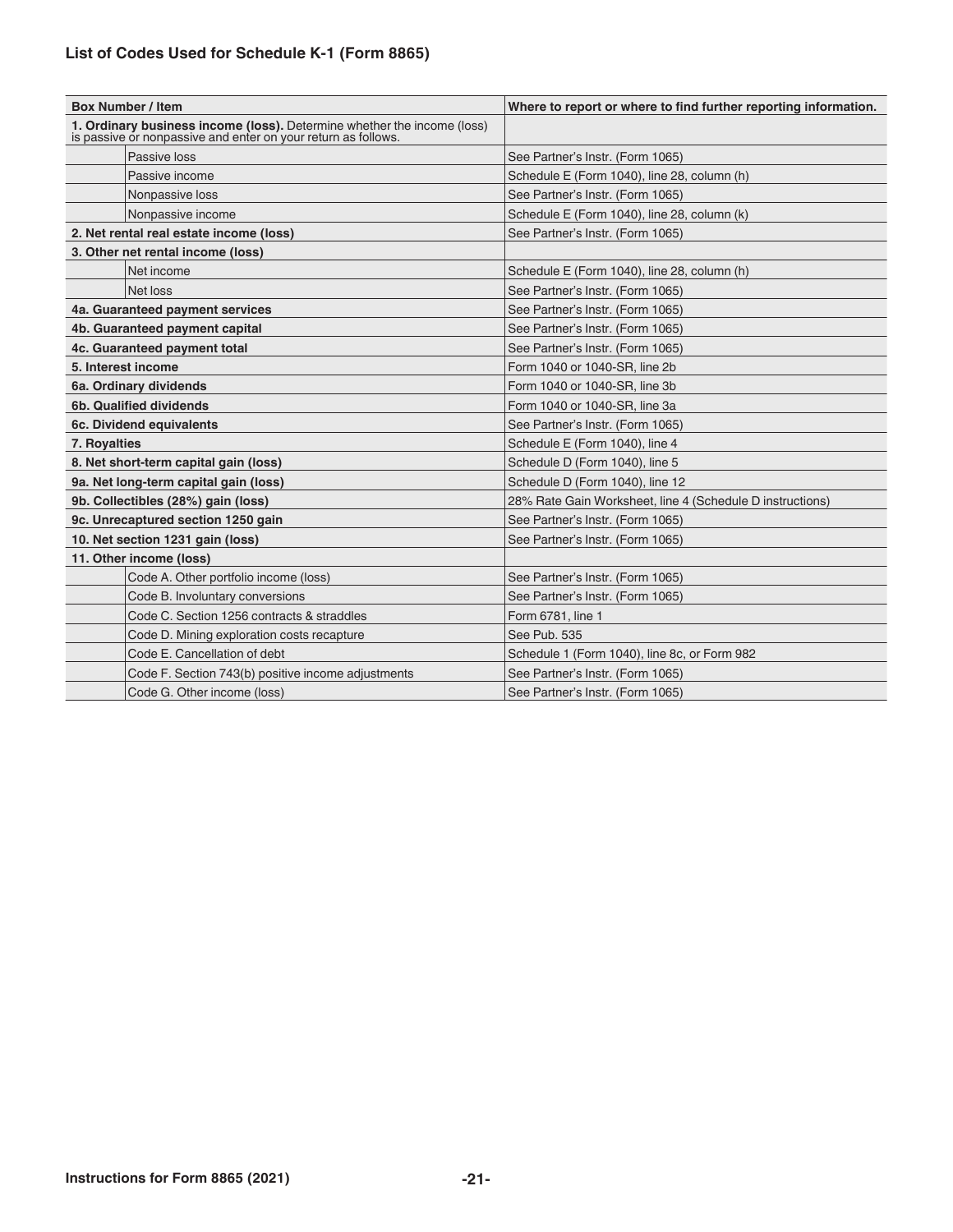|             | <b>Box Number / Item</b>                                                                                                                                    | Where to report or where to find further reporting information.    |  |  |
|-------------|-------------------------------------------------------------------------------------------------------------------------------------------------------------|--------------------------------------------------------------------|--|--|
|             | 12. Section 179 deduction                                                                                                                                   | See Partner's Instr. (Form 1065)                                   |  |  |
|             | 13. Other deductions                                                                                                                                        |                                                                    |  |  |
|             | Code A. Cash contributions (60%)                                                                                                                            | See Partner's Instr. (Form 1065)                                   |  |  |
|             | Code B. Cash contributions (30%)                                                                                                                            | See Partner's Instr. (Form 1065)                                   |  |  |
|             | Code C. Noncash contributions (50%)                                                                                                                         | See Partner's Instr. (Form 1065)                                   |  |  |
|             | Code D. Noncash contributions (30%)                                                                                                                         | See Partner's Instr. (Form 1065)                                   |  |  |
|             | Code E. Capital gain property to a 50% organization (30%)                                                                                                   | See Partner's Instr. (Form 1065)                                   |  |  |
|             | Code F. Capital gain property (20%)                                                                                                                         | See Partner's Instr. (Form 1065)                                   |  |  |
|             | Code G. Contributions (100%)                                                                                                                                | See Partner's Instr. (Form 1065)                                   |  |  |
|             | Code H. Investment interest expense                                                                                                                         | Form 4952, line 1                                                  |  |  |
|             | Code I. Deductions-royalty income                                                                                                                           | Schedule E (Form 1040), line 19                                    |  |  |
|             | Code J. Section 59(e)(2) expenditures                                                                                                                       | See Partner's Instr. (Form 1065)                                   |  |  |
|             | Code K. Excess business interest expense                                                                                                                    | See Partner's Instr. (Form 1065)                                   |  |  |
|             | Code L. Deductions-portfolio (other)                                                                                                                        | Schedule A (Form 1040), line 16                                    |  |  |
|             | Code M. Amounts paid for medical insurance                                                                                                                  | Schedule A (Form 1040), line 1; or Schedule 1 (Form 1040), line 17 |  |  |
|             | Code N. Educational assistance benefits                                                                                                                     | See Partner's Instr. (Form 1065)                                   |  |  |
|             | Code O. Dependent care benefits                                                                                                                             | Form 2441, line 12                                                 |  |  |
|             | Code P. Preproductive period expenses                                                                                                                       | See Partner's Instr. (Form 1065)                                   |  |  |
|             |                                                                                                                                                             |                                                                    |  |  |
|             | Code Q. Commercial revitalization deduction from rental real estate<br>activities                                                                           | See Form 8582 instructions                                         |  |  |
|             | Code R. Pensions and IRAs                                                                                                                                   | See Partner's Instr. (Form 1065)                                   |  |  |
|             | Code S. Reforestation expense deduction                                                                                                                     | See Partner's Instr. (Form 1065)                                   |  |  |
|             | Codes T through U                                                                                                                                           | Reserved for future use                                            |  |  |
|             | Code V. Section 743(b) negative income adjustments                                                                                                          | See Partner's Instr. (Form 1065)                                   |  |  |
|             | Code W. Other deductions                                                                                                                                    | See Partner's Instr. (Form 1065)                                   |  |  |
|             | 14.Self-employment earnings (loss)                                                                                                                          |                                                                    |  |  |
|             | Note. If you have a section 179 deduction or any partner-level<br>deductions, see the Partner's Instr. (Form 1065) before completing<br>Schedule SE (1040). |                                                                    |  |  |
|             | Code A. Net earnings (loss) from self-employment                                                                                                            | Schedule SE, Section A or B                                        |  |  |
|             | Code B. Gross Farming or fishing income                                                                                                                     | See Partner's Instr. (Form 1065)                                   |  |  |
|             | Code C. Gross non-farm inocme                                                                                                                               | See Partner's Instr. (Form 1065)                                   |  |  |
| 15. Credits |                                                                                                                                                             |                                                                    |  |  |
|             | Code A. Low-income housing credit (section $42(j)(5)$ ) from pre-2008<br>buildings                                                                          | See Partner's Instr. (Form 1065)                                   |  |  |
|             | Code B. Low-income housing credit (other) from pre-2008 buildings                                                                                           | See Partner's Instr. (Form 1065)                                   |  |  |
|             | Code C. Low-income housing credit (section 42(j)(5)) from<br>post-2007 bullaings                                                                            | See Partner's Instr. (Form 1065)                                   |  |  |
|             | Code D. Low-income housing credit (other) from post-2007 buildings                                                                                          | See Partner's Instr. (Form 1065)                                   |  |  |
|             | Code E. Qualified rehabilitation expenditures (rental real estate)                                                                                          | See Partner's Instr. (Form 1065)                                   |  |  |
|             | Code F. Other rental real estate credits                                                                                                                    | See Partner's Instr. (Form 1065)                                   |  |  |
|             | Code G. Other rental credits                                                                                                                                | See Partner's Instr. (Form 1065)                                   |  |  |
|             | Code H. Undistributed capital gains credit                                                                                                                  | See Partner's Instr. (Form 1065)                                   |  |  |
|             | Code I. Biofuel producer credit                                                                                                                             | See Partner's Instr. (Form 1065)                                   |  |  |
|             | Code J. Work opportunity credit                                                                                                                             | See Partner's Instr. (Form 1065)                                   |  |  |
|             | Code K. Disabled access credit                                                                                                                              | See Partner's Instr. (Form 1065)                                   |  |  |
|             | Code L. Empowerment zone employment credit                                                                                                                  | See Partner's Instr. (Form 1065)                                   |  |  |
|             | Code M. Credit for increasing research activities                                                                                                           | See Partner's Instr. (Form 1065)                                   |  |  |
|             | Code N. Credit for employer social security and Medicare taxes                                                                                              | See Partner's Instr. (Form 1065)                                   |  |  |
|             | Code O. Backup withholding                                                                                                                                  | See Partner's Instr. (Form 1065)                                   |  |  |
|             | Code P. Other credits                                                                                                                                       | See Partner's Instr. (Form 1065)                                   |  |  |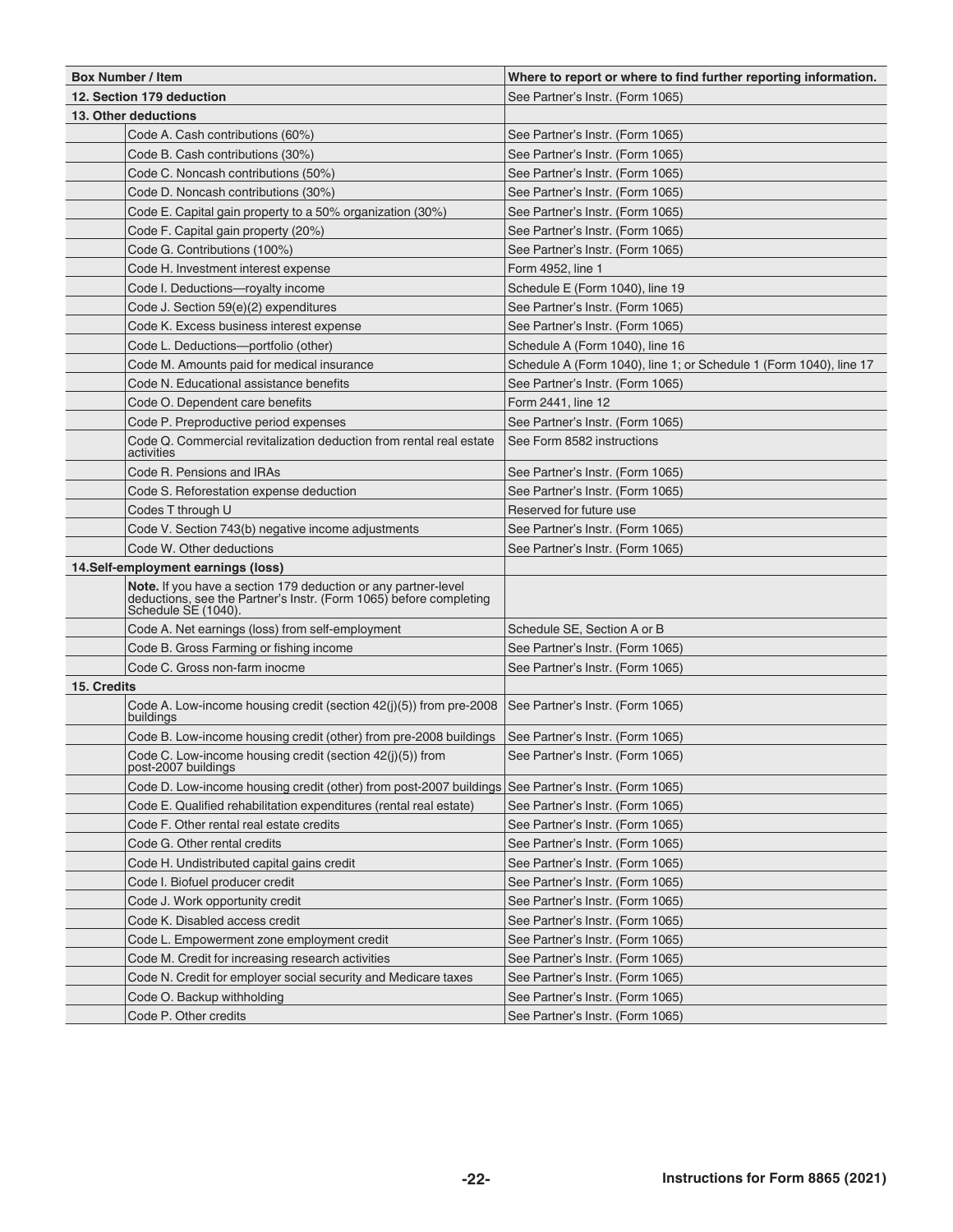| <b>Box Number / Item</b> |                                                                                  | Where to report or where to find further reporting information.     |  |  |
|--------------------------|----------------------------------------------------------------------------------|---------------------------------------------------------------------|--|--|
|                          | 17. Alternative minimum tax (AMT) items                                          |                                                                     |  |  |
|                          | Code A. Post-1986 depreciation adjustment                                        | See Partner's Instr. (Form 1065) and the Instructions for Form 6251 |  |  |
|                          | Code B. Adjusted gain or loss                                                    | See Partner's Instr. (Form 1065) and the Instructions for Form 6251 |  |  |
|                          | Code C. Depletion (other than oil & gas)                                         | See Partner's Instr. (Form 1065) and the Instructions for Form 6251 |  |  |
|                          | Code D. Oil, gas, and geothermal—gross income                                    | See Partner's Instr. (Form 1065) and the Instructions for Form 6251 |  |  |
|                          | Code E. Oil, gas, and geothermal—deductions                                      | See Partner's Instr. (Form 1065) and the Instructions for Form 6251 |  |  |
|                          | Code F. Other AMT items                                                          | See Partner's Instr. (Form 1065) and the Instructions for Form 6251 |  |  |
|                          | 18. Tax-exempt income and nondeductible expenses                                 |                                                                     |  |  |
|                          | Code A. Tax-exempt interest income                                               | Form 1040, line 2a                                                  |  |  |
|                          | Code B. Other tax-exempt income                                                  | See Partner's Instr. (Form 1065)                                    |  |  |
|                          | Code C. Nondeductible expenses                                                   | See Partner's Instr. (Form 1065)                                    |  |  |
| <b>19. Distributions</b> |                                                                                  |                                                                     |  |  |
|                          | Code A. Cash and marketable securities                                           | See Partner's Instr. (Form 1065)                                    |  |  |
|                          | Code B. Distribution subject to section 737                                      | See Partner's Instr. (Form 1065)                                    |  |  |
|                          | Code C. Other property                                                           | See Partner's Instr. (Form 1065)                                    |  |  |
|                          | 20. Other information                                                            |                                                                     |  |  |
|                          | Code A. Investment income                                                        | Form 4952, line 4a                                                  |  |  |
|                          | Code B. Investment expenses                                                      | Form 4952, line 5                                                   |  |  |
|                          | Code C. Fuel tax credit information                                              | Form 4136                                                           |  |  |
|                          | Code D. Qualified rehabilitation expenditures (other than rental real<br>estate) | See Partner's Instr. (Form 1065)                                    |  |  |
|                          | Code E. Basis of energy property                                                 | See Partner's Instr. (Form 1065)                                    |  |  |
|                          | Codes F through G                                                                | See Partner's Instr. (Form 1065)                                    |  |  |
|                          | Code H. Recapture of investment credit                                           | See Form 4255                                                       |  |  |
|                          | Code I. Recapture of other credits                                               | See Partner's Instr. (Form 1065)                                    |  |  |
|                          | Code J. Look-back interest-completed long-term contracts                         | See Form 8697                                                       |  |  |
|                          | Code K. Look-back interest-income forecast method                                | See Form 8866                                                       |  |  |
|                          | Code L. Dispositions of property with section 179 deductions                     | See Partner's Instr. (Form 1065)                                    |  |  |
|                          | Code M. Recapture of section 179 deduction                                       | See Partner's Instr. (Form 1065)                                    |  |  |
|                          | Code N. Business interest expense (information item)                             | See Partner's Instr. (Form 1065)                                    |  |  |
|                          | Codes O through Y                                                                | See Partner's Instr. (Form 1065)                                    |  |  |
|                          | Code Z. Section 199A information                                                 | See Partner's Instr. (Form 1065)                                    |  |  |
|                          | Code AA. Section 704(c) information                                              | See Partner's Instr. (Form 1065)                                    |  |  |
|                          | Code AB. Section 751 gain (loss)                                                 | See Partner's Instr. (Form 1065)                                    |  |  |
|                          | Code AC. Section 1(h)(5) gain (loss)                                             | See Partner's Instr. (Form 1065)                                    |  |  |
|                          | Code AD. Deemed section 1250 unrecaptured gain                                   | See Partner's Instr. (Form 1065)                                    |  |  |
|                          | Code AE. Excess taxable income                                                   | See Partner's Instr. (Form 1065)                                    |  |  |
|                          | Code AF. Excess business interest income                                         | See Partner's Instr. (Form 1065)                                    |  |  |
|                          | Code AG. Gross receipts for section 448(c) (information item)                    | See Partner's Instr. (Form 1065)                                    |  |  |
|                          | Code AH. Other information                                                       | See Partner's Instr. (Form 1065)                                    |  |  |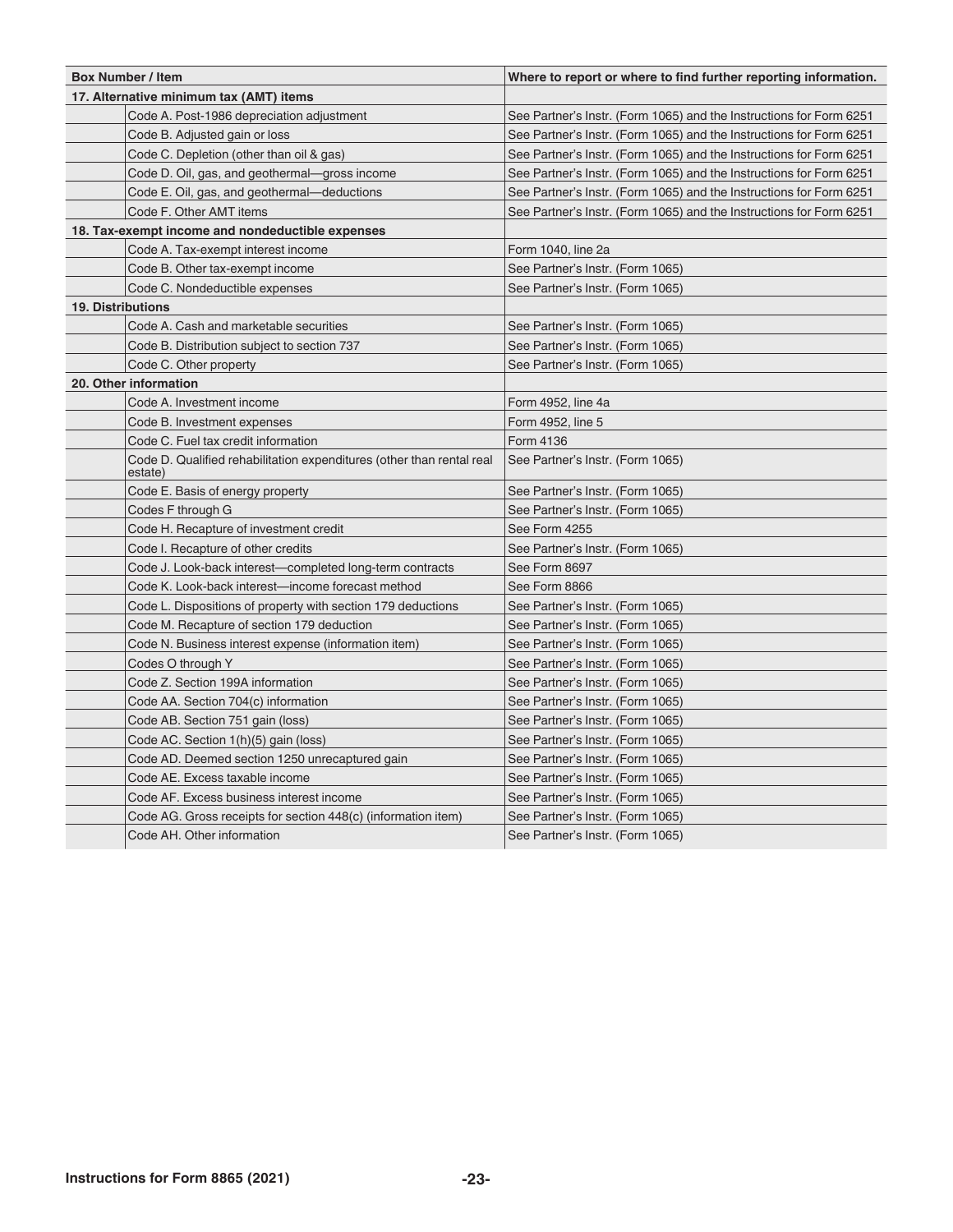#### **Codes for Principal Business Activity and Principal Product or Service**

This list of Principal Business Activities and their<br>associated codes is designed to classify an<br>enterprise by the type of activity in which it is<br>engaged to facilitate the administration of the<br>Internal Revenue Code. Thes

Using the list of activities and codes below, determine from which activity the business derives the largest percentage of its "total receipts." Total receipts is defined as the sum of gross receipts or sales (Schedule B, line 1a); all other income<br>reported on Schedule B, lines 4 through 7; income<br>reported on Schedule K, lines 3a, 5, 6a, and 7;<br>income or net gain reported on Schedule K, lines<br>8, 9a, 10, and 11; and income

subcontractor to produce the finished product, but retains title to the product, the business is considered a manufacturer and must use one of the manufacturing codes (311110–339900).

Once the Principal Business Activity is determined, enter the six-digit code from the list below on page 1, item H7. Also enter a brief description of the business activity in item H8.

|                        | <b>Agriculture, Forestry, Fishing</b>                              |                                                                              | 237310 Highway, Street, & Bridge                                         |                                       | 321210 Veneer, Plywood, &                                            |                                 | 332900 Other Fabricated Metal                                          |
|------------------------|--------------------------------------------------------------------|------------------------------------------------------------------------------|--------------------------------------------------------------------------|---------------------------------------|----------------------------------------------------------------------|---------------------------------|------------------------------------------------------------------------|
| and Hunting            |                                                                    |                                                                              | Construction                                                             | <b>Engineered Wood Product</b><br>Mfg |                                                                      | <b>Product Mfg</b>              |                                                                        |
| <b>Crop Production</b> |                                                                    |                                                                              | 237990 Other Heavy & Civil<br><b>Engineering Construction</b>            |                                       | 321900 Other Wood Product Mfg                                        |                                 | <b>Machinery Manufacturing</b>                                         |
|                        | 111100 Oilseed & Grain Farming                                     |                                                                              | <b>Specialty Trade Contractors</b>                                       | <b>Paper Manufacturing</b>            |                                                                      |                                 | 333100 Agriculture, Construction, &<br>Mining Machinery Mfg            |
|                        | 111210 Vegetable & Melon Farming                                   |                                                                              | 238100 Foundation, Structure, &                                          |                                       | 322100 Pulp, Paper, & Paperboard                                     |                                 | 333200 Industrial Machinery Mfg                                        |
|                        | (including potatoes & yams)                                        |                                                                              | <b>Building Exterior Contractors</b>                                     |                                       | Mills                                                                |                                 | 333310 Commercial & Service                                            |
|                        | 111300 Fruit & Tree Nut Farming                                    |                                                                              | (including framing carpentry,                                            |                                       | 322200 Converted Paper Product Mfg                                   |                                 | <b>Industry Machinery Mfg</b>                                          |
|                        | 111400 Greenhouse, Nursery, &<br><b>Floriculture Production</b>    | masonry, glass, roofing, &<br><b>Printing and Related Support</b><br>siding) |                                                                          |                                       | 333410 Ventilation, Heating,                                         |                                 |                                                                        |
|                        | 111900 Other Crop Farming                                          |                                                                              | 238210 Electrical Contractors                                            | <b>Activities</b>                     |                                                                      |                                 | Air-Conditioning, &<br><b>Commercial Refrigeration</b>                 |
|                        | (including tobacco, cotton,                                        |                                                                              | 238220 Plumbing, Heating, &                                              |                                       | 323100 Printing & Related Support<br>Activities                      |                                 | Equipment Mfg                                                          |
|                        | sugarcane, hay, peanut,                                            |                                                                              | Air-Conditioning Contractors                                             |                                       | <b>Petroleum and Coal Products</b>                                   |                                 | 333510 Metalworking Machinery Mfg                                      |
|                        | sugar beet & all other crop<br>farming)                            |                                                                              | 238290 Other Building Equipment<br>Contractors                           | Manufacturing                         |                                                                      |                                 | 333610 Engine, Turbine & Power                                         |
|                        | <b>Animal Production</b>                                           |                                                                              | 238300 Building Finishing                                                |                                       | 324110 Petroleum Refineries                                          |                                 | <b>Transmission Equipment Mfg</b>                                      |
|                        | 112111 Beef Cattle Ranching &                                      |                                                                              | Contractors (including                                                   |                                       | (including integrated)                                               |                                 | 333900 Other General Purpose<br><b>Machinery Mfg</b>                   |
|                        | Farming                                                            |                                                                              | drywall, insulation, painting,                                           |                                       | 324120 Asphalt Paving, Roofing, &<br><b>Saturated Materials Mfg</b>  |                                 | <b>Computer and Electronic Product</b>                                 |
|                        | 112112 Cattle Feedlots                                             |                                                                              | wallcovering, flooring, tile, &<br>finish carpentry)                     |                                       | 324190 Other Petroleum & Coal                                        | Manufacturing                   |                                                                        |
|                        | 112120 Dairy Cattle & Milk Production                              |                                                                              | 238900 Other Specialty Trade                                             |                                       | Products Mfg                                                         |                                 | 334110 Computer & Peripheral                                           |
|                        | 112210 Hog & Pig Farming                                           |                                                                              | Contractors (including site)                                             |                                       | <b>Chemical Manufacturing</b>                                        |                                 | Equipment Mfg                                                          |
|                        | 112300 Poultry & Egg Production                                    |                                                                              | preparation)                                                             |                                       | 325100 Basic Chemical Mfg                                            |                                 | 334200 Communications Equipment<br>Mfg                                 |
|                        | 112400 Sheep & Goat Farming<br>112510 Aquaculture (including       | <b>Manufacturing</b>                                                         |                                                                          |                                       | 325200 Resin, Synthetic Rubber, &<br>Artificial & Synthetic Fibers & |                                 | 334310 Audio & Video Equipment                                         |
|                        | shellfish & finfish farms &                                        |                                                                              | <b>Food Manufacturing</b>                                                |                                       | <b>Filaments Mfg</b>                                                 |                                 | Mfg                                                                    |
|                        | hatcheries)                                                        |                                                                              | 311110 Animal Food Mfg                                                   |                                       | 325300 Pesticide, Fertilizer, & Other                                |                                 | 334410 Semiconductor & Other                                           |
|                        | 112900 Other Animal Production                                     |                                                                              | 311200 Grain & Oilseed Milling                                           |                                       | <b>Agricultural Chemical Mfg</b>                                     | 334500                          | Electronic Component Mfg                                               |
|                        | <b>Forestry and Logging</b>                                        |                                                                              | 311300 Sugar & Confectionery<br><b>Product Mfg</b>                       |                                       | 325410 Pharmaceutical & Medicine<br>Mfg                              |                                 | Navigational, Measuring,<br>Electromedical, & Control                  |
|                        | 113110 Timber Tract Operations                                     |                                                                              | 311400 Fruit & Vegetable Preserving                                      |                                       | 325500 Paint, Coating, & Adhesive                                    |                                 | <b>Instruments Mfg</b>                                                 |
|                        | 113210 Forest Nurseries & Gathering<br>of Forest Products          |                                                                              | & Specialty Food Mfg                                                     |                                       | Mfg                                                                  |                                 | 334610 Manufacturing & Reproducing                                     |
| 113310 Logging         |                                                                    |                                                                              | 311500 Dairy Product Mfg                                                 |                                       | 325600 Soap, Cleaning Compound, &                                    |                                 | Magnetic & Optical Media<br><b>Electrical Equipment, Appliance,</b>    |
|                        | <b>Fishing, Hunting and Trapping</b>                               |                                                                              | 311610 Animal Slaughtering and                                           |                                       | <b>Toilet Preparation Mfg</b>                                        |                                 | and Component Manufacturing                                            |
| 114110 Fishing         |                                                                    |                                                                              | Processing                                                               |                                       | 325900 Other Chemical Product &<br><b>Preparation Mfg</b>            |                                 | 335100 Electric Lighting Equipment                                     |
|                        | 114210 Hunting & Trapping                                          |                                                                              | 311710 Seafood Product Preparation<br>& Packaging                        |                                       | <b>Plastics and Rubber Products</b>                                  |                                 | Mfg                                                                    |
|                        | <b>Support Activities for Agriculture</b>                          |                                                                              | 311800 Bakeries, Tortilla & Dry Pasta                                    | Manufacturing                         |                                                                      |                                 | 335200 Major Household Appliance                                       |
| and Forestry           |                                                                    |                                                                              | Mfg                                                                      |                                       | 326100 Plastics Product Mfg                                          |                                 | Mfg                                                                    |
|                        | 115110 Support Activities for Crop<br>Production (including cotton |                                                                              | 311900 Other Food Mfg (including                                         |                                       | 326200 Rubber Product Mfg                                            |                                 | 335310 Electrical Equipment Mfg<br>335900 Other Electrical Equipment & |
|                        | ginning, soil preparation,                                         |                                                                              | coffee, tea, flavorings &<br>seasonings)                                 |                                       | <b>Nonmetallic Mineral Product</b>                                   |                                 | <b>Component Mfg</b>                                                   |
|                        | planting, & cultivating)                                           |                                                                              | <b>Beverage and Tobacco Product</b>                                      | <b>Manufacturing</b>                  |                                                                      | <b>Transportation Equipment</b> |                                                                        |
|                        | 115210 Support Activities for Animal<br>Production                 | Manufacturing                                                                |                                                                          |                                       | 327100 Clay Product & Refractory<br>Mfg                              | Manufacturing                   |                                                                        |
|                        | 115310 Support Activities For                                      |                                                                              | 312110 Soft Drink & Ice Mfg                                              |                                       | 327210 Glass & Glass Product Mfg                                     |                                 | 336100 Motor Vehicle Mfg                                               |
|                        | Forestry                                                           |                                                                              | 312120 Breweries                                                         |                                       | 327300 Cement & Concrete Product                                     |                                 | 336210 Motor Vehicle Body & Trailer<br>Mfg                             |
| Mining                 |                                                                    |                                                                              | 312130 Wineries                                                          |                                       | Mfg                                                                  |                                 | 336300 Motor Vehicle Parts Mfg                                         |
|                        | 211120 Crude Petroleum Extraction                                  |                                                                              | 312140 Distilleries                                                      |                                       | 327400 Lime & Gypsum Product Mfg                                     | 336410                          | Aerospace Product & Parts                                              |
|                        | 211130 Natural Gas Extraction                                      |                                                                              | 312200 Tobacco Manufacturing<br><b>Textile Mills and Textile Product</b> |                                       | 327900 Other Nonmetallic Mineral<br>Product Mfg                      |                                 | Mfg                                                                    |
|                        | 212110 Coal Mining                                                 | Mills                                                                        |                                                                          |                                       | <b>Primary Metal Manufacturing</b>                                   |                                 | 336510 Railroad Rolling Stock Mfg                                      |
|                        | 212200 Metal Ore Mining                                            |                                                                              | 313000 Textile Mills                                                     |                                       | 331110 Iron & Steel Mills & Ferroalloy                               |                                 | 336610 Ship & Boat Building                                            |
|                        | 212310 Stone Mining & Quarrying                                    |                                                                              | 314000 Textile Product Mills                                             |                                       | Mfg                                                                  |                                 | 336990 Other Transportation<br><b>Equipment Mfg</b>                    |
|                        | 212320 Sand, Gravel, Clay, &                                       |                                                                              | <b>Apparel Manufacturing</b>                                             |                                       | 331200 Steel Product Mfg from                                        |                                 | <b>Furniture and Related Product</b>                                   |
|                        | Ceramic & Refractory<br>Minerals Mining & Quarrying                |                                                                              | 315100 Apparel Knitting Mills                                            |                                       | <b>Purchased Steel</b><br>331310 Alumina & Aluminum                  | Manufacturing                   |                                                                        |
|                        | 212390 Other Nonmetallic Mineral                                   |                                                                              | 315210 Cut & Sew Apparel                                                 |                                       | Production & Processing                                              |                                 | 337000 Furniture & Related Product                                     |
|                        | Mining & Quarrying                                                 |                                                                              | Contractors                                                              |                                       | 331400 Nonferrous Metal (except                                      |                                 | Manufacturing                                                          |
|                        | 213110 Support Activities for Mining                               |                                                                              | 315220 Men's & Boys' Cut & Sew<br>Apparel Mfg                            |                                       | Aluminum) Production &                                               |                                 | <b>Miscellaneous Manufacturing</b>                                     |
| <b>Utilities</b>       |                                                                    |                                                                              | 315240 Women's, Girls' & Infants' Cut                                    |                                       | Processing                                                           |                                 | 339110 Medical Equipment &<br>Supplies Mfg                             |
|                        | 221100 Electric Power Generation,                                  |                                                                              | & Sew Apparel Mfg                                                        |                                       | 331500 Foundries<br><b>Fabricated Metal Product</b>                  |                                 | 339900 Other Miscellaneous                                             |
|                        | <b>Transmission &amp; Distribution</b>                             |                                                                              | 315280 Other Cut & Sew Apparel Mfg                                       | <b>Manufacturing</b>                  |                                                                      |                                 | Manufacturing                                                          |
|                        | 221210 Natural Gas Distribution                                    |                                                                              | 315990 Apparel Accessories & Other<br>Apparel Mfg                        |                                       | 332110 Forging & Stamping                                            |                                 | <b>Wholesale Trade</b>                                                 |
|                        | 221300 Water, Sewage & Other<br>Systems                            |                                                                              | <b>Leather and Allied Product</b>                                        |                                       | 332210 Cutlery & Handtool Mfg                                        |                                 | Merchant Wholesalers, Durable                                          |
|                        | 221500 Combination Gas & Electric                                  | Manufacturing                                                                |                                                                          |                                       | 332300 Architectural & Structural                                    | Goods                           |                                                                        |
| <b>Construction</b>    |                                                                    |                                                                              | 316110 Leather & Hide Tanning &                                          |                                       | Metals Mfg<br>332400 Boiler, Tank, & Shipping                        |                                 | 423100 Motor Vehicle & Motor<br>Vehicle Parts & Supplies               |
|                        | <b>Construction of Buildings</b>                                   |                                                                              | Finishing<br>316210 Footwear Mfg (including                              |                                       | <b>Container Mfg</b>                                                 |                                 | 423200 Furniture & Home Furnishings                                    |
|                        | 236110 Residential Building                                        |                                                                              | rubber & plastics)                                                       |                                       | 332510 Hardware Mfg                                                  |                                 | 423300 Lumber & Other Construction                                     |
|                        | Construction                                                       |                                                                              | 316990 Other Leather & Allied                                            |                                       | 332610 Spring & Wire Product Mfg                                     |                                 | <b>Materials</b>                                                       |
|                        | 236200 Nonresidential Building                                     |                                                                              | <b>Product Mfg</b>                                                       |                                       | 332700 Machine Shops; Turned                                         |                                 | 423400 Professional & Commercial                                       |
|                        | Construction                                                       |                                                                              | <b>Wood Product Manufacturing</b>                                        |                                       | Product; & Screw, Nut, & Bolt<br>Mfg                                 |                                 | Equipment & Supplies                                                   |
| Construction           | <b>Heavy and Civil Engineering</b>                                 |                                                                              | 321110 Sawmills & Wood<br>Preservation                                   |                                       |                                                                      |                                 | 423500 Metal & Mineral (except<br>Petroleum)                           |
|                        | 237100 Utility System Construction                                 |                                                                              |                                                                          |                                       | 332810 Coating, Engraving, Heat<br>Treating, & Allied Activities     | 423600                          | Household Appliances &                                                 |
|                        | 237210 Land Subdivision                                            |                                                                              |                                                                          |                                       |                                                                      |                                 | Electrical & Electronic Goods                                          |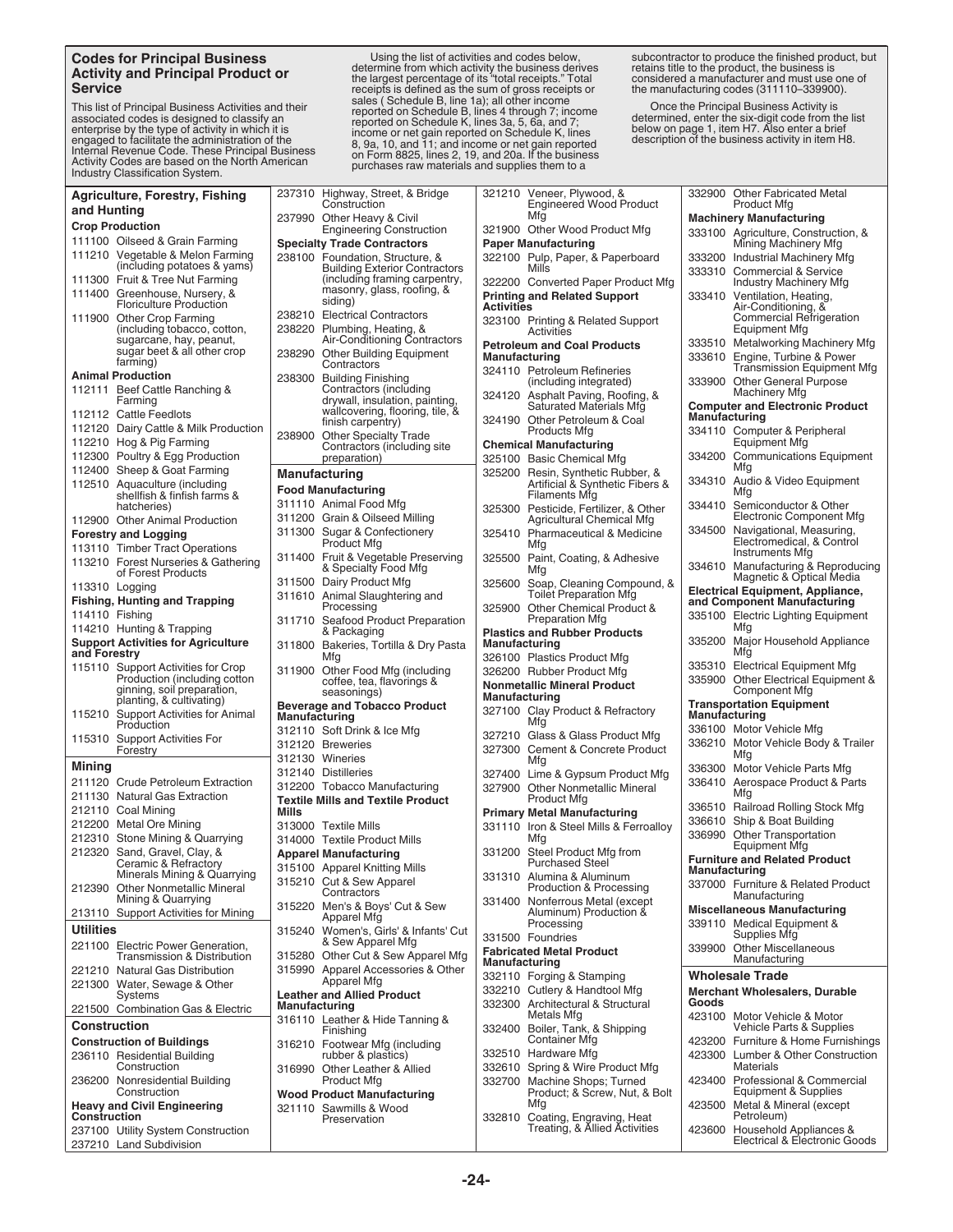#### **Codes for Principal Business Activity and Principal Product or Service** *(Continued)*

| 423700              | Hardware, & Plumbing &<br>Heating Equipment &              |  |  |  |  |
|---------------------|------------------------------------------------------------|--|--|--|--|
| 423800              | Supplies<br>Machinery, Equipment, &                        |  |  |  |  |
|                     | <b>Supplies</b>                                            |  |  |  |  |
| 423910              | Sporting & Recreational<br>Goods & Supplies                |  |  |  |  |
| 423920              | Toy & Hobby Goods &<br>Supplies                            |  |  |  |  |
| 423930              | <b>Recyclable Materials</b>                                |  |  |  |  |
| 423940              | Jewelry, Watch, Precious<br>Stone, & Precious Metals       |  |  |  |  |
| 423990              | <b>Other Miscellaneous Durable</b>                         |  |  |  |  |
|                     | Goods<br>Merchant Wholesalers, Nondurable                  |  |  |  |  |
| Goods               |                                                            |  |  |  |  |
| 424100              | Paper & Paper Products                                     |  |  |  |  |
| 424210              | Drugs & Druggists' Sundries                                |  |  |  |  |
| 424300              | Apparel, Piece Goods, &<br>Notions                         |  |  |  |  |
| 424400              | Grocery & Related Products                                 |  |  |  |  |
| 424500              | <b>Farm Product Raw Materials</b>                          |  |  |  |  |
| 424600              | <b>Chemical &amp; Allied Products</b>                      |  |  |  |  |
| 424700              | Petroleum & Petroleum<br>Products                          |  |  |  |  |
| 424800              | Beer, Wine, & Distilled<br><b>Alcoholic Beverages</b>      |  |  |  |  |
| 424910              | <b>Farm Supplies</b>                                       |  |  |  |  |
| 424920              | Book, Periodical, &<br>Newspapers                          |  |  |  |  |
| 424930              | Flower, Nursery Stock, &<br>Florists' Supplies             |  |  |  |  |
|                     |                                                            |  |  |  |  |
| 424940              | <b>Tobacco &amp; Tobacco Products</b>                      |  |  |  |  |
| 424950              | Paint, Varnish, & Supplies                                 |  |  |  |  |
| 424990              | <b>Other Miscellaneous</b><br>Nondurable Goods             |  |  |  |  |
|                     | <b>Wholesale Electronic Markets and</b>                    |  |  |  |  |
| 425110              | <b>Agents and Brokers</b><br><b>Business to Business</b>   |  |  |  |  |
|                     | <b>Electronic Markets</b>                                  |  |  |  |  |
| 425120              | Wholesale Trade Agents &<br><b>Brokers</b>                 |  |  |  |  |
|                     |                                                            |  |  |  |  |
| <b>Retail Trade</b> |                                                            |  |  |  |  |
|                     |                                                            |  |  |  |  |
|                     | <b>Motor Vehicle and Parts Dealers</b>                     |  |  |  |  |
| 441110              | <b>New Car Dealers</b>                                     |  |  |  |  |
| 441120<br>441210    | <b>Used Car Dealers</b>                                    |  |  |  |  |
| 441222              | <b>Recreational Vehicle Dealers</b><br><b>Boat Dealers</b> |  |  |  |  |
| 441228              | Motorcycle, ATV, & All other                               |  |  |  |  |
|                     | Motor Vehicle Dealers                                      |  |  |  |  |
| 441300              | Automotive Parts,<br>Accessories, & Tire Stores            |  |  |  |  |
| Stores              | <b>Furniture and Home Furnishings</b>                      |  |  |  |  |
| 442110              | <b>Furniture Stores</b>                                    |  |  |  |  |
| 442210              | <b>Floor Covering Stores</b>                               |  |  |  |  |
| 442291              | <b>Window Treatment Stores</b>                             |  |  |  |  |
| 442299              | All Other Home Furnishings<br><b>Stores</b>                |  |  |  |  |
|                     | <b>Electronics and Appliance Stores</b>                    |  |  |  |  |
| 443141              | <b>Household Appliance Stores</b>                          |  |  |  |  |
| 443142              | Electronic Stores (including                               |  |  |  |  |
|                     | Audio, Video, Computer, &<br>Camera Stores)                |  |  |  |  |
|                     | <b>Building Material and Garden</b>                        |  |  |  |  |
|                     | <b>Equipment and Supplies Dealers</b>                      |  |  |  |  |
| 444110<br>444120    | <b>Home Centers</b>                                        |  |  |  |  |
| 444130              | Paint & Wallpaper Stores                                   |  |  |  |  |
| 444190              | <b>Hardware Stores</b><br><b>Other Building Material</b>   |  |  |  |  |
|                     | <b>Dealers</b>                                             |  |  |  |  |
| 444200              | Lawn & Garden Equipment &<br><b>Supplies Stores</b>        |  |  |  |  |
|                     | <b>Food and Beverage Stores</b>                            |  |  |  |  |
| 445110              | Supermarkets and Other                                     |  |  |  |  |
|                     | Grocery (except<br>Convenience) Stores                     |  |  |  |  |
| 445120              | <b>Convenience Stores</b>                                  |  |  |  |  |
| 445210              | <b>Meat Markets</b>                                        |  |  |  |  |
| 445220              | Fish & Seafood Markets                                     |  |  |  |  |
| 445230              | Fruit & Vegetable Markets                                  |  |  |  |  |
| 445291              | <b>Baked Goods Stores</b>                                  |  |  |  |  |
| 445292<br>445299    | Confectionery & Nut Stores<br>All Other Specialty Food     |  |  |  |  |

|                     | 445310 Beer, Wine, & Liquor Stores       |                       | 485320 Limousine Service                       |
|---------------------|------------------------------------------|-----------------------|------------------------------------------------|
|                     | <b>Health and Personal Care Stores</b>   | 485410                | School & Employee                              |
|                     |                                          |                       | Transportation                                 |
|                     | 446110 Pharmacies & Drug Stores          |                       |                                                |
| 446120              | Cosmetics, Beauty Supplies,              | 485510                | <b>Charter Bus Industi</b>                     |
|                     | & Perfume Stores                         | 485990                | <b>Other Transit &amp; Gro</b>                 |
|                     | 446130 Optical Goods Stores              |                       | Passenger Transpo                              |
| 446190              | Other Health & Personal Care             |                       | <b>Pipeline Transportation</b>                 |
|                     | Stores                                   |                       |                                                |
|                     |                                          |                       | 486000 Pipeline Transporta                     |
|                     | <b>Gasoline Stations</b>                 |                       | <b>Scenic &amp; Sightseeing</b>                |
|                     | 447100 Gasoline Stations (including      | Transportation        |                                                |
|                     |                                          |                       |                                                |
|                     | convenience stores with gas)             |                       | 487000 Scenic & Sightseei<br>Transportation    |
|                     | <b>Clothing and Clothing Accessories</b> |                       |                                                |
| <b>Stores</b>       |                                          |                       | <b>Support Activities for</b>                  |
|                     | 448110 Men's Clothing Stores             | <b>Transportation</b> |                                                |
|                     | 448120 Women's Clothing Stores           | 488100                | Support Activities fo                          |
|                     |                                          |                       | Transportation                                 |
| 448130              | Children's & Infants' Clothing           |                       |                                                |
|                     | <b>Stores</b>                            | 488210                | Support Activities fo<br>Transportation        |
| 448140              | <b>Family Clothing Stores</b>            |                       |                                                |
| 448150              | <b>Clothing Accessories Stores</b>       | 488300                | Support Activities fo                          |
|                     |                                          |                       | Transportation                                 |
| 448190              | <b>Other Clothing Stores</b>             | 488410                | Motor Vehicle Towi                             |
| 448210              | <b>Shoe Stores</b>                       | 488490                |                                                |
| 448310              | <b>Jewelry Stores</b>                    |                       | Other Support Activ                            |
|                     |                                          |                       | Road Transportatio                             |
| 448320              | Luggage & Leather Goods                  | 488510                | <b>Freight Transportat</b>                     |
|                     | <b>Stores</b>                            |                       | Arrangement                                    |
|                     | Sporting Goods, Hobby, Book, and         | 488990                | <b>Other Support Activ</b>                     |
| <b>Music Stores</b> |                                          |                       | Transportation                                 |
|                     |                                          |                       |                                                |
|                     | 451110 Sporting Goods Stores             |                       | <b>Couriers and Messengers</b>                 |
| 451120              | Hobby, Toy, & Game Stores                |                       | 492110 Couriers                                |
| 451130              | Sewing, Needlework, & Piece              |                       |                                                |
|                     | Goods Stores                             |                       | 492210 Local Messengers                        |
|                     |                                          |                       | Delivery                                       |
| 451140              | Musical Instrument &                     |                       | <b>Warehousing and Storage</b>                 |
|                     | <b>Supplies Stores</b>                   |                       | 493100 Warehousing & Sto                       |
| 451211              | <b>Book Stores</b>                       |                       | (except lessors of                             |
|                     |                                          |                       |                                                |
| 451212              | News Dealers & Newsstands                |                       | mini-warehouses &                              |
|                     | <b>General Merchandise Stores</b>        |                       | self-storage units)                            |
|                     | 452200 Department Stores                 | Information           |                                                |
|                     |                                          |                       |                                                |
| 452300              | General Merchandise Stores,              |                       | <b>Publishing Industries (exc</b>              |
|                     | incl. Warehouse Clubs and                | Internet)             |                                                |
|                     | Supercenters                             |                       | 511110 Newspaper Publish                       |
|                     | <b>Miscellaneous Store Retailers</b>     |                       | 511120 Periodical Publishe                     |
|                     |                                          |                       |                                                |
| 453110              | <b>Florists</b>                          | 511130                | <b>Book Publishers</b>                         |
| 453210              | <b>Office Supplies &amp; Stationery</b>  | 511140                | Directory & Mailing                            |
|                     |                                          |                       |                                                |
|                     | <b>Stores</b>                            |                       |                                                |
|                     |                                          |                       | <b>Publishers</b>                              |
| 453220              | Gift, Novelty, & Souvenir                |                       | 511190 Other Publishers                        |
|                     | <b>Stores</b>                            |                       |                                                |
| 453310              | <b>Used Merchandise Stores</b>           |                       | 511210 Software Publisher                      |
|                     |                                          |                       | <b>Motion Picture and Sound</b>                |
| 453910              | Pet & Pet Supplies Stores                |                       | <b>Recording Industries</b>                    |
| 453920              | <b>Art Dealers</b>                       |                       | 512100 Motion Picture & Vi                     |
| 453930              | Manufactured (Mobile) Home               |                       | Industries (except \                           |
|                     | Dealers                                  |                       | rental)                                        |
|                     |                                          |                       |                                                |
| 453990              | All Other Miscellaneous Store            |                       | 512200 Sound Recording In                      |
|                     | Retailers (including tobacco,            |                       | <b>Broadcasting (except Inte</b>               |
|                     | candle, & trophy shops)                  |                       |                                                |
|                     | <b>Nonstore Retailers</b>                |                       | 515100 Radio & Television                      |
|                     |                                          |                       | Broadcasting                                   |
|                     | 454110 Electronic Shopping &             | 515210                | Cable & Other Sub                              |
|                     | <b>Mail-Order Houses</b>                 |                       | Programming                                    |
|                     | 454210 Vending Machine Operators         |                       | Telecommunications                             |
| 454310              |                                          |                       |                                                |
|                     | <b>Fuel Dealers (including</b>           | 517000                | Telecommunication                              |
|                     | Heating Oil and Liquefied<br>Petroleum)  |                       |                                                |
|                     |                                          |                       | (including paging, d<br>satellite, cable & otl |
| 454390              | <b>Other Direct Selling</b>              |                       | program distributior                           |
|                     | Establishments (including                |                       | resellers, & other                             |
|                     | door-to-door retailing, frozen           |                       | telecommunication                              |
|                     | food plan providers, party               |                       | Internet service pro                           |
|                     | plan merchandisers, &                    |                       | <b>Data Processing Services</b>                |
|                     | coffee-break service                     |                       |                                                |
|                     | providers)                               | 518210                | Data Processing, H                             |
|                     |                                          |                       | <b>Related Services</b>                        |
|                     | <b>Transportation and</b>                |                       | <b>Other Information Service</b>               |
| Warehousing         |                                          |                       | 519100 Other Information S                     |
|                     |                                          |                       |                                                |
|                     | Air, Rail, and Water Transportation      |                       | (including news syr                            |
|                     | 481000 Air Transportation                |                       | libraries, Internet pu                         |
|                     |                                          |                       | broadcasting)                                  |
|                     | 482110 Rail Transportation               |                       | <b>Finance and Insurance</b>                   |
|                     | 483000 Water Transportation              |                       |                                                |
|                     | <b>Truck Transportation</b>              |                       | <b>Depository Credit Interme</b>               |
|                     |                                          |                       | 522110 Commercial Bankir                       |
|                     | 484110 General Freight Trucking,         |                       |                                                |
|                     | Local                                    |                       | 522120 Savings Institutions                    |
| 484120              | General Freight Trucking,                |                       | 522130 Credit Unions                           |
|                     | Long-distance                            |                       | 522190 Other Depository C                      |
|                     | 484200 Specialized Freight Trucking      |                       | Intermediation                                 |
|                     |                                          |                       |                                                |
|                     | <b>Transit and Ground Passenger</b>      |                       | <b>Nondepository Credit</b>                    |
| Transportation      |                                          | Intermediation        |                                                |
|                     | 485110 Urban Transit Systems             |                       | 522210 Credit Card Issuing                     |
|                     |                                          |                       |                                                |
| 485210              | Interurban & Rural Bus                   |                       | 522220 Sales Financing                         |
|                     | Transportation<br>485310 Taxi Service    | 522291                | <b>Consumer Lending</b>                        |

|                              | 485320 Limousine Service<br>485410 School & Employee Bus                          |                                                       | 522292 Real Estate Credit (including<br>mortgage bankers &                                      |  |
|------------------------------|-----------------------------------------------------------------------------------|-------------------------------------------------------|-------------------------------------------------------------------------------------------------|--|
|                              | Transportation<br>485510 Charter Bus Industry                                     |                                                       | originators)<br>522293 International Trade Financing                                            |  |
|                              | 485990 Other Transit & Ground                                                     |                                                       | 522294 Secondary Market Financing                                                               |  |
|                              | Passenger Transportation<br><b>Pipeline Transportation</b>                        |                                                       | 522298 All Other Nondepository<br>Credit Intermediation                                         |  |
|                              | 486000 Pipeline Transportation                                                    | <b>Activities Related to Credit</b><br>Intermediation |                                                                                                 |  |
| Transportation               | <b>Scenic &amp; Sightseeing</b>                                                   |                                                       | 522300 Activities Related to Credit                                                             |  |
|                              | 487000 Scenic & Sightseeing<br>Transportation                                     |                                                       | Intermediation (including loan<br>brokers, check clearing, &<br>money transmitting)             |  |
| Transportation               | <b>Support Activities for</b>                                                     |                                                       | <b>Securities, Commodity Contracts,</b>                                                         |  |
|                              | 488100 Support Activities for Air                                                 |                                                       | and Other Financial Investments<br>and Related Activities                                       |  |
|                              | Transportation<br>488210 Support Activities for Rail                              |                                                       | 523110 Investment Banking &<br>Securities Dealing                                               |  |
|                              | Transportation<br>488300 Support Activities for Water<br>Transportation           | 523120                                                | Securities Brokerage<br>523130 Commodity Contracts                                              |  |
|                              | 488410 Motor Vehicle Towing                                                       |                                                       | Dealing<br>523140 Commodity Contracts                                                           |  |
|                              | 488490 Other Support Activities for<br>Road Transportation                        |                                                       | <b>Brokerage</b>                                                                                |  |
|                              | 488510 Freight Transportation<br>Arrangement                                      |                                                       | 523210 Securities & Commodity<br>Exchanges                                                      |  |
|                              | 488990 Other Support Activities for<br>Transportation                             |                                                       | 523900 Other Financial Investment<br>Activities (including portfolio<br>management & investment |  |
|                              | <b>Couriers and Messengers</b><br>492110 Couriers                                 |                                                       | advice)<br><b>Insurance Carriers and Related</b>                                                |  |
|                              | 492210 Local Messengers & Local                                                   | Activities                                            |                                                                                                 |  |
|                              | Delivery<br>Warehousing and Storage                                               | 524140                                                | Direct Life, Health, & Medical<br>Insurance & Reinsurance<br>Carriers                           |  |
|                              | 493100 Warehousing & Storage<br>(except lessors of                                |                                                       | 524150 Direct Insurance &                                                                       |  |
|                              | mini-warehouses &<br>self-storage units)                                          |                                                       | Reinsurance (except Life,<br>Health & Medical) Carriers<br>524210 Insurance Agencies &          |  |
| Information                  | Publishing Industries (except                                                     |                                                       | <b>Brokerages</b>                                                                               |  |
| Internet)                    |                                                                                   |                                                       | 524290 Other Insurance Related<br>Activities (including                                         |  |
|                              | 511110 Newspaper Publishers<br>511120 Periodical Publishers                       |                                                       | third-party administration of<br>insurance and pension funds)                                   |  |
|                              | 511130 Book Publishers                                                            |                                                       | <b>Funds, Trusts, and Other Financial</b>                                                       |  |
|                              | 511140 Directory & Mailing List<br>Publishers                                     | Vehicles                                              | 525100 Insurance & Employee                                                                     |  |
|                              | 511190 Other Publishers                                                           |                                                       | Benefit Funds                                                                                   |  |
|                              | 511210 Software Publishers                                                        |                                                       | 525910 Open-End Investment Funds<br>(Form 1120-RIC, U.S. Income                                 |  |
|                              | <b>Motion Picture and Sound</b><br><b>Recording Industries</b>                    |                                                       | Tax Return for Regulated<br><b>Investment Companies)</b>                                        |  |
|                              | 512100 Motion Picture & Video<br>Industries (except video<br>rental)              | 525920                                                | Trusts, Estates, & Agency<br>Accounts<br>525990 Other Financial Vehicles                        |  |
|                              | 512200 Sound Recording Industries                                                 |                                                       | (including mortgage REITs)<br>and closed-end investment                                         |  |
|                              | <b>Broadcasting (except Internet)</b><br>515100 Radio & Television                |                                                       | funds)                                                                                          |  |
|                              | <b>Broadcasting</b><br>515210 Cable & Other Subscription                          |                                                       | "Offices of Bank Holding Companies"<br>and "Offices of Other Holding                            |  |
|                              | Programming                                                                       |                                                       | Companies" are located under<br><b>Management of Companies</b>                                  |  |
|                              | Telecommunications<br>517000 Telecommunications                                   |                                                       | (Holding Companies) below.                                                                      |  |
|                              | (including paging, cellular,                                                      |                                                       | Real Estate and Rental and                                                                      |  |
|                              | satellite, cable & other<br>program distribution,                                 | Leasing<br><b>Real Estate</b>                         |                                                                                                 |  |
|                              | resellers, & other<br>telecommunications, and                                     |                                                       | 531110 Lessors of Residential                                                                   |  |
|                              | Internet service providers)<br><b>Data Processing Services</b>                    |                                                       | <b>Buildings &amp; Dwellings</b><br>(including equity REITs)                                    |  |
|                              | 518210 Data Processing, Hosting, &                                                |                                                       | 531120 Lessors of Nonresidential<br><b>Buildings (except</b>                                    |  |
|                              | <b>Related Services</b><br><b>Other Information Services</b>                      |                                                       | Mini-warehouses) (including                                                                     |  |
|                              | 519100 Other Information Services                                                 |                                                       | equity REITs)<br>531130 Lessors of Mini-warehouses                                              |  |
|                              | (including news syndicates &<br>libraries, Internet publishing &<br>broadcasting) |                                                       | & Self-Storage Units<br>(including equity REITs)                                                |  |
| <b>Finance and Insurance</b> |                                                                                   |                                                       | 531190 Lessors of Other Real Estate<br>Property (including equity                               |  |
|                              | <b>Depository Credit Intermediation</b>                                           |                                                       | REIT <sub>S</sub> )<br>531210 Offices of Real Estate Agents                                     |  |
|                              | 522110 Commercial Banking<br>522120 Savings Institutions                          |                                                       | & Brokers                                                                                       |  |
|                              | 522130 Credit Unions                                                              |                                                       | 531310 Real Estate Property<br>Managers                                                         |  |
|                              | 522190 Other Depository Credit<br>Intermediation                                  | 531320                                                | <b>Offices of Real Estate</b><br>Appraisers                                                     |  |
| Intermediation               | <b>Nondepository Credit</b>                                                       |                                                       | 531390 Other Activities Related to<br><b>Real Estate</b>                                        |  |
|                              | 522210 Credit Card Issuing                                                        |                                                       | <b>Rental and Leasing Services</b>                                                              |  |
|                              | 522220 Sales Financing                                                            |                                                       | 532100 Automotive Equipment Rental                                                              |  |

& Leasing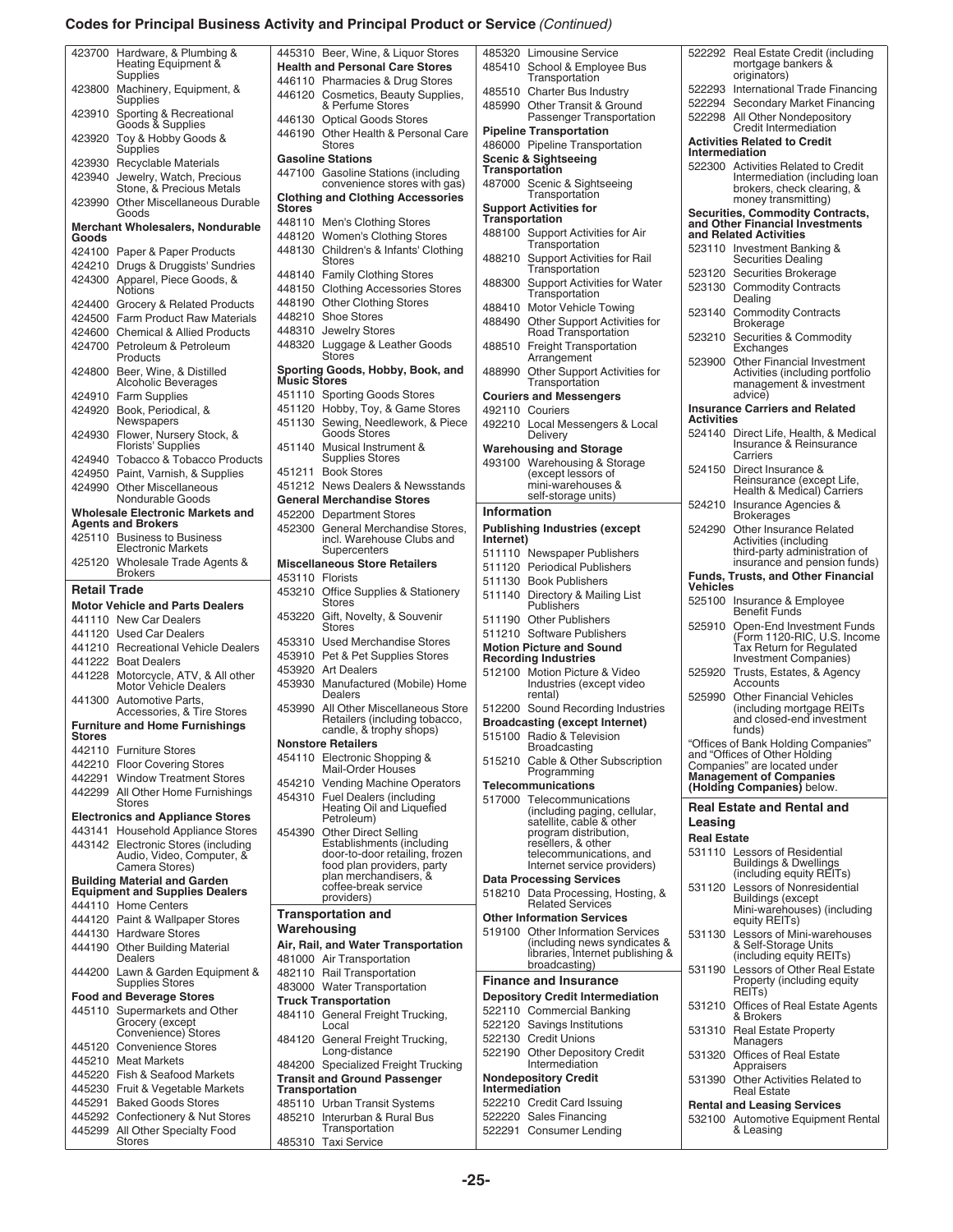# **Codes for Principal Business Activity and Principal Product or Service** *(Continued)*

| 532210 Consumer Electronics &                                    | <b>Management of Companies</b>                      | <b>Outpatient Care Centers</b>                           | 721310 Rooming & Boarding Houses,                                |
|------------------------------------------------------------------|-----------------------------------------------------|----------------------------------------------------------|------------------------------------------------------------------|
| Appliances Rental                                                |                                                     | 621410 Family Planning Centers                           | Dormitories & Workers'                                           |
| 532281 Formal Wear & Costume                                     | (Holding Companies)                                 |                                                          | Camps                                                            |
| Rental                                                           | 551111 Offices of Bank Holding                      | 621420 Outpatient Mental Health &                        | <b>Food Services and Drinking Places</b>                         |
|                                                                  | Companies                                           | <b>Substance Abuse Centers</b>                           |                                                                  |
| 532282 Video Tape & Disc Rental                                  | 551112 Offices of Other Holding                     | 621491 HMO Medical Centers                               | 722300 Special Food Services                                     |
| 532283 Home Health Equipment                                     | Companies                                           | 621492 Kidney Dialysis Centers                           | (including food service                                          |
| Rental                                                           |                                                     | 621493 Freestanding Ambulatory                           | contractors & caterers)                                          |
| 532284 Recreational Goods Rental                                 | <b>Administrative and Support and</b>               | Surgical & Emergency                                     | 722410 Drinking Places (Alcoholic                                |
| 532289 All Other Consumer Goods                                  | <b>Waste Management and</b>                         | Centers                                                  | Beverages)                                                       |
| Rental                                                           | <b>Remediation Services</b>                         |                                                          | 722511 Full Service Restaurants                                  |
|                                                                  |                                                     | 621498 All Other Outpatient Care                         | 722513 Limited Service Restaurants                               |
| 532310 General Rental Centers                                    | <b>Administrative and Support</b>                   | Centers                                                  |                                                                  |
| 532400 Commercial & Industrial                                   | <b>Services</b>                                     | <b>Medical and Diagnostic</b>                            | 722514 Cafeterias & Buffets                                      |
| Machinery & Equipment                                            | 561110 Office Administrative                        | Laboratories                                             | 722515 Snack & Nonalcoholic                                      |
| Rental & Leasing                                                 | Services                                            | 621510 Medical & Diagnostic                              | Beverage Bars                                                    |
| <b>Lessors of Nonfinancial Intangible</b>                        |                                                     | Laboratories                                             | <b>Other Services</b>                                            |
| Assets (except copyrighted works)                                | 561210 Facilities Support Services                  | <b>Home Health Care Services</b>                         |                                                                  |
|                                                                  | 561300 Employment Services                          |                                                          | <b>Repair and Maintenance</b>                                    |
| 533110 Lessors of Nonfinancial                                   | 561410 Document Preparation                         | 621610 Home Health Care Services                         | 811110 Automotive Mechanical &                                   |
| Intangible Assets (except                                        | Services                                            | <b>Other Ambulatory Health Care</b>                      | Electrical Repair &                                              |
| copyrighted works)                                               | 561420 Telephone Call Centers                       | <b>Services</b>                                          | Maintenance                                                      |
| Professional, Scientific, and                                    |                                                     | 621900 Other Ambulatory Health                           | 811120 Automotive Body, Paint,                                   |
| <b>Technical Services</b>                                        | 561430 Business Service Centers                     | Care Services (including                                 | Interior, & Glass Repair                                         |
|                                                                  | including private mail centers                      | ambulance services & blood                               |                                                                  |
| <b>Legal Services</b>                                            | & copy shops)                                       | & organ banks)                                           | 811190 Other Automotive Repair &                                 |
| 541110 Offices of Lawyers                                        | 561440 Collection Agencies                          |                                                          | Maintenance (including oil                                       |
| 541190 Other Legal Services                                      | 561450 Credit Bureaus                               | <b>Hospitals</b>                                         | change & lubrication shops &                                     |
|                                                                  | 561490 Other Business Support                       | 622000 Hospitals                                         | car washes)                                                      |
| <b>Accounting, Tax Preparation,</b>                              |                                                     | <b>Nursing and Residential Care</b>                      | 811210 Electronic & Precision                                    |
| <b>Bookkeeping, and Payroll Services</b>                         | Services (including<br>repossession services, court | <b>Facilities</b>                                        | Equipment Repair &                                               |
| 541211 Offices of Certified Public                               | reporting, & stenotype                              | 623000 Nursing & Residential Care                        | Maintenance                                                      |
| Accountants                                                      |                                                     | Facilities                                               | 811310 Commercial & Industrial                                   |
| 541213 Tax Preparation Services                                  | services)                                           |                                                          | Machinery & Equipment                                            |
| 541214 Payroll Services                                          | 561500<br>Travel Arrangement &                      | <b>Social Assistance</b>                                 | (except Automotive &                                             |
|                                                                  | <b>Reservation Services</b>                         | 624100 Individual & Family Services                      | Electronic) Repair &                                             |
| 541219 Other Accounting Services                                 | 561600 Investigation & Security                     | 624200 Community Food & Housing,                         | Maintenance                                                      |
| Architectural, Engineering, and                                  | Services                                            | & Emergency & Other Relief                               |                                                                  |
| <b>Related Services</b>                                          | 561710 Exterminating & Pest Control                 | <b>Services</b>                                          | 811410 Home & Garden Equipment &                                 |
| 541310 Architectural Services                                    | Services                                            | 624310 Vocational Rehabilitation                         | Appliance Repair &                                               |
|                                                                  |                                                     | Services                                                 | Maintenance                                                      |
| 541320 Landscape Architecture                                    | 561720 Janitorial Services                          |                                                          | 811420 Reupholstery & Furniture                                  |
| Services                                                         | 561730 Landscaping Services                         | 624410 Child Day Care Services                           | Repair                                                           |
| 541330 Engineering Services                                      | 561740 Carpet & Upholstery Cleaning                 | Arts, Entertainment, and                                 | 811430<br>Footwear & Leather Goods                               |
|                                                                  | Services                                            |                                                          | Repair                                                           |
|                                                                  |                                                     |                                                          |                                                                  |
| 541340 Drafting Services                                         |                                                     | Recreation                                               |                                                                  |
| 541350 Building Inspection Services                              | 561790 Other Services to Buildings &                |                                                          | 811490 Other Personal & Household                                |
| 541360 Geophysical Surveying &                                   | Dwellings                                           | Performing Arts, Spectator Sports,                       | Goods Repair & Maintenance                                       |
| <b>Mapping Services</b>                                          | 561900 Other Support Services                       | and Related Industries                                   | <b>Personal and Laundry Services</b>                             |
|                                                                  | (including packaging &                              | 711100 Performing Arts Companies                         | 812111 Barber Shops                                              |
| 541370 Surveying & Mapping (except                               | labeling services, &                                | 711210 Spectator Sports (including                       |                                                                  |
| Geophysical) Services                                            | convention & trade show                             | sports clubs & racetracks)                               | 812112 Beauty Salons                                             |
| 541380 Testing Laboratories                                      | organizers)                                         | 711300 Promoters of Performing Arts,                     | 812113 Nail Salons                                               |
| <b>Specialized Design Services</b>                               | <b>Waste Management and</b>                         | Sports, & Similar Events                                 | 812190 Other Personal Care Services                              |
| 541400 Specialized Design Services                               | <b>Remediation Services</b>                         |                                                          | (including diet & weight)                                        |
| (including interior, industrial,                                 |                                                     | 711410 Agents & Managers for                             | reducing centers)                                                |
| graphic, & fashion design)                                       | 562000 Waste Management &                           | Artists, Athletes, Entertainers,                         |                                                                  |
| <b>Computer Systems Design and</b>                               | <b>Remediation Services</b>                         | & Other Public Figures                                   | 812210 Funeral Homes & Funeral<br><b>Services</b>                |
| <b>Related Services</b>                                          | <b>Educational Services</b>                         | 711510 Independent Artists, Writers,                     |                                                                  |
|                                                                  |                                                     | & Performers                                             | 812220 Cemeteries & Crematories                                  |
| 541511 Custom Computer                                           | 611000 Educational Services                         | <b>Museums, Historical Sites, and</b>                    | 812310 Coin-Operated Laundries &                                 |
| <b>Programming Services</b>                                      | (including schools, colleges,<br>& universities)    | <b>Similar Institutions</b>                              | <b>Drycleaners</b>                                               |
| 541512 Computer Systems Design                                   |                                                     | 712100 Museums, Historical Sites, &                      | 812320 Drycleaning & Laundry                                     |
| Services                                                         | <b>Health Care and Social</b>                       | Similar Institutions                                     | Services (except                                                 |
| 541513 Computer Facilities                                       | <b>Assistance</b>                                   |                                                          | Coin-Operated)                                                   |
| <b>Management Services</b>                                       |                                                     | Amusement, Gambling, and<br><b>Recreation Industries</b> | 812330 Linen & Uniform Supply                                    |
| 541519 Other Computer Related                                    | <b>Offices of Physicians and Dentists</b>           |                                                          |                                                                  |
| <b>Services</b>                                                  | 621111 Offices of Physicians (except                | 713100 Amusement Parks & Arcades                         | 812910 Pet Care (except Veterinary)                              |
|                                                                  | mental health specialists)                          | 713200 Gambling Industries                               | Services                                                         |
| Other Professional, Scientific, and<br><b>Technical Services</b> | 621112 Offices of Physicians, Mental                | 713900 Other Amusement &                                 | 812920 Photofinishing                                            |
|                                                                  | <b>Health Specialists</b>                           | <b>Recreation Industries</b>                             | 812930 Parking Lots & Garages                                    |
| 541600 Management, Scientific, &                                 | 621210 Offices of Dentists                          | (including golf courses, skiing                          | 812990 All Other Personal Services                               |
| <b>Technical Consulting</b>                                      |                                                     | facilities. marinas, fitness                             |                                                                  |
| Services                                                         | <b>Offices of Other Health</b>                      | centers, & bowling centers)                              | Religious, Grantmaking, Civic,                                   |
| 541700 Scientific Research &                                     | <b>Practitioners</b>                                |                                                          | <b>Professional, and Similar</b>                                 |
| <b>Development Services</b>                                      | 621310 Offices of Chiropractors                     | <b>Accommodation and Food</b>                            | Organizations                                                    |
| 541800 Advertising & Related                                     | 621320 Offices of Optometrists                      | <b>Services</b>                                          |                                                                  |
| <b>Services</b>                                                  |                                                     |                                                          | 813000 Religious, Grantmaking,<br>Civic, Professional, & Similar |
|                                                                  | 621330 Offices of Mental Health                     | <b>Accommodation</b>                                     | Organizations (including                                         |
| 541910 Marketing Research & Public                               | Practitioners (except                               | 721110 Hotels (except Casino Hotels)                     | condominium and                                                  |
| Opinion Polling                                                  | Physicians)                                         | & Motels                                                 | homeowners associations)                                         |
| 541920 Photographic Services                                     | 621340 Offices of Physical,                         | 721120 Casino Hotels                                     |                                                                  |
| 541930 Translation & Interpretation                              | Occupational & Speech                               | 721191 Bed & Breakfast Inns                              |                                                                  |
| Services                                                         | Therapists, & Audiologists                          |                                                          |                                                                  |
|                                                                  | 621391 Offices of Podiatrists                       | 721199 All Other Traveler                                |                                                                  |
| 541940 Veterinary Services                                       |                                                     | Accommodation                                            |                                                                  |
| 541990 All Other Professional,                                   | 621399 Offices of All Other<br>Miscellaneous Health | 721210 RV (Recreational Vehicle)                         |                                                                  |
| Scientific, & Technical<br>Services                              | Practitioners                                       | Parks & Recreational Camps                               |                                                                  |